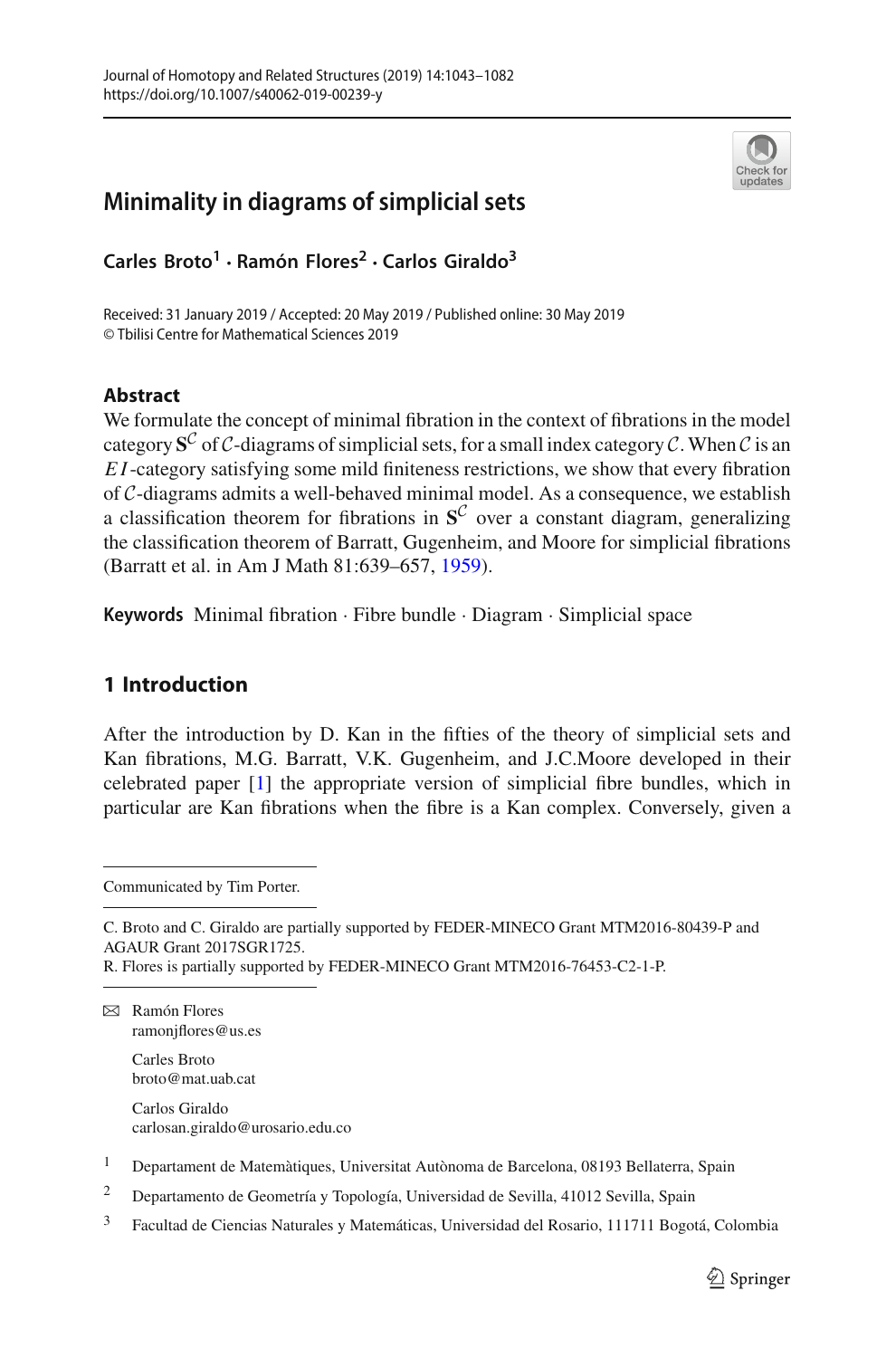Kan fibration, these authors proposed the notion of a *minimal simplicial fibration*, a fibrewise deformation retract of the original fibre map, which always exists and is itself a simplicial fibre bundle, provided the base of the fibration is connected. In this way, the classification of simplicial fibrations reduces to the classification of simplicial fibre bundles. The latter is achieved by associating to every fibre bundle a twisted cartesian product (TCP), where the twisting functions take values in the structure group *G* of the bundle. Then, the simplicial group  $G$  provides a classifying space  $W(G)$  and a universal fibre bundle such that every *G*-bundle over a base *B* can be obtained as a pullback of a map  $B \to \overline{W}(G)$  along this universal bundle.

Denote by **S** the category of simplicial sets. Given a small category  $C$ , the main goal of our work has been to extend Barratt-Gugenheim-Moore framework to the category **S***<sup>C</sup>* of *C*-diagrams of simplicial sets assuming that the fibrations involved are defined over a constant base. The first observation is that the category of diagrams possess a structure of cofibrantly generated model category and inherits a simplicial structure from **S** [\[12](#page-39-1)]. Then, assuming always a constant base *B*, there exist natural translations of the notions of simplicial fibration, simplicial bundle or twisted cartesian product.

Extending the notion of minimal fibration is more involved. To this aim we define a full subcategory  $\Gamma$  of  $S^C$  whose set of objects is given by the free *C*-diagrams  $\delta_n^C$ over the standard *n*-simplex  $\Delta[n]$  (see Definition [2.2\)](#page-4-0). Identifying *C*-diagrams with  $\Gamma^{op}$ -sets, the free diagrams play in this context the role of the standard simplices in the classical theory, and become the basic building blocks throughout we may study any *C*-diagram *X*. In particular, a *n*-*c*-simplex will simply be a natural transformation from a free diagram  $\delta_n^c$  to *X*, for any  $n \geq 0$  and  $c \in Ob(\mathcal{C})$ ,

Now it is possible to define a *sub- p-homotopy* relation for the set of *n*-*c*-simplices of the total space of fibration of *C*-diagrams for all  $n \ge 0$  and  $c \in C$  (Definition [3.2\)](#page-12-0), and then the notion of minimal fibration (Definition [3.3\)](#page-12-1). If  $C$  is an arbitrary small category the shape of the orbits of a free diagram can be elusive. However, when  $\mathcal C$  is an *artinian E I*-category (Definition [3.5\)](#page-13-0), our main theorem establishes the existence of minimal *C*-fibrations:

<span id="page-1-0"></span>**Theorem A** *Let C be a small artinian EI-category. If*  $p : X \longrightarrow B$  *is a fibration in* **S***C for which X is a free diagram, then p has a strong fibrewise deformation retract,*  $q: \hat{X} \longrightarrow B$ , which is minimal and where  $\hat{X}$  is a free  $C$ -diagram.

Observe that Example [3.13](#page-20-0) shows that some restrictions on the structure of the index category are unavoidable in order to always find minimal models for the fibrations.

Now consider a simplicial set *B*, a category *C*, and the composition  $C \rightarrow \{*\} \rightarrow S$  of the trivial functor with the functor that takes the point to *B*. Slightly abusing notation, we will also denote this diagram by *B* and call it a *C-diagram over a constant base B*. Now, Theorem [A](#page-1-0) opens the way to extend all the Barrat-Gugenheim-Moore program to *C*-diagrams over a constant base. As an intermediate step, we prove that any *C*-fibre bundle over a constant diagram *B* with fibre *F* is equivalent to a *C*-twisted cartesian product (and viceversa), and this allows to classify  $C$ -fibre bundles. We denote by  $aut_{\mathcal{C}}(F)$  the simplicial group of automorphisms of the diagram *F*.

<span id="page-1-1"></span>**Theorem B** *Let C be a small category, F a C-diagram, G a simplicial subgroup of*  $aut_{\mathcal{C}}(F)$  *and B a simplicial set. Then the homotopy classes of maps* [B,  $\overline{W}G$ ] *from B*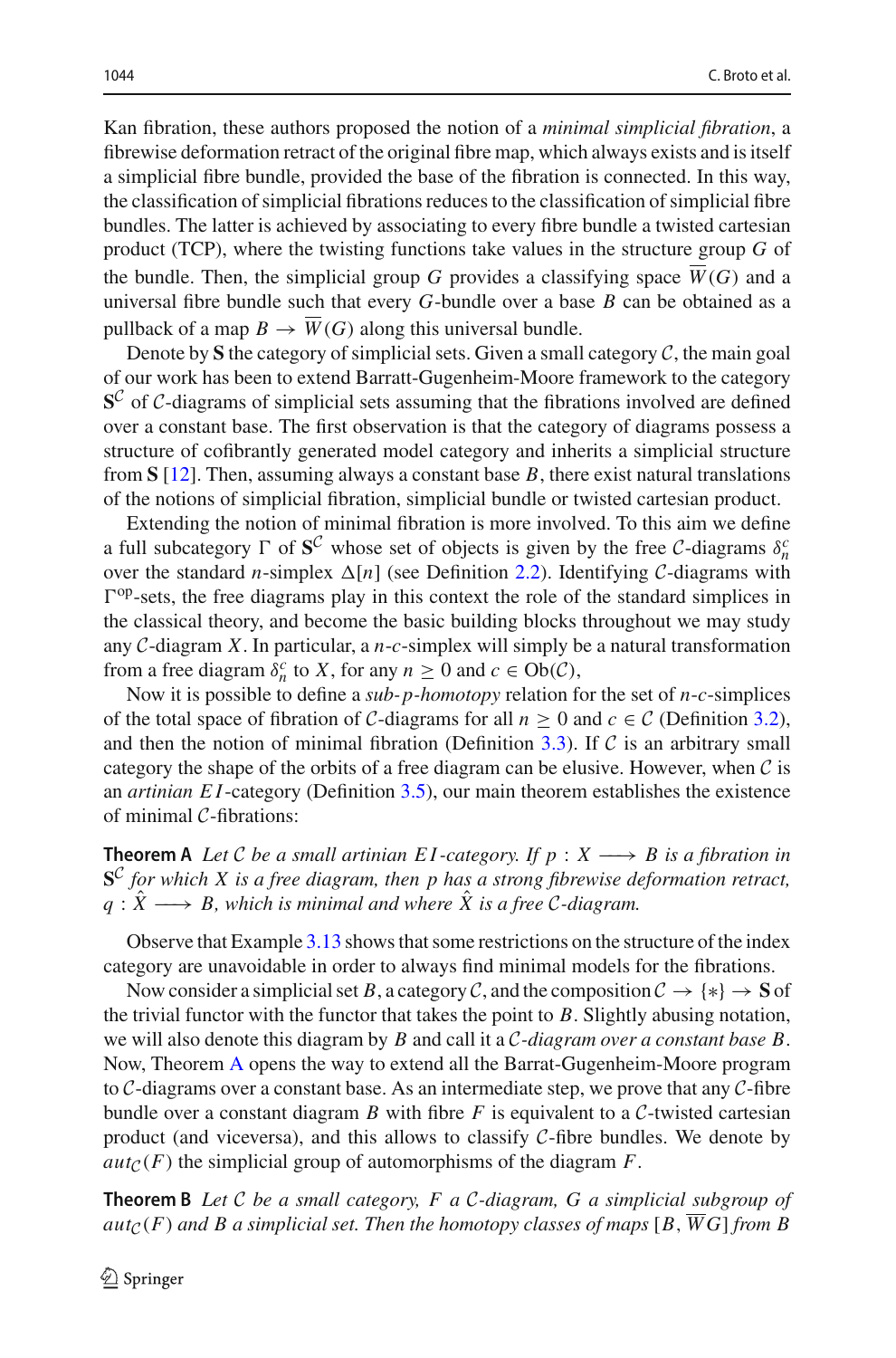*to W G are in bijective correspondence with the equivalence classes of C-fibre bundles with fibre F, constant base B and group G.*

<span id="page-2-0"></span>Now we can use Theorems [A](#page-1-0) and [B,](#page-1-1) and Quillen's small object argument to classify fibrations in **S***C*.

**Theorem C** *Let C be a small artinian E I -category, B a connected simplicial set, and F a C*-diagram. Then there is a bijective correspondence between the set [*B*, *Bhaut*<sub>*C*</sub>(*F*)] *of homotopy classes of maps from B to Bhaut* $C(F)$  *and the set of weak homotopy classes of fibrations over the constant diagram B whose fibres are weakly homotopy equivalent to F.*

Roughly speaking, for a fibrant *C*-diagram *F*, haut<sub>*C*</sub>(*F*) is described as the set of self equivalences of *F* in the homotopy category that admit a rigidification in the category of simplicial sets. When *F* is not fibrant we use a fibrant replacement. The precise definition appears in Sect. [5,](#page-28-0) and we also show there, elaborating on results of Dwyer-Kan [\[6](#page-39-2)], that it is a loop space.

This classification is related with the results of Dwyer-Kan-Smith in [\[7](#page-39-3)], classifying towers of fibrations. They construct inductively a classifying space  $B(EY_1 \dots EY_n)$ by means of an appropriate homotopical version of the wreath product of groups. A tower of fibrations  $X_n \to X_{n-1} \to \cdots \to X_1 \to X_0$ , where  $Y_i$  is the fibre of the map  $X_i \longrightarrow X_{i-1}$ , might be seen as a *C*-fibration over the constant base *X*<sub>0</sub>, where *C* is the finite poset  $\{n \rightarrow \cdots \rightarrow 1\}$ , and with fibre the diagram  $F = F_n \longrightarrow F_{n-1} \longrightarrow \cdots \longrightarrow F_1$ , being  $F_i$  the fibre of the composite fibration  $X_i \longrightarrow X_0$ . With this interpretation, the tower is classified by *Bhaut*<sub>*C*</sub>(*F*), and this turns out to be a connected component of Dwyer-Kan-Smith classifying space.

Part of the motivation for our study arose from our attempts to dualize to the augmented case classical results [\[3](#page-39-4)[,8](#page-39-5)] of preservation of fibrations under localization functors. In this context, giving a fibration  $F \to E \to B$  and a functor *L*, the problem is to produce another fibration  $LF \rightarrow E' \rightarrow B$  that is naturally mapped from the original one. Our research about this subject, which corresponds to the case of a diagram of two objects and one morphism, will appear in a separate paper. Observe that the base of the fibration does not change throughout the process.

It is also worth mentioning the recent work of Blomgren-Chachólski [\[2\]](#page-39-6). Given objects *X* and *F*, they define  $Fib(X, F)$  as the category whose objects are all the possible fibrations with base *X* and fibre weakly homotopy equivalent to *F*. One of the innovative ideas of their work lies in the description of the homotopy type of  $Fib(X, F)$  and not only of its connected components, thus providing a refinement of the classical classification theorems. They develop the notion of *core* of a category in order to overcome set-theoretic difficulties that derive from the fact that  $Fib(X, F)$  is not a small category in general. Although their results are valid in any model category, the point of view is different from ours, as we propose a more classical and combinatorial approach in the model category of *C*-diagrams.

The paper is structured as follows. In Sect. [2](#page-3-0) we describe the structure of the category of diagrams of simplicial sets over a small index category. The theory of minimal fibrations in this category is developed in Sect. [3,](#page-11-0) where we prove Theorem [A.](#page-1-0) Section [4](#page-21-0) is devoted to discuss and classify *C*-fibre bundles, a goal that is achieved in Theorem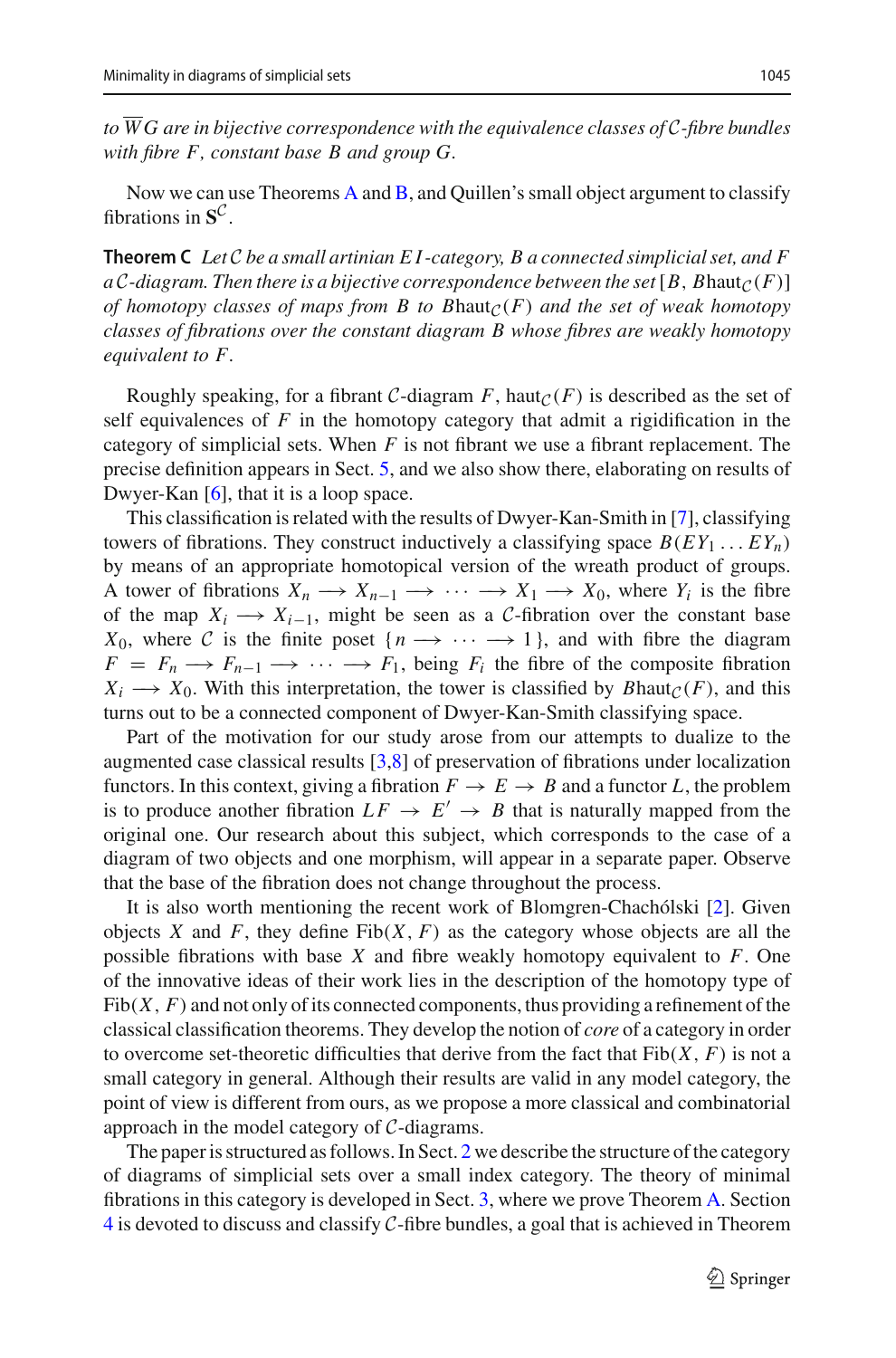[B.](#page-1-1) Last section culminates the paper, by proving the classification result (Theorem [C\)](#page-2-0) for fibrations in the category of *C*-diagrams. We conclude with an appendix, where we prove some technical properties of preordered sets that are needed in Sect. [3.](#page-11-0)

# <span id="page-3-0"></span>**2 The model category of** *C***-diagrams**

The model category of *C*-diagrams has been extensively investigated in [\[12\]](#page-39-1). In this section, we will first recall some basic facts about simplicial sets and will fix some notation (a more complete account of the theory can be found in [\[5](#page-39-7)[,10](#page-39-8)[,15\]](#page-39-9)). Then, we explain how the category of *C*-diagrams inherits the structure of cofibrantly generated simplicial model category from that of simplicial sets. In the way, we describe *C*diagrams as  $\Gamma_C^{op}$ -sets (see Definition [2.2](#page-4-0) below), a point of view that will be useful in the construction of minimal fibrations in Sect. 3 the construction of minimal fibrations in Sect. [3.](#page-11-0)

Let  $\Delta$  be the category whose objects are the finite, totally ordered, non-empty sets  $[n] = \{0, 1, \ldots, n\}, n \geq 0$ , and whose morphisms are the order-preserving functions. A simplicial set *X* is a functor  $\Delta^{op} \longrightarrow$  Sets, while a simplicial map is a natural transformation.We will denote by **S** the category of simplicial sets and simplicial maps.

A simplicial set can be seen as a sequence of sets  $X = \{X_n\}_{n>0}$ , together with structural maps that consist of *face operators*  $d_i: X_n \longrightarrow X_{n-1}, n \geq 1, 0 \leq i \leq n$ , and of *degeneracy operators*  $s_i: X_n \longrightarrow X_{n+1}, n \geq 0, 0 \leq i \leq n$ , subject to the following relations:

<span id="page-3-1"></span>
$$
d_i d_j = d_{j-1} d_i, \t i < j \nd_i s_j = s_{j-1} d_i, \t i < j \nd_j s_j = 1 = d_{j+1} s_j \nd_i s_j = s_j d_{i-1}, \t i > j+1 \ns_i s_j = s_{j+1} s_i, \t i \le j.
$$
\n(1)

Accordingly, a simplicial map  $f: X \longrightarrow Y$  between simplicial sets is a sequence of maps  $f_n: X_n \longrightarrow Y_n$ , for  $n \geq 0$  which commutes with face and degeneracy operators. The set of simplicial maps from *X* to *Y* will be denoted by  $Mors(X, Y)$ . When no confusion is possible, a map between simplicial sets is understood to be a simplicial map.

The elements of  $X_n$  are called *n*-simplices, or just simplices if we do not need to emphasize the dimension *n*. Simplices in the image of a degeneracy operator are called *degenerate* simplices. In turn, all the simplices of the form  $d_{i_1} d_{i_2} \ldots d_{i_r}(x)$ ,  $r \ge 0$  will be called *faces* of *x*. Those of the form  $s_{i_1} s_{i_2} \ldots s_{i_r}(x)$ ,  $r \geq 1$ , are called *degeneracies* of  $\dot{x}$ .

The *standard n*-simplex  $\Delta[n]$  is the simplicial set defined  $\Delta[n] = \text{Hom}_{\Delta}([-], [n])$ . It contains a fundamental simplex  $\iota_n = \text{Id}_{[n]} \in \Delta[n]_n$  and all of simplices are either faces or degeneracies of *ın*. Actually, Yoneda's lemma provides a natural isomorphism Mor<sub>S</sub>( $\Delta[n], X$ )  $\cong X_n$ , assigning to a simplicial map  $\varphi : \Delta[n] \longrightarrow X$ , the image of the fundamental simplex,  $\varphi(\iota_n) \in X_n$ . We call  $\varphi$  the *characteristic map* of *x*. We will often identify a simplex  $x \in X_n$  with its characteristic map  $\Delta[n] \stackrel{x}{\longrightarrow} X$ , denoted with the same symbol.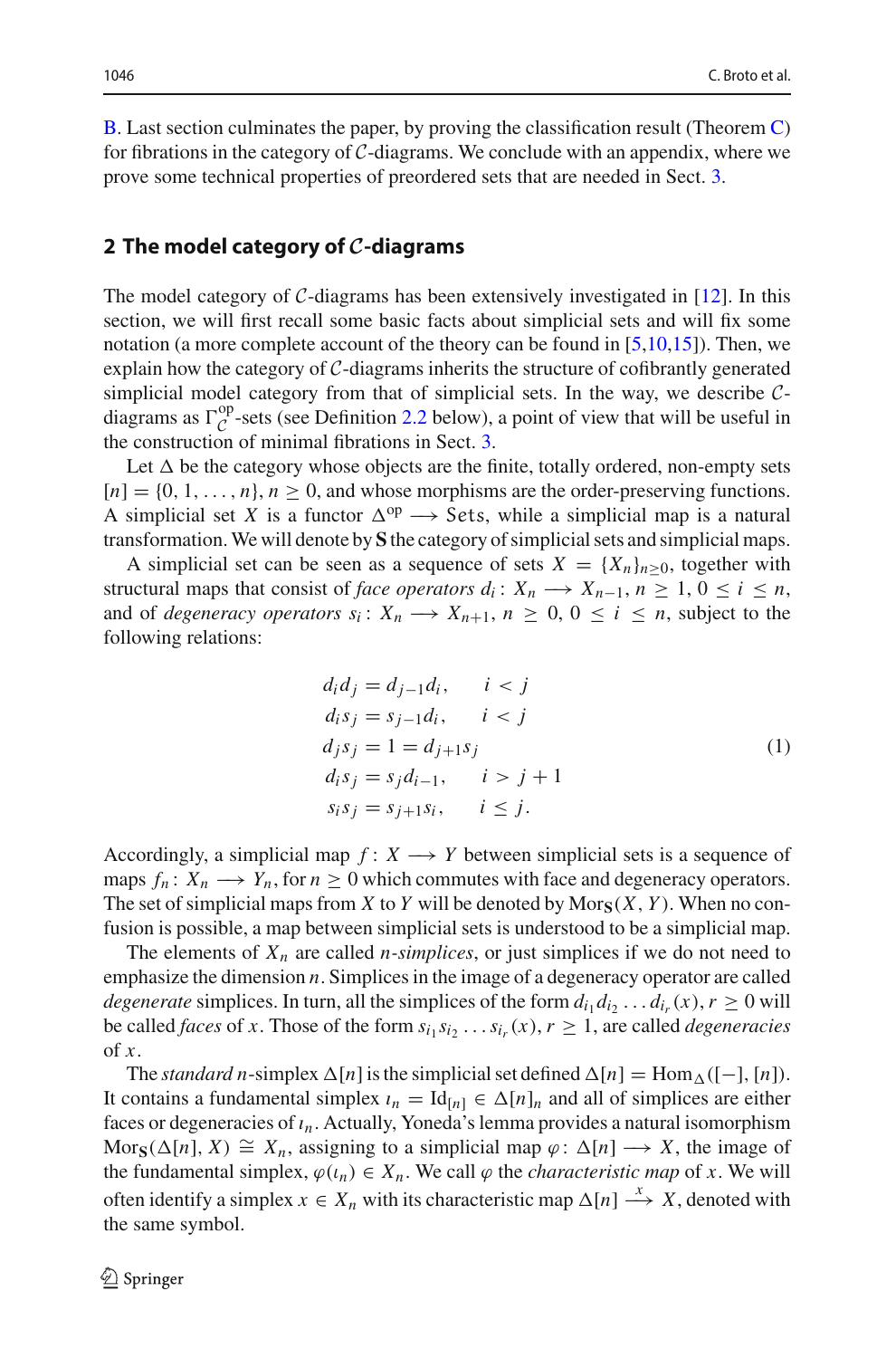Given a face  $d_i \iota_n \in \Delta[n]$ , the characteristic map is denoted  $d^i : \Delta[n-1] \longrightarrow \Delta[n]$ . Likewise, given a degeneracy  $s_i(t_n)$ , we have a characteristic map  $s^i$ :  $\Delta[n +]$ 1] →  $\Delta[n]$ . It turns out that the set of maps  $d^i$  and  $s^i$ ,  $0 \le n, 0 \le i \le n$ , generate all maps  $\Delta[m] \longrightarrow \Delta[n], n, m > 0$ , subject to the dual relations [\(1\)](#page-3-1). In particular, we can identify  $\Delta$  with the full subcategory of **S** with objects  $\Delta[n]$ ,  $n \geq 0$ . Then, given an arbitrary simplicial set *X*, the overcategory  $\Delta \downarrow X$  might be seen as an index category for the simplices of  $X$  and we can express  $X$  as colimit of its simplices (cf.  $[10, I.2.1]$  $[10, I.2.1]$ )

$$
X \cong \operatorname{colim}_{\Delta \downarrow X} \Delta[n].
$$

We will now describe how these considerations extend to the category of *C*diagrams, for a fixed small index category *C*. Then, we will also explain how the category of *C*-diagrams inherits a cofibrantly generated simplicial model category structure from that of **S**. We mainly follow [\[12](#page-39-1)] (in particular [\[12](#page-39-1), 11.6.1]) but at the same time we will introduce the convenient notation for next sections.

Given a small category  $C$ , we denote by  $S^C$  the category of  $C$ -diagrams, namely, the category of functors from  $C$  to  $S$  and natural transformations between them. Any simplicial set  $X$  might be considered as a constant  $C$ -diagram, namely a diagram where any object of *C* maps to *X* and any morphism maps to the identity of *X*.

Let *c* be an object of *C* and  $\iota_c$ :  $\{c\} \rightarrow C$  the inclusion of the subcategory with a unique object *c* and a unique morphism  $id_c$ . Given a simplicial set *Y*, we will equally denote by *Y* the functor defined on {*c*} that assigns *Y* to *c*. Then its *left Kan extension ıc*,∗*Y* along the inclusion functor is a *C*-diagram that can be described on objects as

$$
\iota_{c,*} Y(d) = Y \times \text{Mor}_{\mathcal{C}}(c, d), \qquad d \in \text{Ob}(\mathcal{C}),
$$

and for a morphism  $f \in \text{Mor}_{\mathcal{C}}(a, b)$ , the induced map  $\iota_{c,*}Y(f)$ :  $\iota_{c,*}Y(a) \longrightarrow \iota_{c,*}Y(b)$ is defined as  $\iota_{c,*}Y(f)(y, g) = (y, f \circ g)$ , for each simplex *y* of *Y* and *g* ∈ Mor<sub>*C*</sub>(*c*, *a*). (cf.  $[12, 11.5.25]$  $[12, 11.5.25]$ ). Furthermore, there is an adjunction

$$
Mor_{\mathbf{S}^{\mathcal{C}}}(i_{c,*}Y, X) \cong Mor_{\mathbf{S}}(Y, X(c)).
$$
\n(2)

for each object *c* of *C*.

Recall that the *boundary of*  $\Delta[n]$  is defined as the smallest simplicial subset  $\Delta[n]$ of  $\Delta[n]$  containing the faces  $d_i t_n$ ,  $0 \le i \le n$ , while the  $k^{th}$ -*horn*  $\Lambda^k[n]$  ( $0 \le k \le n$ ,  $n \geq 1$ ) is the smallest simplicial subset  $\Delta[n]$  containing all of the faces  $d_i i_n$ ,  $i \neq k$ . Now, we extend these definitions to the category of  $S^C$ .

**Definition 2.1** Let  $C$  be a small category. For each object  $c$  of  $C$  we set

$$
\delta_n^c = \iota_{c,*} \Delta[n]
$$

$$
\dot{\delta}_n^c = \iota_{c,*} \dot{\Delta}[n]
$$

$$
\lambda_{n,k}^c = \iota_{c,*} \Lambda^k[n]
$$

<span id="page-4-0"></span>for  $n \geq 0$  and  $0 \leq k \leq n$ .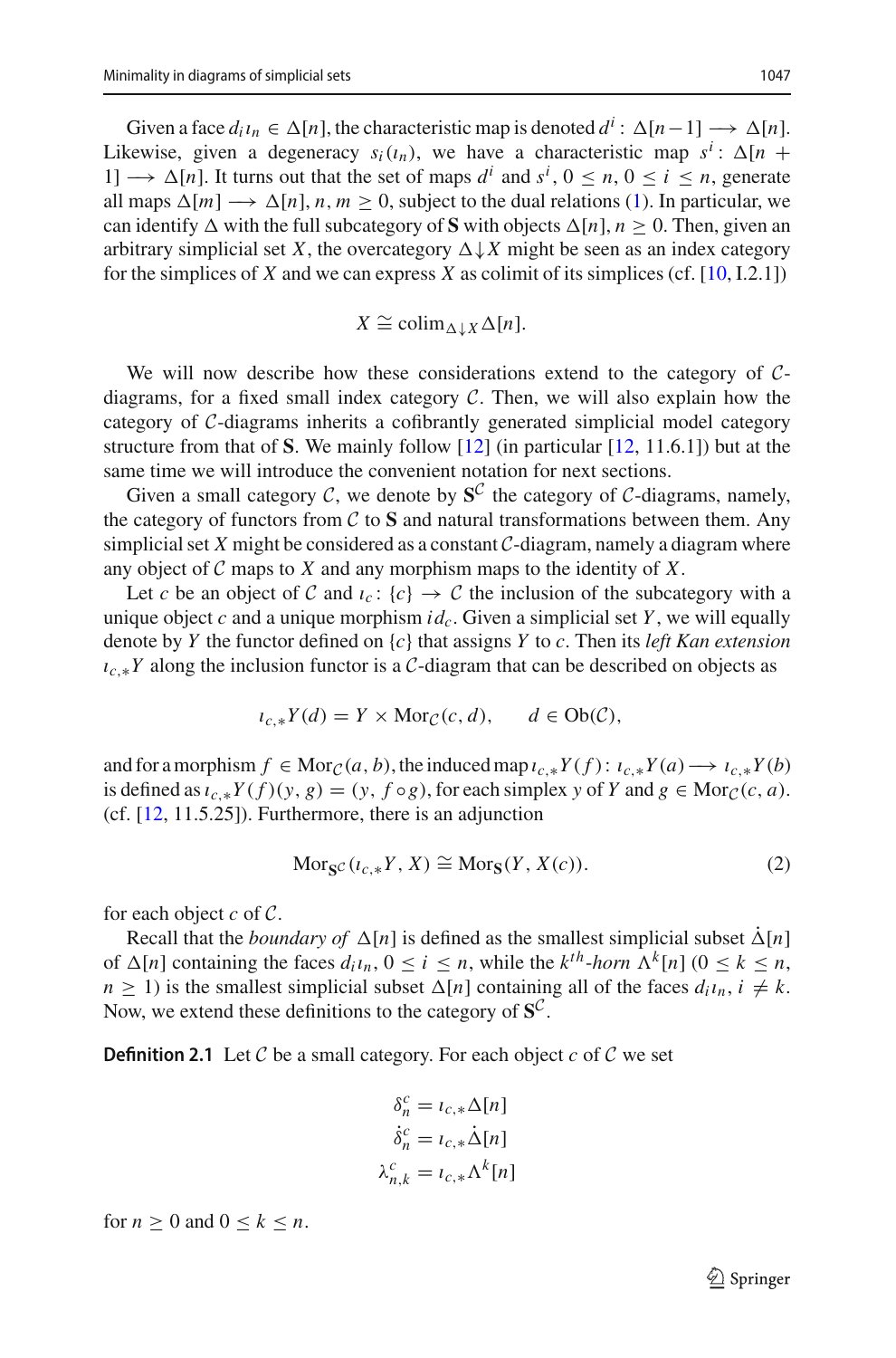**Definition 2.2** Let  $\Gamma_C$  be the full subcategory of  $S^C$  with objects  $\delta_n^c$ , with *c* in *C* and all  $n \geq 0$ . We define the category  $\Gamma_C^{op}$ -sets as the category of functors from  $\Gamma_C^{op}$  to the category of sets, and natural transformation between them.

By naturality of the left Kan extension, we have morphisms in  $\Gamma_{\mathcal{C}}$ ,

$$
s^i : \delta_{n+1}^c \longrightarrow \delta_n^c
$$
  

$$
d^i : \delta_{n-1}^c \longrightarrow \delta_n^c
$$

for all  $c \in Ob(C)$ ,  $n \ge 0$  and  $0 \le i \le n$ , which are in turn induced by the simplicial maps  $s^i$ :  $\Delta[n+1] \longrightarrow \Delta[n]$  and  $d^i$ :  $\Delta[n-1] \longrightarrow \Delta[n]$ , respectively. For every  $f \in \text{Mor}_{\mathcal{C}}(a, b)$  and  $n \geq 0$  there is also a morphism

$$
\delta_n^f : \delta_n^b \longrightarrow \delta_n^a
$$

<span id="page-5-0"></span>defined by  $(\delta_n^f)_c(z, h) = (z, h \circ f)$ , for any  $c \in Ob(\mathcal{C})$ , any simplex  $z \in \Delta[n]$  and any morphism  $h \in \text{Mor}_{\mathcal{C}}(b, c)$ .

**Proposition 2.3** All morphisms of  $\Gamma_C$  are compositions of the form  $\delta_m^f d^{k_r} \dots d^{k_1} s^{j_1} \dots$  $S^{j_t}$ .

*Proof* Take an arbitrary morphism  $\eta: \delta_n^c \longrightarrow \delta_m^d$  of  $\Gamma_c$ . The adjoint map is a map of simplicial sets *m*)*c* =  $\Delta[m] \times \mathcal{S}_n^c \longrightarrow \mathcal{S}_m^d$  of  $\Gamma_c$ . The ad  $\mathcal{S}_m^d$  *c* =  $\Box$ 

$$
\widetilde{\eta} \colon \Delta[n] \longrightarrow (\delta_m^d)_c = \Delta[m] \times \text{Hom}_{\mathcal{C}}(d, c) = \coprod_{\text{Hom}_{\mathcal{C}}(d, c)} \Delta[m].
$$
  
Since the simplex  $\Delta[n]$  is connected, the image  $\widetilde{\eta}(\Delta[n])$  is contained in one of the

Since the simplex  $\Delta[n]$  is connected, the image  $\tilde{\eta}(\Delta[n])$  is contained in one of the components of  $(\delta_m^d)_c$ . Hence, we can factor  $\tilde{\eta}$  as a map  $\varphi : \Delta[n] \longrightarrow \Delta[m]$  followed by the inclusion  $\iota_f : \Delta[m] \to \Delta[m] \times \text{Hom}_{\mathcal{C}}(d, c)$  defined by  $\iota_f(z) = (z, f)$ . It is known that every map  $\Delta[n] \longrightarrow \Delta[m]$  is a composition of face and degeneracy maps components of  $(\delta_m^d)_c$ . Hence, we can factor  $\tilde{\eta}$  as a map  $\varphi : \Delta[n] \longrightarrow \Delta[m]$  follow<br>by the inclusion  $\iota_f : \Delta[m] \longrightarrow \Delta[m] \times \text{Hom}_{\mathcal{C}}(d, c)$  defined by  $\iota_f(z) = (z, f)$ . I<br>known that every map  $\Delta[n] \longrightarrow \Delta[m]$  is a composition



Taking adjoints we obtain the right hand diagram, and thus  $\eta = \delta_m^f d^{k_r} \dots d^{k_1} s^{j_1} \dots$  $s^{j_t}$ .

According to Proposition [2.3,](#page-5-0) a  $\Gamma_C^{op}$ -set *X* can be described as a family of sets  ${X_{c,n}}$  indexed by objects *c* of *C* and natural numbers  $n \in \mathbb{N}$  together with structural maps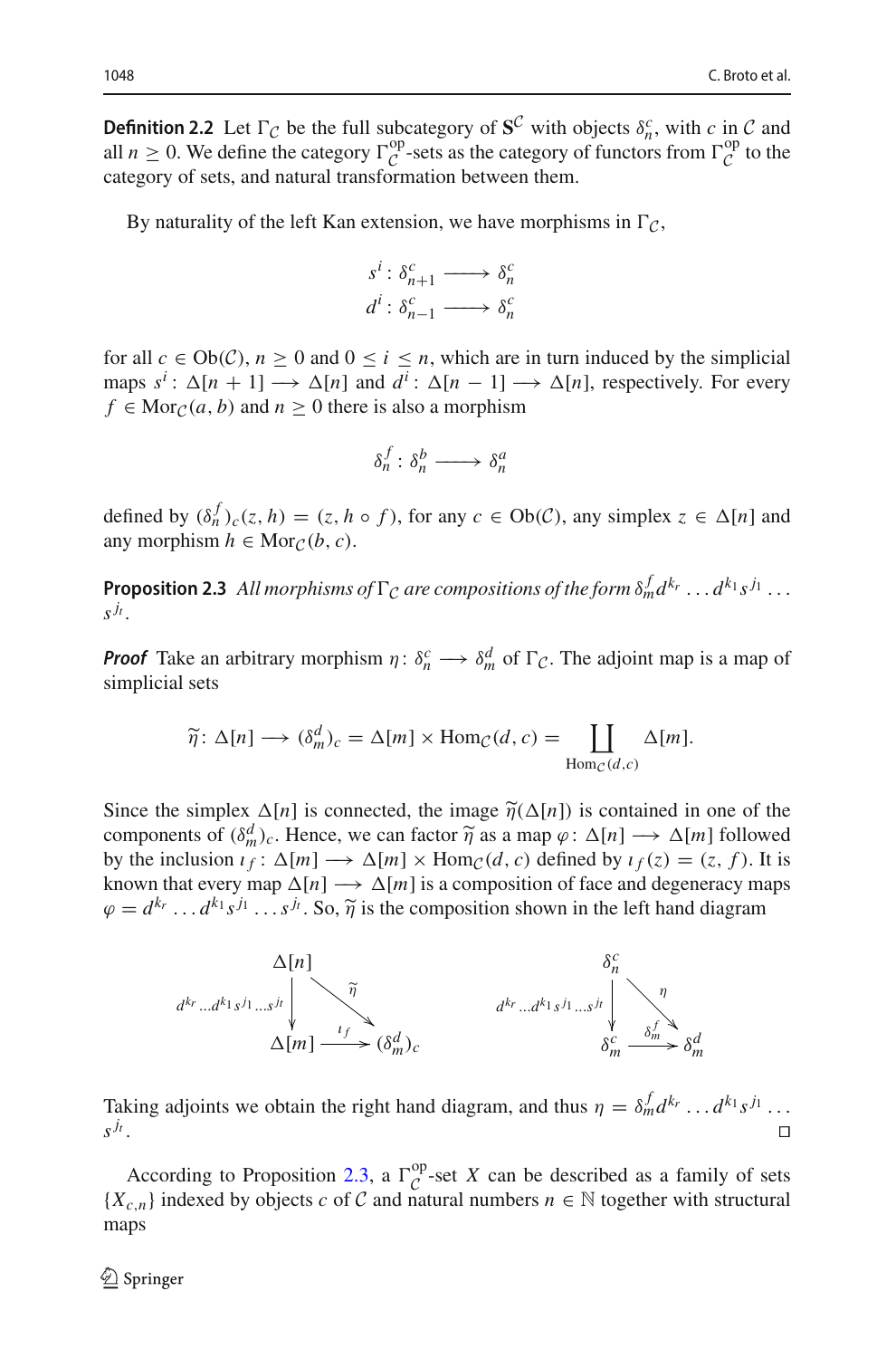$$
d_i: X_{c,n} \longrightarrow X_{c,n-1}, \qquad 0 \le i \le n, n \ge 1, c \in Ob(\mathcal{C})
$$
  
\n
$$
s_i: X_{c,n} \longrightarrow X_{c,n+1} \qquad 0 \le i \le n, n \ge 0, c \in Ob(\mathcal{C})
$$
  
\n
$$
f: X_{c,n} \longrightarrow X_{d,n} \qquad f \in Mor_{\mathcal{C}}(c,d), n \ge 0,
$$

satisfying the simplicial relations [\(1\)](#page-3-1) and the naturality relations

$$
f \circ d_i = d_i \circ f, \text{ and } f \circ s_i = s_i \circ f, \text{ for all } f \text{ and } i. \tag{3}
$$

**Proposition 2.4** *Given a small category C, there is a natural isomorphism of categories*

$$
\Gamma_{\mathcal{C}}^{\text{op-sets}} \stackrel{\cong}{\longrightarrow} \mathbf{S}^{\mathcal{C}}.
$$

*Proof* A  $\Gamma_{\mathcal{C}}^{\text{op}}$ **Proof** A  $\Gamma_C^{op}$ -set *X* is mapped to a *C*-diagram  $\widetilde{X}$  where  $\widetilde{X}(c)$  is the simplicial set with *n*-simplices  $X_{c,n}$ , face maps  $d_i: X_{c,n} \to X_{c,n-1}$ ,  $1 \leq n, 0 \leq i \leq n$  and degeneracy maps  $s_i: X_{c,n} \longrightarrow X_{c,n+1}$ ,  $0 \le n, 0 \le i \le n$ . We assign the map **Proof** A  $\Gamma_C^{\text{op}}$ -set *X*<br>with *n*-simplices *X*<br>degeneracy maps *s*<sub>*x*</sub><br> $\widetilde{X}(f)$ :  $\widetilde{X}(a) \longrightarrow \widetilde{X}$  $\widetilde{X}(b)$  induced by the structural maps of *X*,  $\delta_n^f$ ,  $n \geq 0$ , to every morphism  $f \in \text{Mor}_{\mathcal{C}}(a, b)$ .

The inverse functor assigns to a *C*-diagram *Y* the  $\Gamma_C^{op}$ -set  $\overline{Y}$  given by  $\overline{Y}(\delta_n^c)$  =  $\text{Mor}_{\mathbf{S}^{\mathcal{C}}}(\delta_n^c, Y) \cong \text{Hom}_{\mathbf{S}}(\Delta[n], Y(c)) \cong Y(c)_n$ , with structural maps induced by those of each simplicial set  $Y(c)$ ,  $c \in Ob(\mathcal{C})$ , and by  $\delta_n^f : \delta_n^b \longrightarrow \delta_n^a$ , for each  $n \ge 0$ , and each *f* ∈ Mor(*C*).  $□$ 

We will use this result as an identification of the categories  $S^C$  and  $\Gamma_C^{op}$ -sets. In timeles hy a *C* discussor of simplicial acts we mean an object of sither of these particular, by a *C*-diagram of simplicial sets we mean an object of either of these categories, and we will choose the most useful description in each situation.

When a *C*-diagram *X* is viewed as a  $\Gamma_C^{op}$ -set, every element of every set  $X_{c,n} =$  $X(\delta_n^c)$  is called a simplex, and identifying  $X_{c,n} \cong \text{Mor}_{\Gamma_c^{\text{op-sets}}}(\delta_n^c, X)$ , we equally denote with the same letter a simplex  $x \in X_{c,n}$  and its characteristic map  $\delta_n^c$ *x* −→ *X*, as we do for simplicial sets. In this case we can also decompose a *C*-diagram *X* as colimit of its simplices

$$
X \cong \operatorname{colim}_{\Gamma_{\mathcal{C}} \downarrow X} \delta_n^c.
$$

We will now explain the basic concepts and definitions that endow the category of *C*-diagrams with the structure of a cofibrantly generated simplicial model category, extending that of **S**.

**Definition 2.5** A map of *C*-diagrams  $p: X \rightarrow B$  is a *fibration* if for every diagram

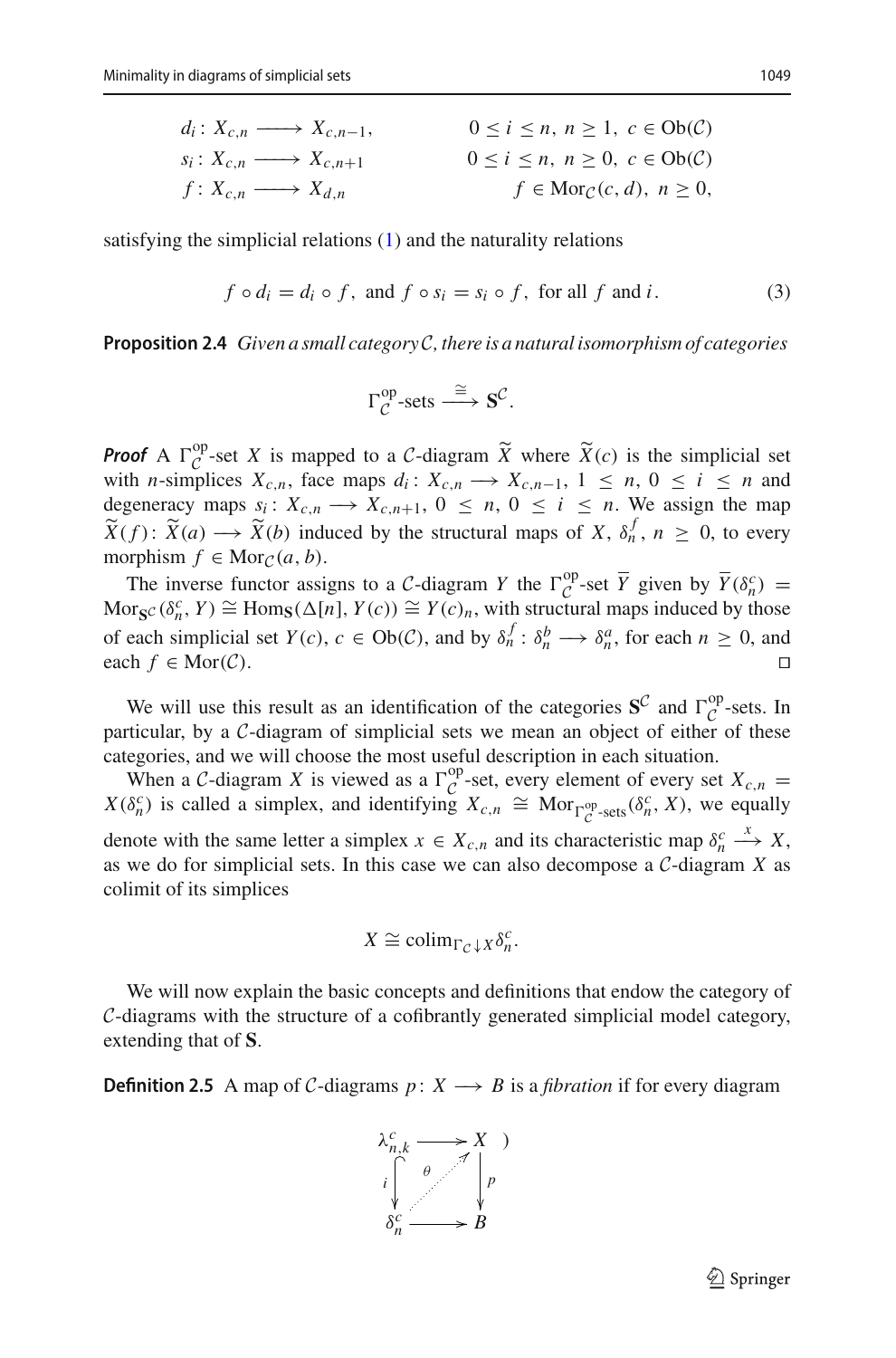where the solid arrows commute, there is a map  $\theta$ , the dotted arrow, making both triangles commutative.

A *C*-diagram *X* is fibrant provided the unique map  $X \rightarrow$  ∗ from *X* to the constant diagram with value a point is a fibration.

This reduces to the classical definition of Kan fibration when the index category *C* is the trivial category with one object and one morphism. It clearly holds that a map of diagrams  $X \longrightarrow B$  is a fibration if it restricts to a Kan fibration  $X(c) \longrightarrow B(c)$  of every object  $c \in Ob(\mathcal{C})$ .

**Definition 2.6** We define *weak equivalences of diagrams* as those maps  $X \rightarrow Y$  that restrict to a weak equivalence of simplicial sets  $X(c) \longrightarrow Y(c)$  for each  $c \in Ob(\mathcal{C})$ .

<span id="page-7-0"></span>**Definition 2.7** ([\[6](#page-39-2), 2.4]) A map  $f: X \rightarrow Y$  of  $S^C$  is called *free*, if for every object *c* of *C* and  $n \ge 0$ , the map  $f_{c,n}: X_{c,n} \longrightarrow Y_{c,n}$  is injective and if there exists a set  $\Sigma(f)$ of simplices of *Y* such that

- (i) no simplex of  $\Sigma(f)$  is in the image of f.
- (ii)  $\Sigma(f)$  is closed under degeneracy operators, and
- (iii) for every object *c* of *C*,  $n \geq 0$ , and every simplex  $y \in Y_{c,n}$  which is not in the image of  $f_{c,n}$ , there exists a unique simplex  $b \in \Sigma(f)$  and a unique map  $h \in \text{Mor}(\mathcal{C})$  such that  $\delta_n^h(b) = y$ .

We will say that a *C*-diagram *X* is *free* if the map  $\emptyset \longrightarrow X$  from the empty diagram is free.

According to this definition a *C*-diagram *X* is *free* if there is a set  $\Sigma = \Sigma(X)$  of simplices of *X* which is closed under degeneracies and generates *X* freely; namely, for each simplex  $x \in X$ , there is a unique  $w \in \Sigma(X)$  and a unique morphism *h* in *C*, such that  $\delta_n^h(w) = x$ . The set  $\Sigma$  is called a *basis* for *X*, and an element of  $\Sigma$  is called a *generator*. We will call  $\Sigma_n$  the subset of  $\Sigma$  consisting of all *n*-simplices of *X* that belong to  $\Sigma_n = \Sigma \cap X_n$ . Similarly,  $\Sigma_c = \Sigma \cap X_c$  and  $\Sigma_{c,n} = \Sigma \cap X_{c,n}$ , for  $n \geq 0$ and  $c \in Ob(\mathcal{C})$ .

<span id="page-7-1"></span>In the case of a free map  $f: X \longrightarrow Y$ , we will also call a basis for f the set  $\Sigma(f)$ over which *f* is free according to Definition [2.7.](#page-7-0)

*Example 2.8* Let *X* be a *C*-diagram. For any  $n \geq 0$ ,  $c \in C$ , and any map  $\varphi$  in  $\text{Mor}_{\mathbf{S}^{\mathcal{C}}}(\dot{\delta}_n^c, X)$ , the map  $\iota: X \longrightarrow Y$  defined by the push-out diagram

$$
\begin{aligned}\n\dot{\delta}_n^c &\xrightarrow{\text{incl}} \delta_n^c \\
\theta \downarrow \qquad \qquad \downarrow y \\
X &\xrightarrow{\iota} Y\n\end{aligned} \tag{4}
$$

is a free map with  $\Sigma(\iota) = \{y\} \cup \{\text{iterated degeneracies of } y\}$ , where *y* is the *n*-simplex of *Y* classified by the map *y* :  $\delta_n^c \to Y$ . Moreover, if *X* is free with basis  $\Sigma(X)$ , then *Y* is also a free *C*-diagram with  $\Sigma(Y) = \Sigma(X) \cup \Sigma(i)$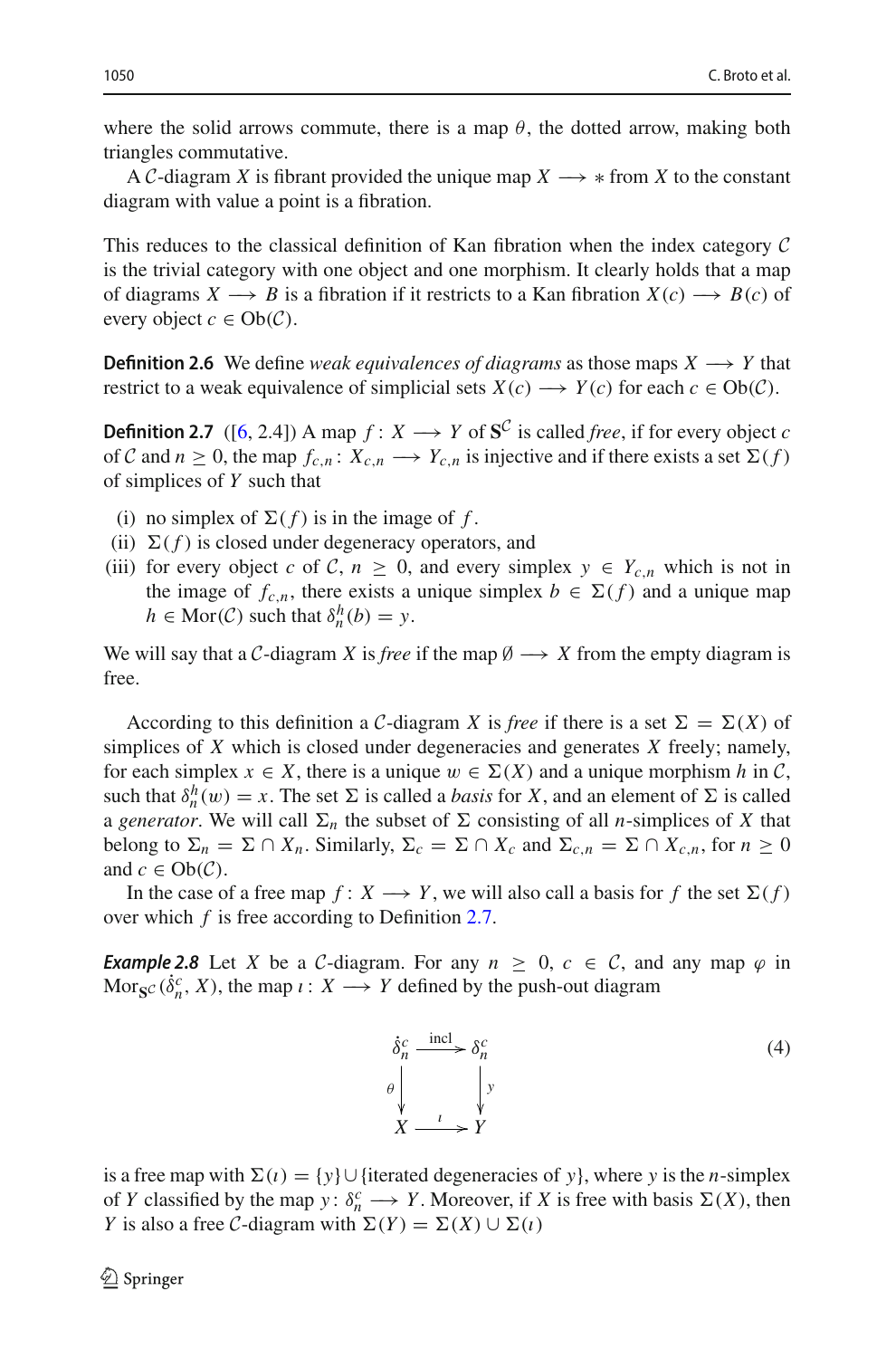Actually, all free maps and free *C*-diagrams can be obtained by a possibly transfinite iteration of the above example. A free map between *C*-diagrams,  $\omega: X \longrightarrow Y$  with base  $\Sigma$ , can easily be seen to be the composition of a sequence

$$
X \longrightarrow Y_0 \longrightarrow Y_1 \longrightarrow \dots \longrightarrow Y_i \longrightarrow Y_{i+1} \longrightarrow \dots \longrightarrow Y_i
$$
  
= colim<sub>i</sub>Y<sub>i</sub>

where each step  $Y_i \longrightarrow Y_{i+1}$  is produced by a pushout diagram that generalizes Example [2.8](#page-7-1) from attaching a single simplex to the case of a collection of simplices of dimension  $i + 1$ .

Conversely, any transfinite iteration of the construction of Example [2.8](#page-7-1) is a free map. Actually, a standard transfinite induction argument shows that given an ordinal λ, and a λ-sequence of maps of *C*-diagrams

$$
X_0 \xrightarrow{\varphi_1} X_1 \xrightarrow{\varphi_2} X_2 \xrightarrow{\qquad} \dots \xrightarrow{\varphi_\beta} X_\beta \xrightarrow{\qquad} \dots
$$

with  $\beta < \lambda$ , where any of the maps  $X_{\beta} \longrightarrow X_{\beta+1}, \beta+1 < \lambda$ , is a free map and for any limit ordinal  $\gamma < \lambda$ , the induced map colim<sub> $\beta < \gamma X_{\beta} \rightarrow X_{\gamma}$  is an isomorphism, we can</sub> choose basis  $\Sigma_\beta$  for the partial compositions  $\omega_\beta: X_0 \to X_\beta$ , such that  $\omega_{\alpha,\beta}(\Sigma_\alpha) \subseteq$  $\Sigma_{\beta}$  if  $\alpha < \beta$  and the composition

$$
X_0 \longrightarrow \mathrm{colim}_{\beta < \lambda} X_\beta
$$

is a free map with basis  $\Sigma_{\lambda} = \text{colim}_{\beta < \lambda} \Sigma_{\beta}$ .

This shows in particular that in the category of *C*-diagrams the notion of free maps and free *C*-diagrams of [\[6\]](#page-39-2), as stated in Definition [2.7,](#page-7-0) coincides with that of relative free cell complex and free cell complex in [\[12,](#page-39-1) 11.5.35]. This justifies the next definition  $(cf. [6, 2.4], [12, 11.6.1]).$  $(cf. [6, 2.4], [12, 11.6.1]).$  $(cf. [6, 2.4], [12, 11.6.1]).$  $(cf. [6, 2.4], [12, 11.6.1]).$  $(cf. [6, 2.4], [12, 11.6.1]).$ 

**Definition 2.9** A map of *C*-diagrams is called a *cofibration* if it is a retract of a free map. Likewise, a *C*-diagram is *cofibrant* if it is a retract of a free diagram.

If the index category is the trivial category with one object and one morphism, then the concept of cofibration reduces to the classical notion for simplicial sets, where a map is a cofibration if it is injective. If we have a category with two objects *a* and *b* and a unique non-identity morphism  $f: a \rightarrow b$ , then a *C*-diagram *X* is free if and only if the map  $X(f)$  is injective.

Given a discrete group *G*, a simplicial set *X* with an action of *G* can be seen as a diagram defined over the category *BG* with one object and the elements of *G* as morphisms. This is a free diagram if and only if *G* acts freely on *X*.

For an arbitrary small category  $C$ , if  $Y$  is a simplicial set and  $c$  is an object of  $C$ , the *C*-diagram  $\iota_{c,*}Y$  is a free diagram on generators  $\Sigma = Y \times {\rm Id}_c$   $\subseteq \iota_{c,*}Y(c)$  = *Y*  $\times$  End<sub>C</sub>(*c*). Likewise, if *f* : *A*  $\rightarrow$  *B* is an inclusion of simplicial sets, then the induced map  $\iota_{c,*} f : \iota_{c,*} A \longrightarrow \iota_{c,*} B$  is a free map. This applies in the next definition: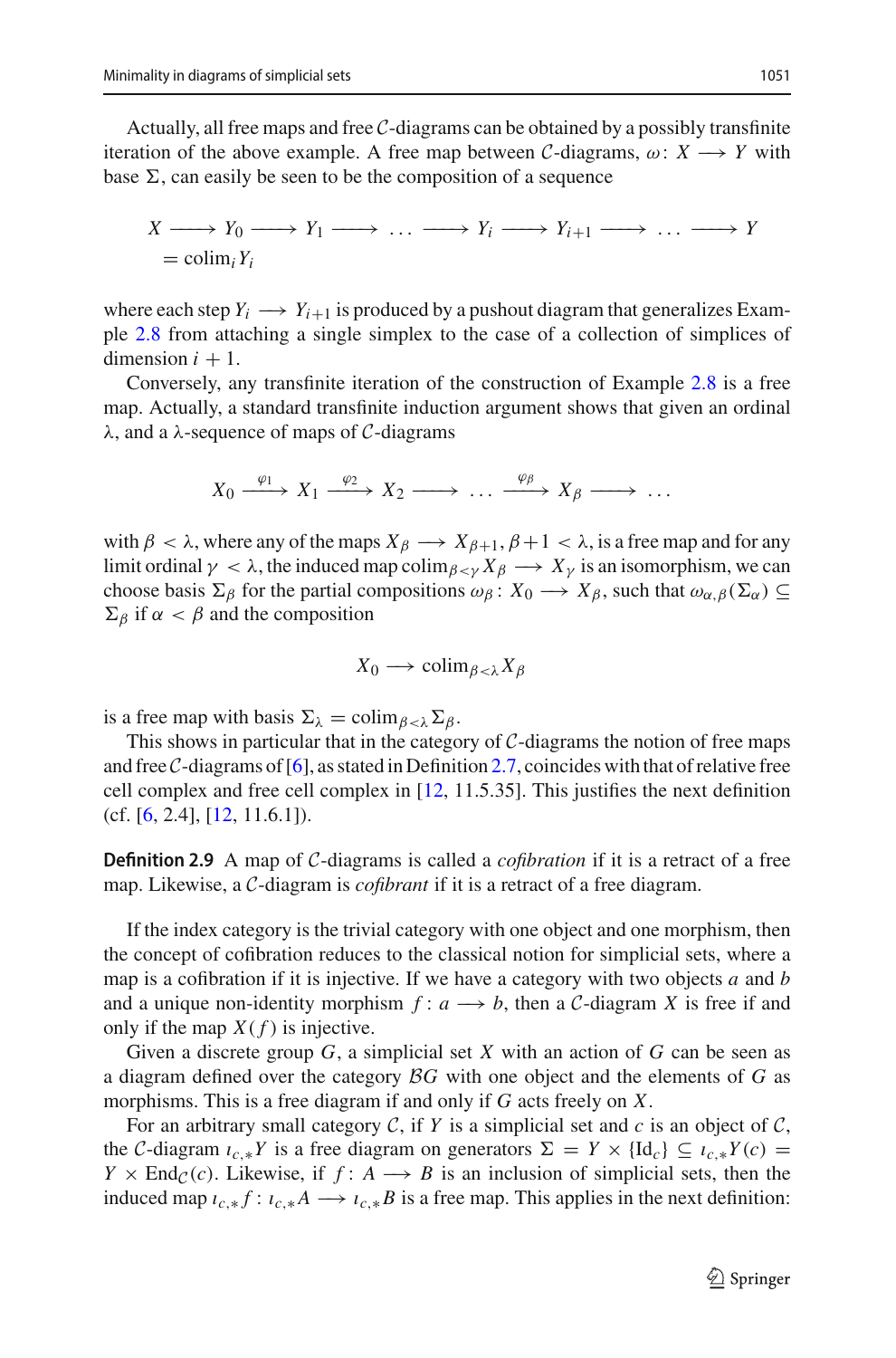**Definition 2.10** Let *C* be a small category. The *generating cofibrations* of  $S^C$  are the maps

$$
\dot{\delta}_n^c \longrightarrow \delta_n^c, \quad \text{for all } c \in Ob(\mathcal{C}), n \ge 0,
$$

induced by the inclusions  $\dot{\Delta}[n] \hookrightarrow \Delta[n]$ .

The *generating trivial cofibrations* are the maps

$$
\lambda_{n,k}^c \hookrightarrow \delta_n^c, \quad \text{for all } c \in Ob(\mathcal{C}), n > 0, \text{ and } 0 \le k \le n,
$$

induced by the inclusions  $\Lambda^k[n] \hookrightarrow \Delta[n]$ .

The category of *C*-diagrams also inherits a simplicial model category structure from the category of simplicial sets, with structure natural functors, external product, function complex and exponent functor. We will briefly recall these constructions. The *external product* with simplicial sets is defined

$$
\times\colon\Gamma_{\mathcal{C}}^{\text{op}}\text{-sets}\times\mathbf{S}\longrightarrow\Gamma_{\mathcal{C}}^{\text{op}}\text{-sets}
$$

defined by  $(X \times K)_{c,n} = X_{c,n} \times K_n$ , and with structural maps induced by those of X and *K*. Notice that we can similarly define a *left product* with simplicial sets. We use both form without further explanation.

<span id="page-9-0"></span>**Definition 2.11** The *function complex*

$$
\operatorname{map}_{\mathcal{C}}: \Gamma_{\mathcal{C}}^{\operatorname{op}}\text{-sets} \times \Gamma_{\mathcal{C}}^{\operatorname{op}}\text{-sets} \longrightarrow \mathbf{S},
$$

is defined, for two *C*-diagrams *X* and *Y*, as the simplicial set map<sub>*C*</sub>(*X*, *Y*) with *n*simplices Mor<sub>S</sub> $c(X \times \Delta[n], Y)$  or equivalently, the commutative diagrams in S<sup>C</sup>



Now, if  $g \in \text{Mors}(\Delta[n] \times X, Y)$ , its faces  $d_i g$  and degeneracies  $s_i g$  are given by the compositions

$$
\Delta[n-1] \times X \xrightarrow{d^i \times 1} \Delta[n] \times X \xrightarrow{g} Y \quad \text{and} \quad \Delta[n+1] \times X \xrightarrow{s^i \times 1} \Delta[n] \times X \xrightarrow{g} Y.
$$

Finally, there is an *exponent* functor and

$$
\hat{}': S \times \Gamma_{\mathcal{C}}^{op}\text{-sets} \longrightarrow S,
$$

with  $X^K = \text{map}_{\mathcal{C}}(K, X)$ , where *K* is the constant *C*-diagram.

 $\bigcirc$  Springer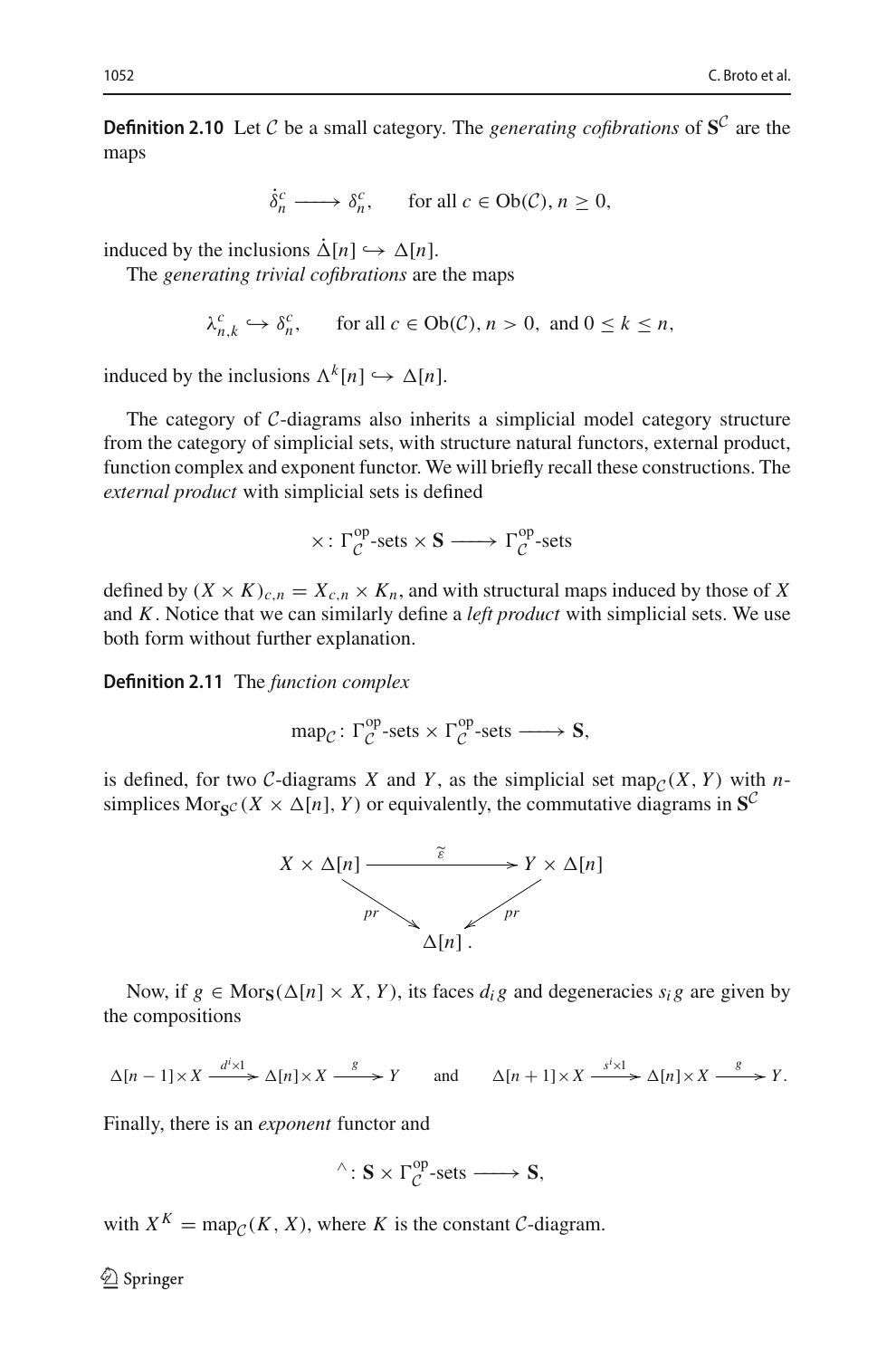With the above definitions, the basic theory of simplicial sets extends to *C*diagrams. Indeed,  $S^C$  becomes a cofibrantly generated simplicial model category [\[12,](#page-39-1) 11.6.1, 11.7.3]. In the next definition we collect the axioms for later reference.

<span id="page-10-0"></span>**Definition 2.12** ( $[12, 7.1.3, 9.1.6, \text{ and } 11.1.2]$  $[12, 7.1.3, 9.1.6, \text{ and } 11.1.2]$ ) Let *M* be a category equipped with three classes of morphisms called *fibrations*, *cofibrations*, and *weak equivalences*. A fibration (respectively cofibration) which is also a weak equivalence is called a *trivial fibration* (respectively *trivial cofibration*). Then, *M* is a *model category* [\[16\]](#page-39-10) if it satisfies the following axioms:

- **M1:** The category *M* is closed under small limits and colimits.
- **M2:** Given composable maps  $X \xrightarrow{g} Y \xrightarrow{f} Z$  in *M*, if any two of *f*, *g* and  $f \circ g$  are weak equivalences, then so is the third.
- **M3:** If *f* is a retract of *g* and *g* is a weak equivalence, fibration or cofibration, then so is *f* .
- **M4:** Suppose that we are given a commutative solid arrow diagram



where *i* is a cofibration and *p* is a fibration. If either *i* is a trivial cofibration or *p* is a trivial fibration, then the dotted arrow exists and makes the diagram commutative.

- **M5:** Every map *f* of *M* has two functorial factorizations:
	- (a)  $f = p \circ i$  where p is a fibration and i is a trivial cofibration, and
	- (b)  $f = q \circ j$  where q is a trivial fibration and j is a cofibration.

A model category *M* is said to be *cofibrantly generated* if

- (1) There exists a set *I* of maps (called a set of *generating cofibrations*) that permits the small object argument  $(12, 10.5.15)$  and such that a map is a trivial fibration if and only if it has the *RLP* with respect to every element of *I*.
- (2) There exists a set *J* of maps (called a set of *trivial generating cofibrations*) that permits the small object argument and such that a map is a fibration if and only if it has the *RLP* with respect to every element of *J* .

If  $M$  is a model category, then it is a simplicial model category if it is enriched over simplicial sets, and the following two axioms hold:

**M6:** For every two objects *X* and *Y* of *M* and every simplicial set *K* there exist objects  $X \otimes K$  and  $Y^K$  of M such that there are isomorphisms of simplicial sets

$$
\text{hom}(X \otimes K, Y) \cong \text{hom}(K, \text{hom}(X, Y)) \cong \text{hom}(X, Y^K)
$$

that are natural in *X*, *Y* and *K*.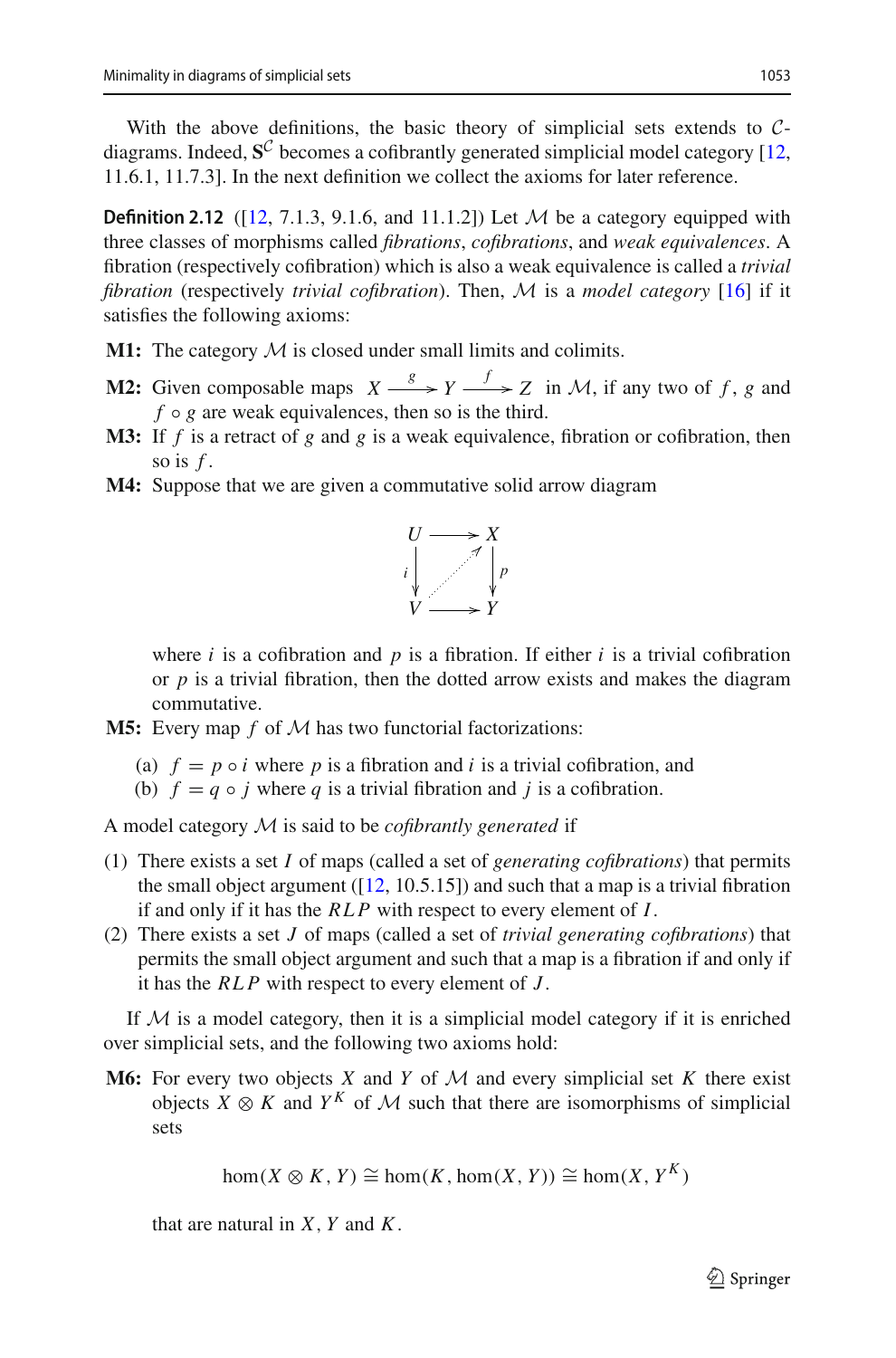**M7:** If  $i: A \rightarrow B$  is a cofibration in *M* and  $p: X \rightarrow Y$  is a fibration in *M*, then the map of simplicial sets

 $(i^*, p_*)$ : hom(*B*, *X*) → hom(*A*, *X*) ×<sub>hom(*A*, *Y*) hom(*B*, *Y*)</sub>

is a fibration that is a trivial fibration if either *i* or *p* is a weak equivalence.

<span id="page-11-3"></span>*Remark 2.13* From the cofibrantly generated model structure for **S***<sup>C</sup>* and Quillen Small Object Argument ([\[16\]](#page-39-10), [\[12](#page-39-1), 10.5.16]), we obtain that any map  $\emptyset \longrightarrow X$  in  $S^C$  admits a functorial factorization  $\emptyset \longrightarrow OX \longrightarrow X$ , where *QX* is free and the first map is a cofibration while the second map is a trivial fibration [\[12](#page-39-1), 10.5.2, 11.2.1–1].

The following consequence of the axioms will be useful in later sections. The proof can be seen in [\[12,](#page-39-1) 9.3.8].

<span id="page-11-2"></span>**Proposition 2.14** *LetMbe a simplicial model category. It i* : *A* −→ *B is a cofibration, and*  $K \subseteq L$  *simplicial sets, the induced map* .<br>*be a simplic<br>ts, the indu*<br>A ⊗ L  $\coprod$ 

$$
A \otimes L \coprod_{A \otimes K} B \otimes K \longrightarrow B \otimes L
$$

*is also a cofibration and it is a trivial cofibration if either i* :  $A \rightarrow B$  *is a trivial cofibration or the inclusion*  $K \subseteq L$  *is a weak equivalence.* 

<span id="page-11-1"></span>**Corollary 2.15** *The map*  $\dot{\delta}_n^c \times \Delta[m] \cup \delta_n^c \times \Lambda^k[m] \hookrightarrow \delta_n^c \times \Delta[m]$  *is a trivial cofibration.* 

# <span id="page-11-0"></span>**3 Minimal fibrations of diagrams of simplicial sets**

In this section we develop a theory of minimal fibrations in the context of diagrams of simplicial sets, that generalizes the classical theory for simplicial sets [\[1](#page-39-0)[,9](#page-39-11)[,10](#page-39-8)[,13](#page-39-12)[,15](#page-39-9)]. We will show that under some restrictions on the shape of the index category *C*, the theory of minimal fibrations carries out to the case of  $C$ -diagrams. We prove Theorem [A](#page-1-0) that gives sufficient conditions under which a fibration of *C*-diagrams is fibrewise equivalent to a minimal fibration. Corollary [3.12](#page-20-1) shows that two fibrewise homotopic minimal fibrations are unique up to isomorphism, thus the associated minimal fibration of Theorem [A](#page-1-0) is unique up to isomorphism. Recall that a fibre homotopy equivalence between fibrations with the same base space *B* is a map over *B* that admits a homotopy inverse, also over *B*. It is understood that the homotopies defining the homotopy inverse are also maps over *B*.

The concept of minimal fibration in this context is defined below, in Definition [3.3.](#page-12-1) This is somewhat technical but it extends the classical definition and it seems to be the appropriate choice to the arguments that follow. We will show that under some restrictions on the shape of the index category every fibration with free total *C*-diagram admits a strong fibrewise deformation retract which is a minimal fibration and unique up to isomorphism (Theorem [A](#page-1-0) and Corollary [3.12\)](#page-20-1). Under the same restrictions, Lemma [3.9](#page-16-0) gives an alternative characterization of minimality that could be used as a more intrinsic definition of the same concept.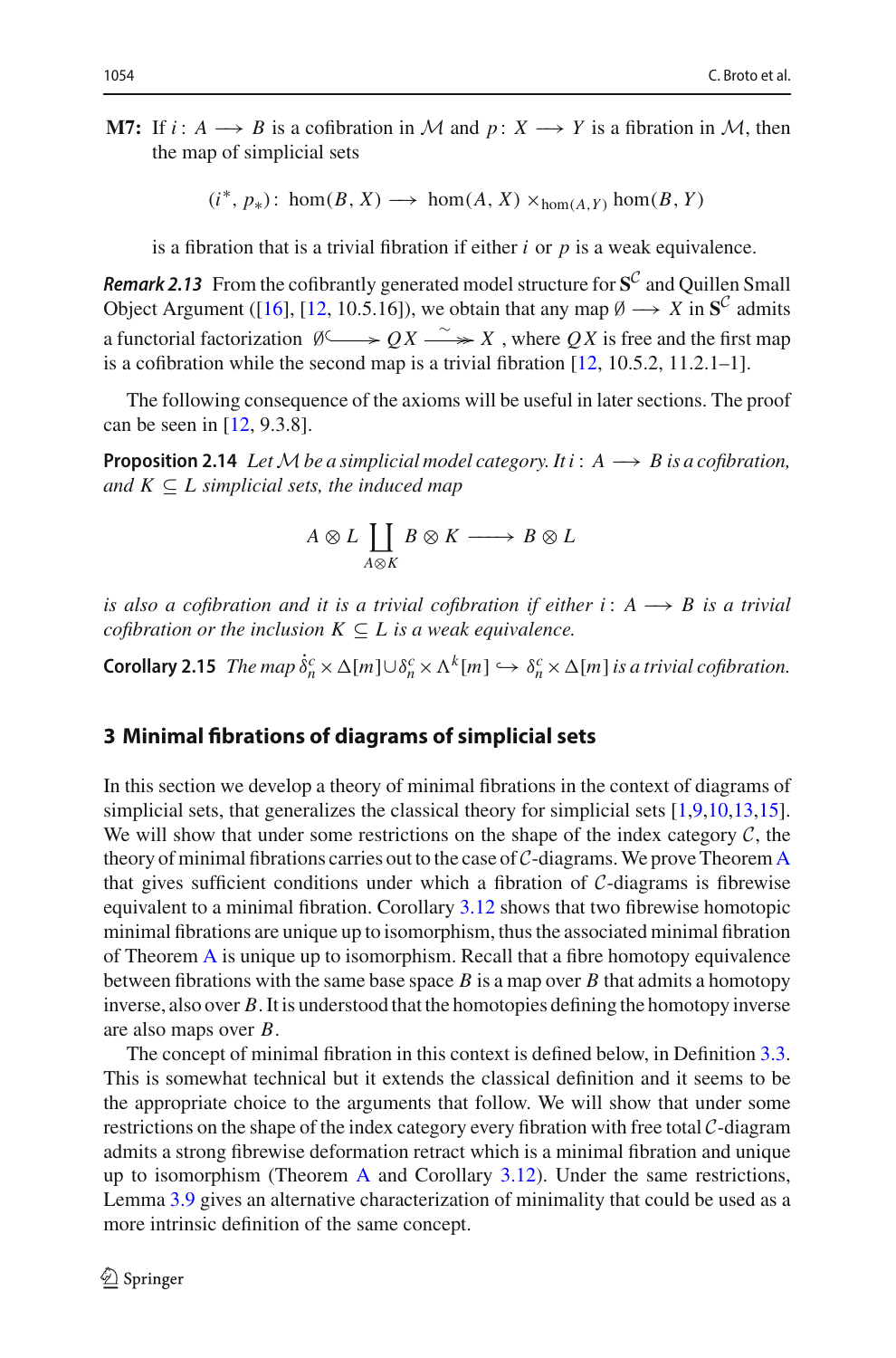**Definition 3.1** If *C* is a small category and *p* : *X*  $\rightarrow$  *B* a fibration of *C*-diagrams, we say that two simplices  $x, y \in X_{c,n}$  are *p-homotopic*,  $x \simeq_p y$ , if there is a fibrewise homotopy from  $x$  to  $y$  relative to the boundary; that is, there is a homotopy

$$
H: \delta_n^c \times \Delta[1] \longrightarrow X,
$$

such that

- (i)  $H_0: \delta_n^c \to X$  is the characteristic map of the simplex *x* and  $H_1: \delta_n^c \to X$  is the characteristic map of the simplex *y*,
- (ii)  $H|_{\delta_n^c \times \Delta[1]} : \delta_n^c \times \Delta[1] \longrightarrow X$  is a constant homotopy,
- (iii)  $p \circ H : \delta_n^c \times \Delta[1] \longrightarrow B$  is a constant homotopy.

<span id="page-12-0"></span>**Definition 3.2** Let C be a small category and  $p: X \rightarrow B$  a fibration of C-diagrams. We will say that a simplex  $y \in X$  is *sub-p-homotopic* to *x*, or that *x* precedes  $y, x \prec y$ , if there exists a morphisms *f* ∈ Mor(*C*) such that  $f(x) \simeq_p y$ . We will write:

$$
[x, -) \stackrel{\text{def}}{=} \{ y \in X \mid x \preceq y \}.
$$

<span id="page-12-1"></span>The following definition generalizes the concept of minimal fibration of simplicial sets ([\[11\]](#page-39-13), [\[15](#page-39-9), 10.1]).

**Definition 3.3** Let *C* be a small category. A fibration  $X \rightarrow B$  in  $S^C$  is said to be *minimal* if *X* is free and given any two generators *x*, *y* of a base  $\Sigma$  of *X*,  $x \le y$ implies  $x = y$ . An object *X* of  $S^C$  is called minimal if the map  $X \rightarrow *$  is a minimal fibration.

The next lemma shows that if the condition of this definition holds for any one base then it holds for every other base.

**Lemma 3.4** *Let C be a small category and*  $p: X \rightarrow B$  *a fibration of C-diagrams where X* is a free *C*-diagram. If there is a base  $\Sigma$  of *X* such that given simplices  $x, y \in \Sigma$ ,  $x \preceq y$  implies  $x = y$ , then the same holds for any other base of X.

*Proof* Assume that  $\Sigma'$  is a different base set for *X*. Then for any  $x \in \Sigma'$  there is a simplex  $u \in \Sigma$  and an isomorphism  $f \in \text{Iso}(\mathcal{C})$  with  $f(u) = x$ . Since  $\Sigma$  is a base, given  $x \in \Sigma$ , there is a unique  $u \in \Sigma'$  and a unique morphism  $f \in \text{Mor}(\mathcal{C})$  such that  $f(u) = x$ . But  $\Sigma'$  is a base, so there is  $y \in \Sigma'$  and  $g \in \text{Mor}(\mathcal{C})$  such that  $g(y) = u$ . Then  $(f \circ g)(y) = x$ , but both *y* and *x* are in  $\Sigma'$ , and hence  $x = y$  and  $f \circ g$  is the identity morphism on the source of *g*. Now we also have  $(g \circ f)(u) = u$  and  $u \in \Sigma$ , so  $g \circ f$  is also the identity over the source of  $f$ . Thus  $f$  is an isomorphism of  $C$  with  $f^{-1} = g$ .

We can now conclude that  $\Sigma'$  satisfies the same condition as  $\Sigma$ . Assume that *x*, *y* ∈  $\Sigma'$  satisfy that *x*  $\leq$  *y*, that is, there is  $\varphi$  ∈ Mor(*C*) such that  $\varphi$ (*x*)  $\approx$  *p y*. We will conclude that  $x = y$ . There are *u*, *v* in  $\Sigma$  and isomorphisms  $f, g \in Iso(\mathcal{C})$ , such that *f* (*u*) = *x* and *g*(*v*) = *y*. It follows that  $g^{-1}(\varphi(f(u))) = g^{-1}(\varphi(x)) \simeq_p g^{-1}(y) = v$ , so  $u \le v$  and, by the assumption on  $\Sigma$ ,  $u = v$ . Then,  $(f \circ g^{-1})(y) = x$ , but both *x* and *y* are in the base set  $\Sigma'$ , so we have  $x = y$ .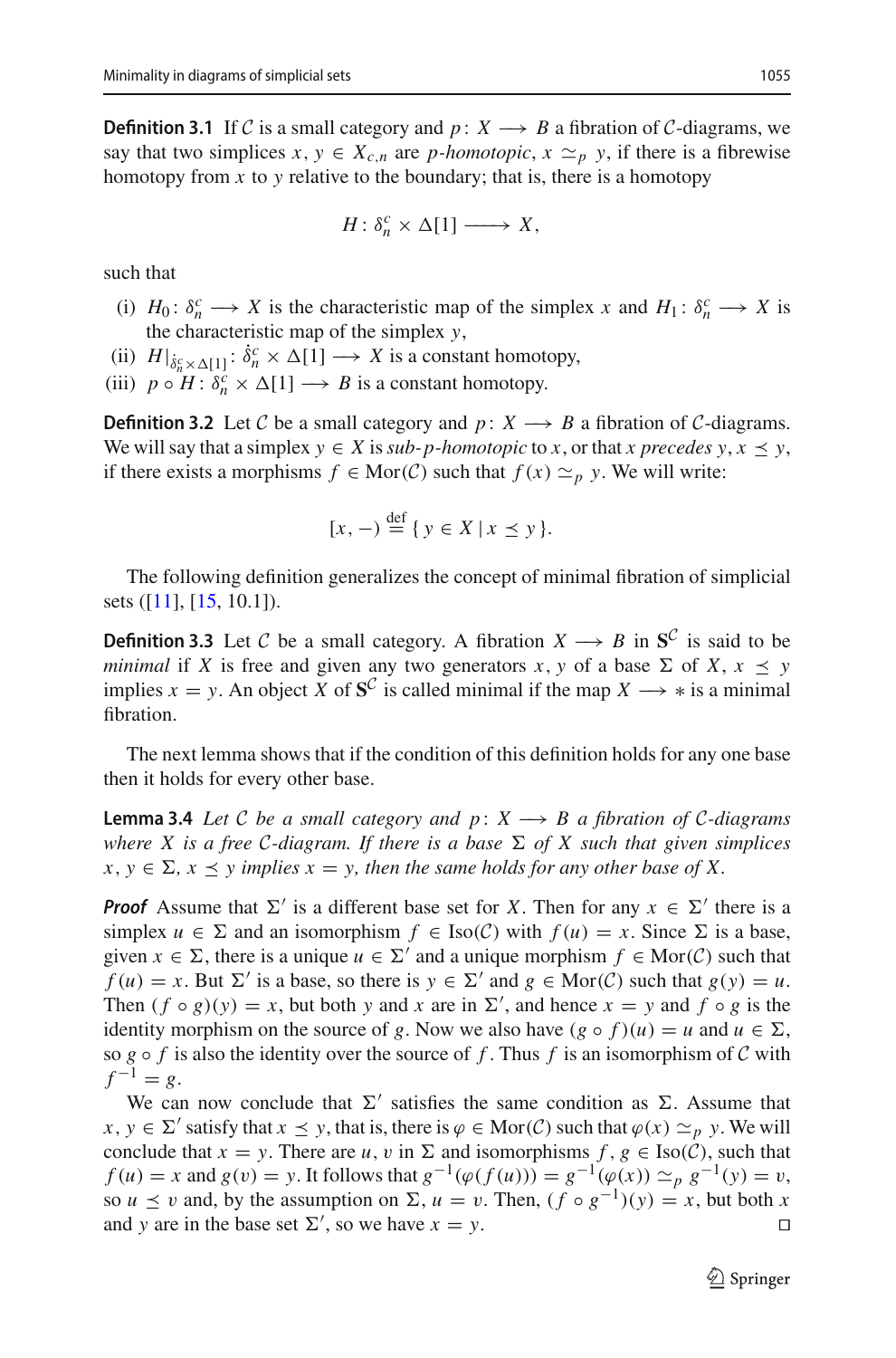Let *C* be a small category. Given *a*, *b* ∈ Ob(*C*), we declare *a* ∼ *b* provided that there are morphisms  $a \rightarrow b$  and  $b \rightarrow a$  in C. This is an equivalence relation and the set of equivalence classes Ob(*C*)/∼ becomes a poset with the order relation defined by  $[a] \leq [b]$  if and only if there is an arrow  $a \rightarrow b$  in C. Notice that the definition of  $\leq$  does not depend on the choice of representatives in the classes [*a*] and [*b*].

<span id="page-13-0"></span>**Definition 3.5** We will say that a small category  $C$  is *artinian* if it satisfies the descending chain condition on the poset (Ob(*C*)/∼, ≤). Namely, if every descending chain  $[a_1] \geq [a_2] \geq [a_3] \geq \ldots$  in Ob(*C*)/∼ eventually stabilizes.

**Definition 3.6** Let *X* be a *C*-diagram in **S**. A *subdiagram* of *X* consists of a subset *X* of simplices of *X* which is in itself a *C*-diagram. This relation is denoted by  $X' \leq X$ .

The following is a classical notion (see for example  $[14]$  $[14]$ ):

**Definition 3.7** An  $EI$ -category is a category  $C$  in which every endomorphism is an isomorphism.

We need to introduce some notation now.

**Notation 3.8** Since  $\Lambda^k[n]$  is the subcomplex of  $\Delta[n]$  generated by all of the faces  $d_i\iota_n$ of  $\Delta[n]$ , except for the *k*th face  $d_k \iota_n$ , a map  $\alpha : \Lambda^k[n] \longrightarrow X$  is thus determined by the restrictions to that faces. Accordingly, we will denote

$$
\alpha=(x_0,\ldots,x_{k-1},\ldots,x_{k+1},\ldots,x_n),
$$

where  $x_i = \alpha(d_i t_n)$  is the simplex of X characterized by the restriction of  $\alpha$  to the *i*th face. The analogue notation  $\alpha = (x_0, \ldots, x_{k-1}, x_k, \ldots, x_n)$  will be used for maps  $\alpha: \Delta[n] \longrightarrow X$ , except that there are no blanks in this case.

More generally, a map  $\varphi$ :  $Z \times \Lambda^k[n] \longrightarrow X$  is written

$$
\varphi = (\alpha_0, \ldots, \alpha_{k-1}, -, \alpha_{k+1}, \ldots, \alpha_n),
$$

where for each  $i \neq k$ ,  $\alpha_i$  is the composition  $Z \times \Delta[n-1] \xrightarrow{\text{Id}_Z \times d^i} Z \times \Lambda^k[n] \xrightarrow{\varphi} X$ .

These same conventions extend to the case of *C*-diagrams. If *X* is a *C*-diagram, a map  $u: \dot{\delta}_c^n \longrightarrow X$  is written  $u = (u_0, \ldots, u_n)$ , where  $u_i$  is the composition  $\delta_c^{n_1} \xrightarrow{d^i} \dot{\delta}_c^n$  $\xrightarrow{u} X$ .

Now we are ready to prove the main result of this section. It is stated as Theorem [A](#page-1-0) in the introduction.

*Proof of Theorem [A](#page-1-0)* Fix an artinian *E1*-category *C*, a fibration *p* :  $X \rightarrow B$  of *C*diagrams, and assume that  $X$  is a free  $C$ -diagram. We will construct a strong fibrewise deformation retract  $q: X \longrightarrow B$ , which is a minimal fibration of *C*-diagrams.

Consider a basis  $\Sigma$  of X. Let  $\Sigma'$  be a minimal subset of  $\Sigma$  such that:

(1) Every element of  $\Sigma$  is preceded by an element of  $\Sigma'$ , that is, for every  $w \in \Sigma$ there exists some  $x \in \Sigma'$  such that  $x \prec w$ .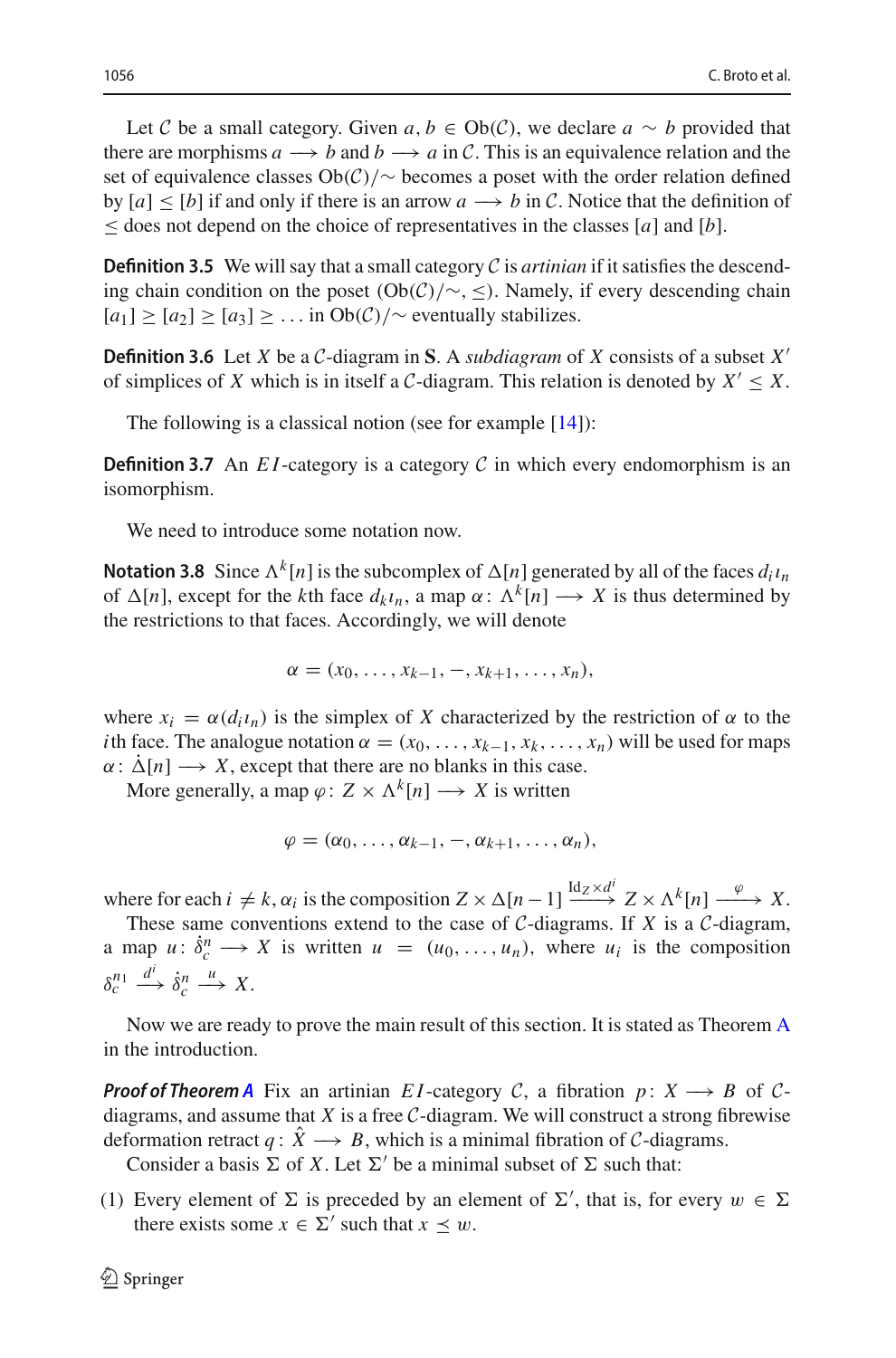(2)  $\Sigma'$  contains degenerate representatives whenever it is possible. That is, if  $x \in \Sigma'$ and  $[x, -) = [w, -)$  with w a degenerate simplex of  $\Sigma$ , then x is a degenerate simplex.

The set  $\Sigma'$  exists, since C is a small artinian *E1*-category. Proposition [A.1](#page-28-1) allows a choice of a minimal subset  $\Sigma'$  satisfying condition (1), and according to Remark [A.2](#page-28-2) we can refine the choice so that condition (2) is also satisfied.

**Step 1.**  $\Sigma'$  is closed under degeneracy operators.

Choose an *n*-simplex  $w \in \Sigma'$ . Given a degeneracy operator  $s_k$ ,  $k = 0, \ldots, n$ , we must show that  $s_k(w) \in \Sigma'$ .

Note that  $\Sigma$  is closed under degeneracy operators, so  $s_k w$  belongs to  $\Sigma_{n+1}$ . Then, there exists a simplex  $x \in \Sigma'_{n+1}$  such that  $x \preceq s_k(w)$ . There also exists a map *f* ∈ Mor(*C*) such that  $f(x) \simeq_{p} s_k w$ , so in particular  $d_k f(x) = d_k s_k(w)$ , and then  $f(d_kx) = w$ . Since  $w \in \Sigma' \subseteq \Sigma$  there exists  $g \in \text{Mor}(\mathcal{C})$  such that  $g(w) = d_kx$ . By our choice of f and g, gf is an endomorphism, and hence an automorphism, so let  $(g f)^{-1}$  be its inverse map. Now  $x = (gf)^{-1} gf(x) \simeq_p (gf)^{-1} g(s_k w)$ , so  $s_k w \leq x$ . Thus,  $[x, -) = [s_k w, -)$  and then by condition (2), *x* is a degenerate simplex.

Now, we have two degenerate simplices *x* and  $y = s_k(w)$  in  $\Sigma$  and one precedes the other. Since  $x \leq y$ , there exists  $f \in C$  such that  $f(x) \simeq_p y$ . These are *p*homotopic degenerate simplices in a simplicial set, so  $f(x) = y$  [\[15](#page-39-9), 9.3]; but *x* and *y* are in the same orbit, and then they must coincide since both belong to  $\Sigma$ , that is,  $x = y = s_k w \in \Sigma'.$ homotopic degenerate simplices in a simplicial set, so  $f(x) = y$  [15, 9.3]; but x and y are in the same orbit, and then they must coincide since both belong to  $\Sigma$ , that is,  $x = y = s_k w \in \Sigma'$ .<br>**Step 2.** The set  $\mathfrak{A} = \{(\widehat$ 

y are in the same orbit, and then they must coincide since both belong to  $\Sigma$ , that is,<br>  $x = y = s_k w \in \Sigma'$ .<br> **Step 2.** The set  $\mathfrak{A} = \{(\hat{X}, \hat{\Sigma}) | \hat{X} \subseteq X, \hat{X} \text{ is free and } \hat{\Sigma} \in \Sigma' \}$  contains<br>
maximal elements for the orde  $x = y = s_k w \in \Sigma'$ .<br> **Step 2.** The set  $\mathfrak{A} = \{ (\widehat{X}, \widehat{\Sigma}) | \widehat{X} \subseteq X, \widehat{X} \}$ <br>
maximal elements for the order relation define<br>  $(\widetilde{X}, \widetilde{\Sigma})$  if and only if both  $\widehat{X} \subseteq \widetilde{X}$  and  $\widehat{\Sigma} \subseteq \widetilde{\Sigma}$  $(\widetilde{X}, \widetilde{\Sigma})$  if and only if both  $\widehat{X} \subseteq \widetilde{X}$  and  $\widehat{\Sigma} \subseteq \widetilde{\Sigma}$ . maximal elements for the order relation defined on 2l by inclusion, namely  $(\widehat{X}, \widehat{\Sigma}) \leq$ 

The above relation clearly defines a partial order relation on  $\mathfrak A$ . Moreover  $\mathfrak A$  is nonempty, since it contains the pair  $(\langle \Sigma'_0 \rangle, \Sigma'_0)$ , where  $\langle \Sigma'_0 \rangle$  is the *C*-diagram generated by all of the 0-simplices of  $\Sigma'$ , and  $\Sigma'_0$  consists of all of the elements of  $\Sigma'_0$  and all their  $\widehat{X} \subseteq \widetilde{X}$  and  $\widehat{\Sigma} \subseteq \widetilde{\Sigma}$ .<br>
y defines a partial order relation on  $\mathfrak{A}$ . Moreor pair  $((\Sigma'_0), \widehat{\Sigma}'_0)$ , where  $(\Sigma'_0)$  is the C-diagram and  $\widehat{\Sigma}'_0$  consists of all of the elements of  $\widehat{\Sigma}'_0$ degeneracies. More precisely,  $\langle \Sigma_0' \rangle$  is the *C*-subdiagram of *X* whose set of *n*-simplices at any  $c \in \mathcal{C}$  is

 $\langle \Sigma_0' \rangle_{c,n} = \{ f(x) \mid x \in s_0^n \Sigma_0' \text{ and } f \text{ is a morphism of } C \text{ with codomain } c \},\$ 

 $\langle \Sigma'_0 \rangle_{c,n} = \{ f(x) \mid x \in s_0^n \Sigma'_0 \text{ and } f \text{ is a morphism of } C \text{ with codomain } c \},$ <br>and  $\widehat{\Sigma}'_0 = \coprod_{n \geq 0} s_0^n(\Sigma'_0)$ . Now  $\widehat{\Sigma}'_0 \subset \Sigma'$  since the latter is closed under degeneracy  $c \in C$  is<br>  $\sum_{0}^{\prime} c_{0} = \{ f(x) \mid x \in s_{0}^{n} \sum_{0}^{\prime} c_{0} \}$ <br>  $\sum_{0}^{\prime} = \prod_{n \geq 0} s_{0}^{n} (\sum_{0}^{\prime})$ . Now  $\widehat{\Sigma}_{0}^{\prime}$  $\langle \Sigma'_0 \rangle_{c,n} = \{ f(x) \mid x \in s_0^n \Sigma'_0 \text{ and } f \text{ is a morphism of } C \text{ with codomain } c \},$ <br>and  $\widehat{\Sigma}'_0 = \coprod_{n \geq 0} s_0^n(\Sigma'_0)$ . Now  $\widehat{\Sigma}'_0 \subset \Sigma'$  since the latter is closed under degeneracy<br>operators. It is also clear that  $\langle \Sigma'_0 \rangle$  is freely genera and  $\hat{\Sigma}_0' = \coprod_{n \geq 0} s_0^n(\Sigma_0').$  Now  $\hat{\Sigma}_0' \subset \Sigma'$  since the latter is closed under degeneracy<br>operators. It is also clear that  $(\Sigma_0')$  is freely generated by  $\hat{\Sigma}_0'$ . Thus,  $((\Sigma_0'), \hat{\Sigma}_0') \in \mathfrak{A}$ . If<br>we take a cha and  $\widehat{\Sigma}'_0 = \coprod_{n \geq 0} s_0^n(\Sigma'_0)$ . Now  $\widehat{\Sigma}'_0 \subset \Sigma'$  sincperators. It is also clear that  $\{\Sigma'_0\}$  is freely g<br>we take a chain  $\{(\widehat{X}_i, \widehat{\Sigma}_i)\}_{i \in I}$  in  $\mathfrak{A}$ , its union  $X$  and it is free with base set  $\cup_{i \$ X and it is free with base set  $\bigcup_{i \in I} \bigcup \widehat{\Sigma}_i \subseteq \Sigma'$ . Hence, it belongs to  $\mathfrak A$  and it is an upper bound of the chain. Now Zorn's Lemma implies that  $\mathfrak A$  contains maximal elements. we take a chain  $\{(X_i, \Sigma_i)\}_{i \in I}$  in  $\mathfrak{A}$ , its union  $(\cup_{i \in I} X_i, \cup_{i \in I} \Sigma_i)$  is a *C*-subdiagran *X* and it is free with base set  $\cup_{i \in I} \cup \widehat{\Sigma}_i \subseteq \Sigma'$ . Hence, it belongs to  $\mathfrak{A}$  and it is an *u* bound of t

**Step 3.** Fix a maximal element  $(\widehat{X}, \widehat{\Sigma})$  of  $\mathfrak{A}$ . If w is an *n*-simplex of X such that

(i) w is in the orbit of an element of  $\Sigma'$ , and

(ii)  $d_k(w) \in \widehat{X}$  for each  $k = 0, ..., n$ ,<br>then  $w \in \widehat{X}$ .

There is  $x \in \Sigma'$  and  $f \in \text{Mor}(\mathcal{C})$  such that  $f(x) = w$ . Since  $d_k w \in \widehat{X}$ , there exists  $z \in \hat{\Sigma} \subseteq \hat{X}$  and  $g \in \text{Mor}(\mathcal{C})$  such that  $g(z) = d_k w$ . In particular,  $d_k x$ ,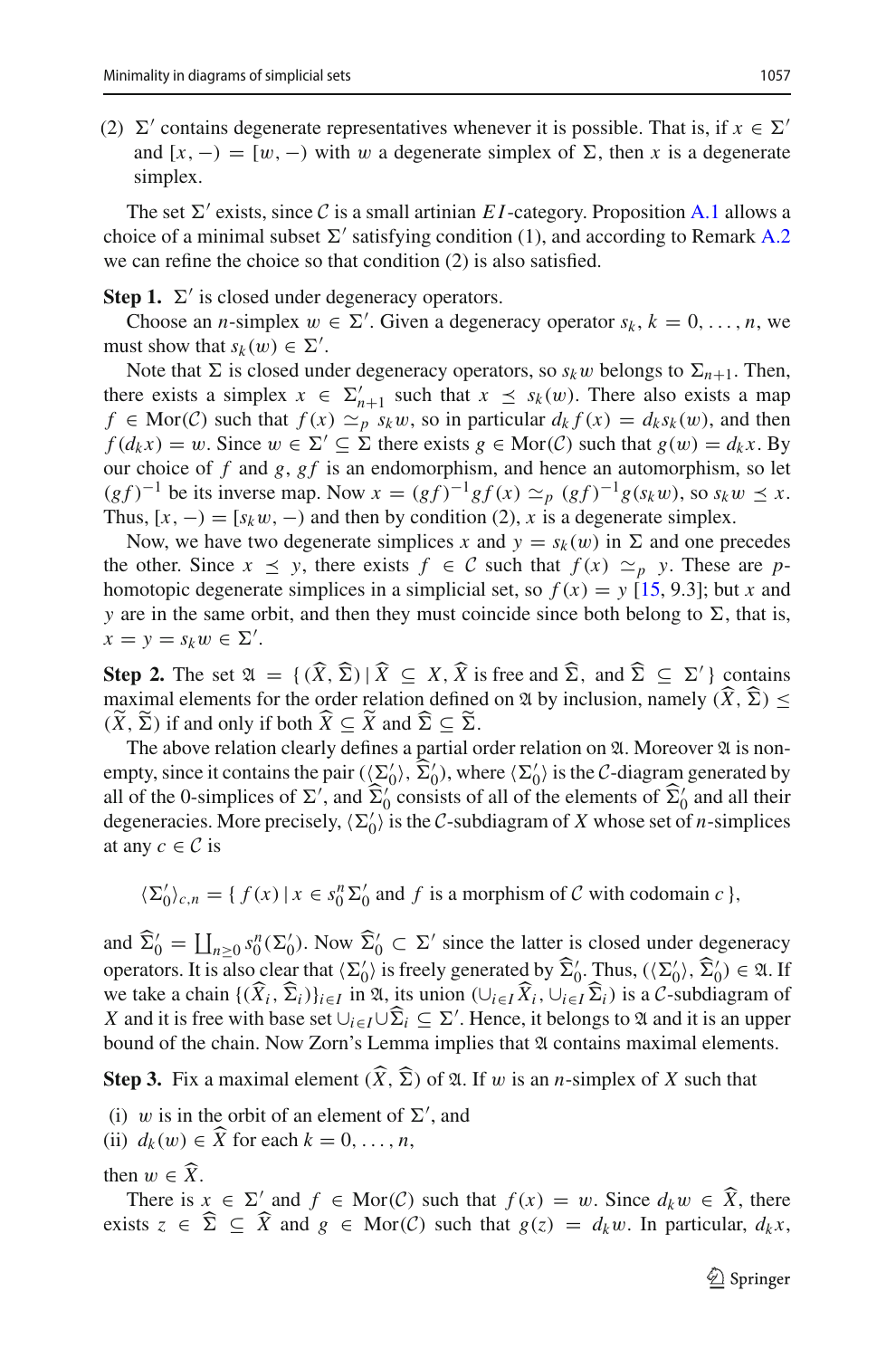1058<br> *d<sub>k</sub>w* and *z* are in the same orbit of simplices of *X*. Since  $z \in \hat{\Sigma} \subseteq \Sigma$ , there is **h** ∈ Mor(*C*) such that *h*(*z*) = *d<sub>k</sub>x*, and thus *d<sub>k</sub>x* ∈  $\hat{X}$ . As this is true for each *h* ∈ Mor(*C*) such that *h*(*z*) = *d<sub>k</sub>x*, and thus *d<sub>k</sub>x* ∈  $\hat{X}$ . As this is true for each *d<sub>k</sub>w* and *z* are in the same orbit of simplices of *X*. Since *z* ∈  $\hat{\Sigma}$  ⊆  $\Sigma$ , there is *h* ∈ Mor(*C*) such that *h*(*z*) = *d<sub>k</sub>x*, and thus *d<sub>k</sub>x* ∈  $\hat{X}$ . As this is true for each  $k = 0,..., n$ , it follows that *d<sub>k</sub>w* and *z* are in the same orbit of simplices of *X*. Since  $z \in \hat{\Sigma} \subseteq \Sigma$ , there is  $h \in \text{Mor}(\mathcal{C})$  such that  $h(z) = d_k x$ , and thus  $d_k x \in \hat{X}$ . As this is true for each  $k = 0, ..., n$ , it follows that the subdiagram  $\$  $h \in \text{Mor}(\mathcal{C})$  such that  $h(z) = d_k x$ , and thus  $d_k x \in \hat{X}$ . As this is true for each  $k = 0, ..., n$ , it follows that the subdiagram  $\hat{X}_1 = \hat{X} \cup \langle x \rangle$  of X is free with base  $\hat{\Sigma}_1 = \hat{\Sigma} \cup \{x\} \cup \{\text{iterated degeneracies of } x\} \subseteq \Sigma'$  (see 2  $k = 0, ..., n$ , it follows<br>  $\widehat{\Sigma}_1 = \widehat{\Sigma} \cup \{x\} \cup \{\text{iterated}$ <br>  $(\widehat{X}, \widehat{\Sigma}) \leq (\widehat{X}_1, \widehat{\Sigma}_1)$ . But<br>  $w \in \widehat{X}$ , since  $f(x) = w$ .  $(\widehat{X}, \widehat{\Sigma}) \leq (\widehat{X}_1, \widehat{\Sigma}_1)$ . But  $(\widehat{X}, \widehat{\Sigma})$  is maximal in  $(\mathfrak{A}, \leq)$ , and so  $\widehat{X} \cup \langle x \rangle = \widehat{X}$ . Therefore  $w \in \widehat{X}$ , since  $f(x) = w$ .<br>**Step 4.** Define  $\mathfrak{B}$  as the set that consists of all the pairs

**Step 4.** Define  $\mathfrak{B}$  as the set that consists of all the pairs  $(Y, H)$ , where *Y* is a subdiagram

–  $H_0$  maps *Y* into  $\widehat{X}$ , being  $H_0$  the composition

$$
Y \cong Y \times \Delta[0] \xrightarrow{1 \times d^1} Y \times \Delta[1] \xrightarrow{H} X.
$$

 $-H_1$  is the inclusion of *Y* in *X*, being  $H_1$  the composition

$$
Y \cong Y \times \Delta[0] \xrightarrow{1 \times d^0} Y \times \Delta[1] \xrightarrow{H} X.
$$

- $Y \cong Y \times \Delta[0] \xrightarrow{1 \times d^0} Y \times \Delta[1] \xrightarrow{H} X$ .<br>- The restriction  $H|_{\widehat{X} \times \Delta[1]}$  to  $\widehat{X} \times \Delta[1]$ , is constant, and then equal to the composition  $\widehat{X} \times \Delta[1] \xrightarrow{\text{pr}} \widehat{X} \xrightarrow{\text{incl}} X.$  $Y \cong$ <br>tion  $H|_{\hat{X} \times \Delta}$ <br> $\xrightarrow{\text{pr}} \hat{X} \xrightarrow{\text{incl}}$
- *p H* is also constant, hence equal to the composition  $Y \times \Delta[1] \xrightarrow{\text{pr}} Y \xrightarrow{\text{incl}} X \xrightarrow{p} B.$

We can define a partial order ' $\leq$ ' over  $\mathfrak{B}$  as follows:  $(Y, H) \leq (Y', H')$  if  $Y \subseteq Y'$ and  $H'|_{Y \times \Delta[1]} = H$ . The diagram  $\widehat{X}$  with the constant homotopy belongs to  $\mathfrak{B}$ , and so  $\langle \Delta[1] \xrightarrow{pr} Y \xrightarrow{incl} X \xrightarrow{p} B.$ <br>
can define a partial order 's' over  $\mathfrak{B}$  as follows:  $(Y, H) \leq (Y', H')$  if  $Y \subseteq Y'$ <br>  $|Y \times \Delta[1]} = H$ . The diagram  $\hat{X}$  with the constant homotopy belongs to  $\mathfrak{B}$ , and so  $\mathfrak{B} \neq \emptyset$ . Moreover, if we take a chain  $\{(Y_i, H_i)\}_{i \in I}$  of  $\mathfrak{B}$ , its colimit  $(Y_\infty, H_\infty)$ , given We can d<br>and  $H'|_{Y \times \Delta}$ <br> $\mathfrak{B} \neq \emptyset$ . Mor<br>by  $Y_{\infty} = \bigcup$ by  $Y_{\infty} = \bigcup_{i \in I} Y_i$  and  $H_{\infty}(x, t) = H_i(x, t)$  if  $x \in Y_i$ , is an element of  $\mathfrak{B}$ , which is in turn an upper bound of the chain in  $\mathfrak{B}$ . Then  $\mathfrak{B}$  has maximal elements again by Zorn's lemma.

**Step 5.** If  $(Y, H)$  is maximal in  $\mathfrak{B}$ , then  $Y = X$ .

Assume that  $Y \neq X$  and choose a simplex  $z \in X$  of lowest dimension such that  $z \notin Y$ . It is non-degenerate (otherwise it would belong to *Y*) and its faces belong to *Y*. Assuming  $z \in X_{d,n}$ , let  $z: \delta_n^d \longrightarrow X$  be the map classified by *z*. Then, the restriction to the boundary of  $\delta_n^d$  factors through Y, so we denote by  $\dot{z}: \dot{\delta}_n^d \longrightarrow Y$ <br>the restriction. Then,  $Y \subseteq Y \cup_{\dot{z}} \delta_n^d \subseteq X$ . We will extend the homotopy H to  $Y \cup_{\dot{z}} \delta_n^d$ .<br>To this aim, we first use the the restriction. Then,  $Y \subseteq Y \cup_{z} \delta_n^d \subseteq X$ . We will extend the homotopy *H* to  $Y \cup_{z} \delta_n^d$ .

To this aim, we first use the homotopy  $H$  to find a new simplex, fibrewise  $H \circ (\dot{z} \times 1)$ :  $\dot{\delta}_n^d \times \Delta[1] \longrightarrow X$  coincides with  $z \colon \delta_n^d \times \Delta[1] \longrightarrow X$  in the intersection  $\dot{\delta}_n^d \times \{1\}$ , we have a solid arrow commutative diagram

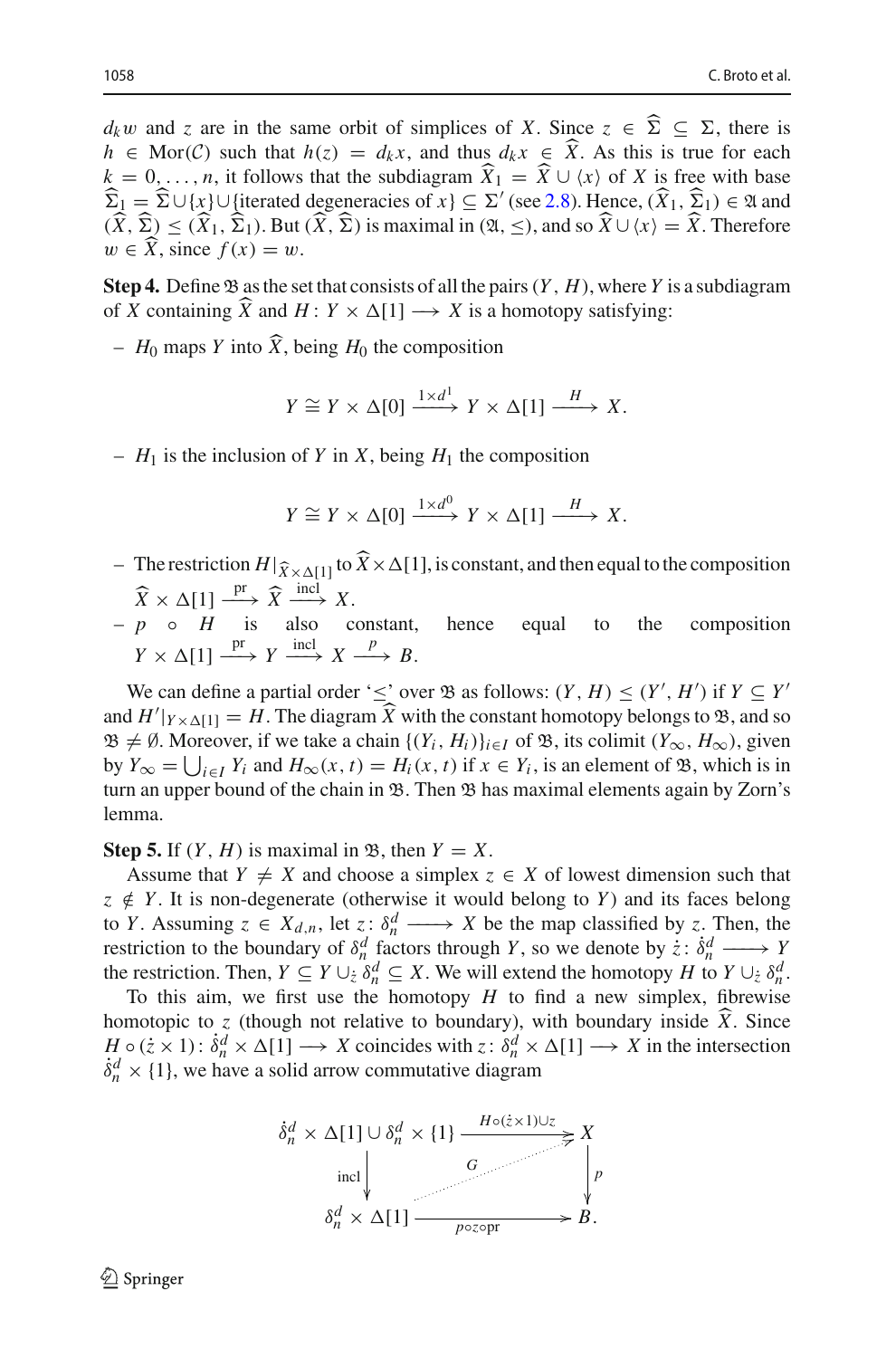As the left vertical map is a trivial cofibration (see [2.15\)](#page-11-1), according to the homotopy lifting property there is a homotopy *G* that makes the whole diagram commutative. Notice that  $G_1 = z$ , while  $G_0$  determines another simplex  $z_1 \in X$  with boundary As the left vertical map is a trivial cofibration (see 2.15), according lifting property there is a homotopy *G* that makes the whole diagra<br>Notice that  $G_1 = z$ , while  $G_0$  determines another simplex  $z_1 \in \mathcal{Z}$ .<br> $\dot{z$ *f* ≤ *f* (*x*) *f f f f <i>f <i>f <i>s <i>f s*<sup>*f*</sup> *<i>f s*<sup>*f*</sup> *<i>f <i>s*<sup>*f*</sup> *<i>f <i>s*<sup>*f*</sup> *<i>f <i>s*<sup>*f*</sup> *<i>f <i>s*<sup>*f*</sup> *<i>f <i>s*<sup>*f*</sup> *<i>f <i>s*<sup>*f*</sup> *<i>f <i>s*<sup>*f*</sup> *<i>f <i>f <i>f <i>f* 

Now there exists a simplex  $x \in \Sigma'$  that precedes  $z_1, x \leq z_1$ , such that there exists  $f \in \text{Mor}(\mathcal{C})$  with  $y = f(x) \simeq_p z_1$ . Since  $\dot{x} = \dot{z}_1 \in \widehat{X}$ , Step 3 implies that  $y \in \widehat{X}$ .

We now combine the homotopy *G* with a chosen fibrewise homotopy *F* between *z*<sup>1</sup> and *y*, relative to boundary. This is achieved by means of the homotopy lifting property applied to the solid arrow commutative diagram

$$
\delta_n^d \times \Lambda^0[2] \cup \delta_n^d \times \Delta[2] \xrightarrow{\qquad (-, G, F) \cup H \circ (z \times 1) \circ (1 \times s^0)} \n\times \text{incl}\n\downarrow
$$
\n
$$
\delta_n^d \times \Delta[2] \xrightarrow{\qquad \qquad \text{ct} \qquad \qquad \text{ct} \qquad \qquad \text{c}t} B.
$$

Let  $J_0$  be the restriction of  $J$  to the zero edge, namely, the composition

$$
\delta_n^d \times \Delta[1] \xrightarrow{1 \times d^0} \delta_n^d \times \Delta[2] \xrightarrow{J} X.
$$

Then,  $J_0$  is a fibrewise homotopy from  $y$  to  $z$ , with restriction to the boundary  $J_0|_{\delta_n^d \times \Delta[1]} = H \circ (\dot{z} \times 1)$ . This equality makes possible an extension  $H: (Y \cup_{\dot{z}}$  $\delta_n^d$ ) ×  $\Delta[1] \longrightarrow X$  of *H*, that is defined by the push-out diagram:



After identifying  $Y \cup_{z} \delta_n^d$  with its image  $Y \cup \langle z \rangle = \text{Im}(\text{incl}\cup_{z} z) \subseteq X$ , the pair  $(Y \cup \langle z \rangle, H)$  contradicts the maximality of  $(Y, H)$ . It follows that  $Y = X$ . ter identifying  $Y \cup_{\zeta} \delta_n^a$  with its image  $Y \cup \langle z \rangle = \text{Im}(\text{incl}\cup_{\zeta} z) \subseteq X$ , the pair  $\cup \langle z \rangle$ ,  $\widetilde{H}$ ) contradicts the maximality of  $(Y, H)$ . It follows that  $Y = X$ .<br> **p 6.** The restriction  $q = p|\hat{\chi}$  is a minimal

**Step 6.** The restriction  $q = p | \hat{\chi}$  is a minimal fibration.

 $(Y \cup \langle z \rangle, H)$  contradicts the maximality of  $(Y, H)$ . It follows that  $Y = X$ .<br> **Step 6.** The restriction  $q = p|\hat{\chi}$  is a minimal fibration.<br>
Since  $p|\hat{\chi}$  is a retraction of *p*, it is a fibration. By construction  $\hat{X}$  i and if w is a generator of  $\widehat{X}$ , then it is also a generator of X that belongs to  $\Sigma'$ . Then, none of such simplices can be sub-*p*-homotopic, as otherwise the minimality condition that satisfies  $\Sigma'$  would be contradicted. Therefore q is a minimal fibration.

<span id="page-16-0"></span>Now we will establish a minimality condition for fibrations.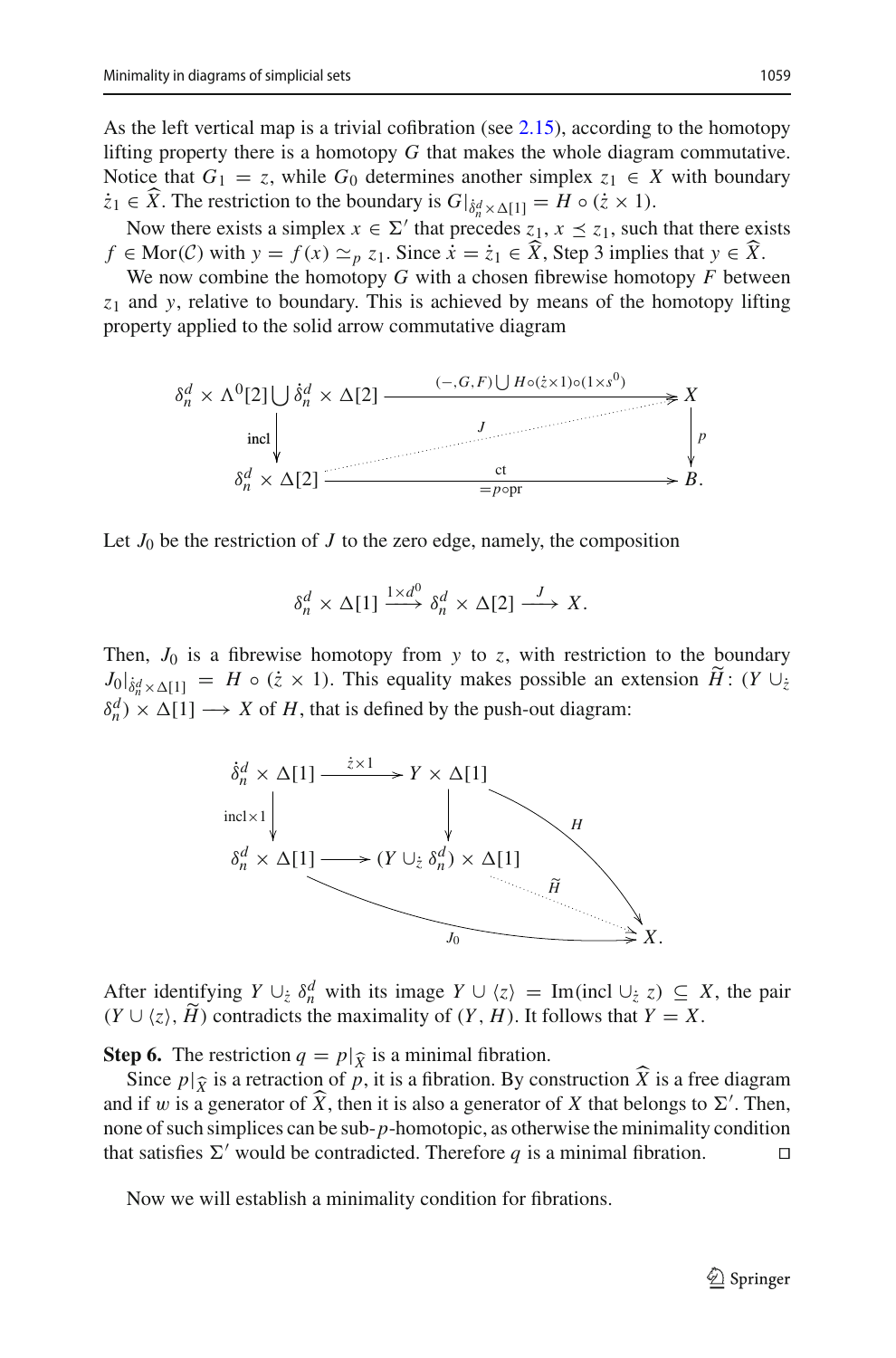**Proposition 3.9** *Let C be an artinian E I -category. Assume that X is a free C-diagram and p* : *X*  $\rightarrow$  *B is a fibration in*  $S^C$ *. Then p is minimal if and only if any strong fibrewise deformation retract of X coincides with X.*

*Proof* Assume that  $p: X \longrightarrow B$  is minimal and let  $D \leq X$  be a strong fibrewise deformation retract of *X*, and denote by *j* and *r* the inclusion and the retraction, respectively. There is a commutative diagram of fibrations:



Assume that *D* and *X* coincide up to dimension  $n - 1$ , and let *z* be a simplex of *X* of dimension *n*, with characteristic map  $\delta_n^c \xrightarrow{z} X$ . Assume furthermore that  $z \in \Sigma$  $\Sigma(X)$  belongs to the generating set of X.

Let  $H: X \times \Delta[1] \longrightarrow X$  be a fibrewise homotopy relative to *D* between the identity Id<sub>X</sub> and  $r \circ j$ . Since the boundary  $\dot{z}$  of the simplex  $z$  belongs to D, the composition

$$
\delta_n^c \times \Delta[1] \xrightarrow{z \times 1} X \times \Delta[1] \xrightarrow{H} X
$$

defines a *p*-homotopy  $z \simeq_p jr(z)$ . If w is the generator of the orbit of  $jr(z)$ ,  $w \preceq z$ . Since both *z* and w are in  $\Sigma$  and  $p: X \longrightarrow B$  is minimal, they must coincide. Hence there is an endomorphism *f* of *C* such that with  $f(z) = jr(z)$ ; but as *C* is an *EI*category, *f* is an isomorphism, and thus  $z = f^{-1}(r(z))$ . Since  $r(z)$  belongs to *D*, it holds that  $z \in D$ . So we have proved that every generator of X in dimension *n* belongs to *D*; and as they coincide in dimension  $n - 1$ , we obtain by induction the desired equality  $D = X$ .

The other implication is a consequence of Theorem [A.](#page-1-0) 

$$
\Box
$$

<span id="page-17-0"></span>The next proposition states a useful technical property of minimal fibrations.

**Proposition 3.10** *Let C be a small E1*-category,  $p: X \rightarrow B$  *a fibration of C*-diagrams *and Z another C-diagram. Assume that* α, β : *Z* −→ *X are fibrewise homotopic maps and p is a minimal fibration. If* β *is an isomorphism, then* α *is also an isomorphism.*

*Proof* We will show that  $\alpha$  is an isomorphism by induction on the dimension *n*. Notice that for negative dimension  $\alpha$  is the isomorphism between empty sets. Hence, we will assume that  $\alpha$  is an isomorphism in dimension  $k \leq n$ , and will prove that it is also an isomorphism in dimension *n*.

**Step 1.** The map  $\alpha$  is surjective in dimension *n*.

It is sufficient to show that every *n*-simplex of  $\Sigma = \Sigma(X)$  is in the image of  $\alpha$ . Let *x* be an *n*-simplex of  $\Sigma = \Sigma(X)$ . By induction hypothesis,  $\dot{x} \in \text{Im}(\alpha)$ , and then if  $x: \delta_n^c \longrightarrow X$  is the characteristic map for *x* (that we still denote by the same symbol),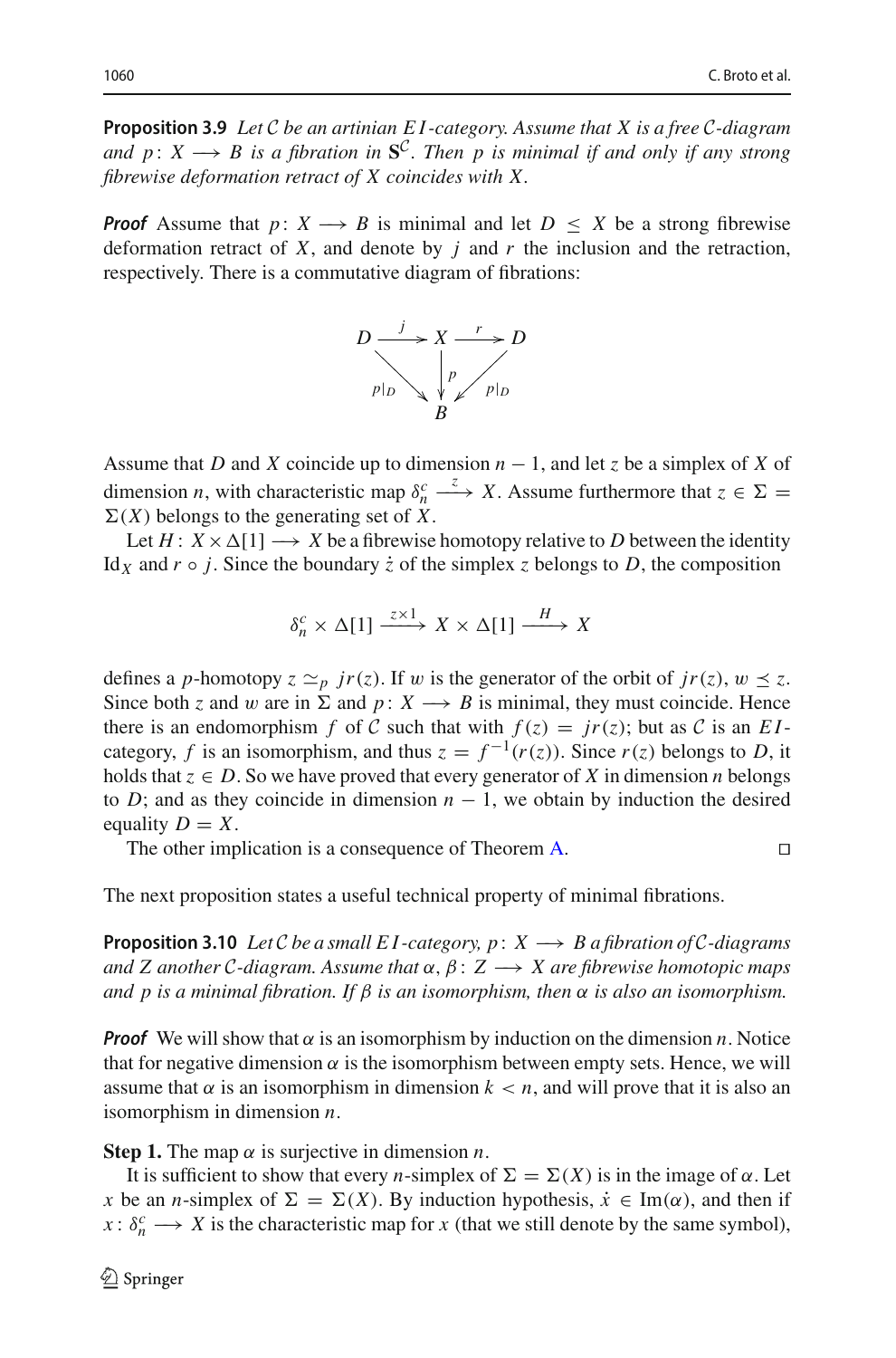there is a map  $u: \delta_n^c \longrightarrow Z$  and a commutative diagram in  $\mathbf{S}^C$ :



Let  $H: Z \times \Delta[1] \longrightarrow X$  be a fibrewise homotopy from  $\beta$  to  $\alpha$ , that is,  $H_0 = \beta$  and  $H_1 = \alpha$ . Then, the above diagram extends to a new diagram of solid arrows



where  $ct_{p(x)}$  is the constant homotopy of the characteristic map of the simplex  $p(x) \in$ *B*:  $\delta_n^c$   $\longrightarrow$  *X*  $\longrightarrow$  *P*  $\longrightarrow$  *B*. Corollary [2.15](#page-11-1) implies that the left side vertical map is a trivial cofibration, and so Axiom M4 of [2.12](#page-10-0) implies that there is a homotopy  $G: \delta_n^c \times$  $\Delta[1] \longrightarrow X$  making the whole diagram commutative. By construction  $G_1$  coincides with the characteristic map of *x*. Then,  $w = G_0$  determines a new simplex  $w \in X$  such that  $p(w) = p(x)$  and w and x are homotopic, although not relative to the boundary. In fact,  $G|_{\delta_n^c \times \Delta[1]} = H \circ ((u_0, \ldots, u_n) \times 1)$  is not necessarily a constant homotopy.

Notice that by construction  $\dot{w} = (\beta(u_0), \dots, \beta(u_n))$ , and since  $\beta$  is an isomorphism, there is a simplex  $z \in Z$  such that  $\beta(z) = w$ , and then  $\dot{z} = (u_0, \ldots, u_n)$ . Now, we want to compose suitably the homotopies *G* from w to *x* and  $H \circ (z \times 1)$ , which is a homotopy from  $\beta(z) = w$  to  $\alpha(z)$ . This is achieved by obtaining again a lifting *F*:



The composite  $F \circ (1 \times d^0)$  is now a homotopy from *x* to  $\alpha(z)$ . The restriction to the boundary is  $F \circ (1 \times d^1)|_{\delta_n^c \times \Delta[1]} = H \circ (u \times s^1) \circ (1 \times d^0) = H \circ (u \times d^0 s^0),$ which is the constant homotopy of  $H_1 \circ u$ , the characteristic map of  $\alpha(u)$ , and then  $\dot{x} = \alpha(\dot{z}) = \alpha(u)$ . Let  $y \in \Sigma$  be the generator of the orbit of the simplex  $\alpha(z)$ in *X*. We have shown that  $y \leq x$ , and hence  $y = x$  since both are in  $\Sigma$ . Since C is an *EI*-category, there is an isomorphism  $f \in C$  such that  $f(x) = \alpha(z)$ . Hence,  $x = \alpha(f^{-1}z) \in \text{Im}(\alpha).$ 

**Step 2.** If *z* and *w* are two *n*-simplices of *Z* such that  $\alpha(z) = \alpha(w)$ , then  $\beta(z) \simeq_{p} \beta(w)$ .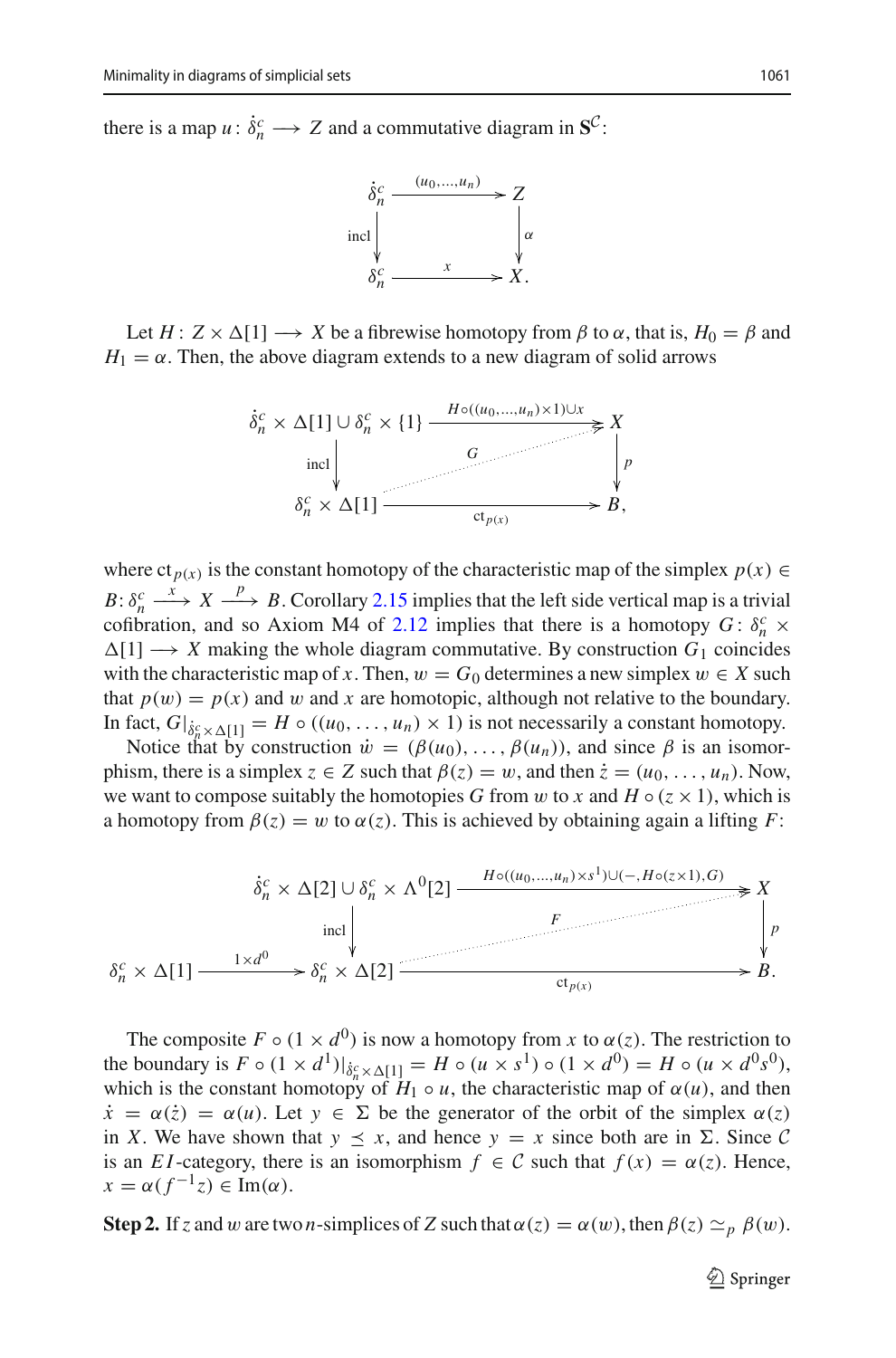By the induction hypothesis, *z* and w must have the same boundary. Since  $\alpha(z)$  =  $\alpha(w)$ , also  $\alpha(d_i z) = \alpha(d_i w)$  for all  $i = 0, \ldots, n$ . But  $\alpha$  is injective in dimension  $n-1$ , and thus  $d_i z = d_i w$  for all  $i = 0, \ldots, n$ , that is,  $\dot{z} = \dot{w}$ .

As in Step 1, let *H* be a fibrewise homotopy from  $\beta$  to  $\alpha$ . Then,  $H \circ (w \times 1)$  is a homotopy from  $\beta(w)$  to  $\alpha(w)$  (or rather the corresponding characteristic maps). Similarly,  $H \circ (z \times 1)$  is a homotopy from  $\beta(z)$  to  $\alpha(z)$ . But  $\alpha(w) = \alpha(z)$ , so we will combine both homotopies in order to get another one between  $\beta(w)$  and  $\beta(z)$ .

Notice that *H* ◦ ( $w \times 1$ ) and *H* ◦ ( $z \times 1$ ) coincide over the boundary  $\dot{w} = \dot{z}$ , and denote by

$$
h = H \circ (w \times 1)|_{\dot{\delta}_n^c \times \Delta[1]} = H \circ (z \times 1)|_{\dot{\delta}_n^c \times \Delta[1]}
$$

the restriction. We have a commutative diagram of solid arrows

$$
\delta_n^c \times \Lambda^2[2] \cup \dot{\delta}_n^c \times \Delta[2] \xrightarrow{\qquad (H \circ (z \times 1), H \circ (w \times 1), -) \cup h \circ (1 \times s^0)} \n\begin{array}{c}\nX \\
\downarrow \\
\downarrow \\
\delta_n^c \times \Delta[1] \xrightarrow{\qquad (1 \times d^2)} \n\delta_n^c \times \Delta[2] \xrightarrow{\qquad \qquad \text{ct}_{p(z)} = ct_{p(w)}} \n\end{array}
$$

and so, by Corollary [2.15](#page-11-1) and the fact that  $p : X \to B$  is a fibration, there is a lift G and the composition  $G \circ (1 \times d^2)$  is a *p*-homotopy from  $\beta(w)$  to  $\beta(z)$ .

**Step 3.** The map  $\alpha$  is injective in dimension *n*.

Let *x* and *y* be *n*-simplices of *Z* such that  $\alpha(x) = \alpha(y)$ . Since  $\beta: Z \rightarrow X$  is an isomorphism, *Z* is also a free *C*-diagram with base set  $\Sigma(Z) = \beta^{-1}(\Sigma(X))$ . Then, there are  $x_0, y_0 \in \Sigma(Z)$  and f, g in C such that

$$
f(x_0) = x \quad \text{and} \quad g(y_0) = y.
$$

Notice that  $f(\alpha(x_0)) = \alpha(x) = \alpha(y) = g(\alpha(y_0))$ , so there exists  $w \in \Sigma(X)$  and morphisms *h*,*l* in *C* such that

$$
h(w) = \alpha(x_0), l(w) = \alpha(y_0)
$$
 and  $f \circ h = g \circ l$ .

By Step 1,  $\alpha$  is surjective in dimension *n*, so there exists  $v \in Z$  such that  $\alpha(v) = w$ , and thus we have  $\alpha(h(v)) = h(\alpha(v)) = h(w) = \alpha(x_0)$  and  $\alpha(l(v)) = l(\alpha(v)) =$  $l(w) = \alpha(y_0)$ . Therefore, we can apply Step 2 in order to conclude that

$$
\beta(h(v)) \simeq_p \beta(x_0)
$$
 and  $\beta(l(v)) \simeq_p \beta(y_0)$ .

Now, there is also a simplex  $u \in \Sigma(X)$  and a morphism r in C such that  $r(u) = \beta(v)$ . Then  $h(r(u)) = h(\beta(v)) = \beta(h(v)) \simeq_p g(x_0)$ , and also  $l(r(u)) = l(\beta(v)) =$  $\beta(l(v)) \simeq_p \beta(y_0)$ , so we have shown that

$$
u \preceq \beta(x_0)
$$
 and  $u \preceq \beta(y_0)$ .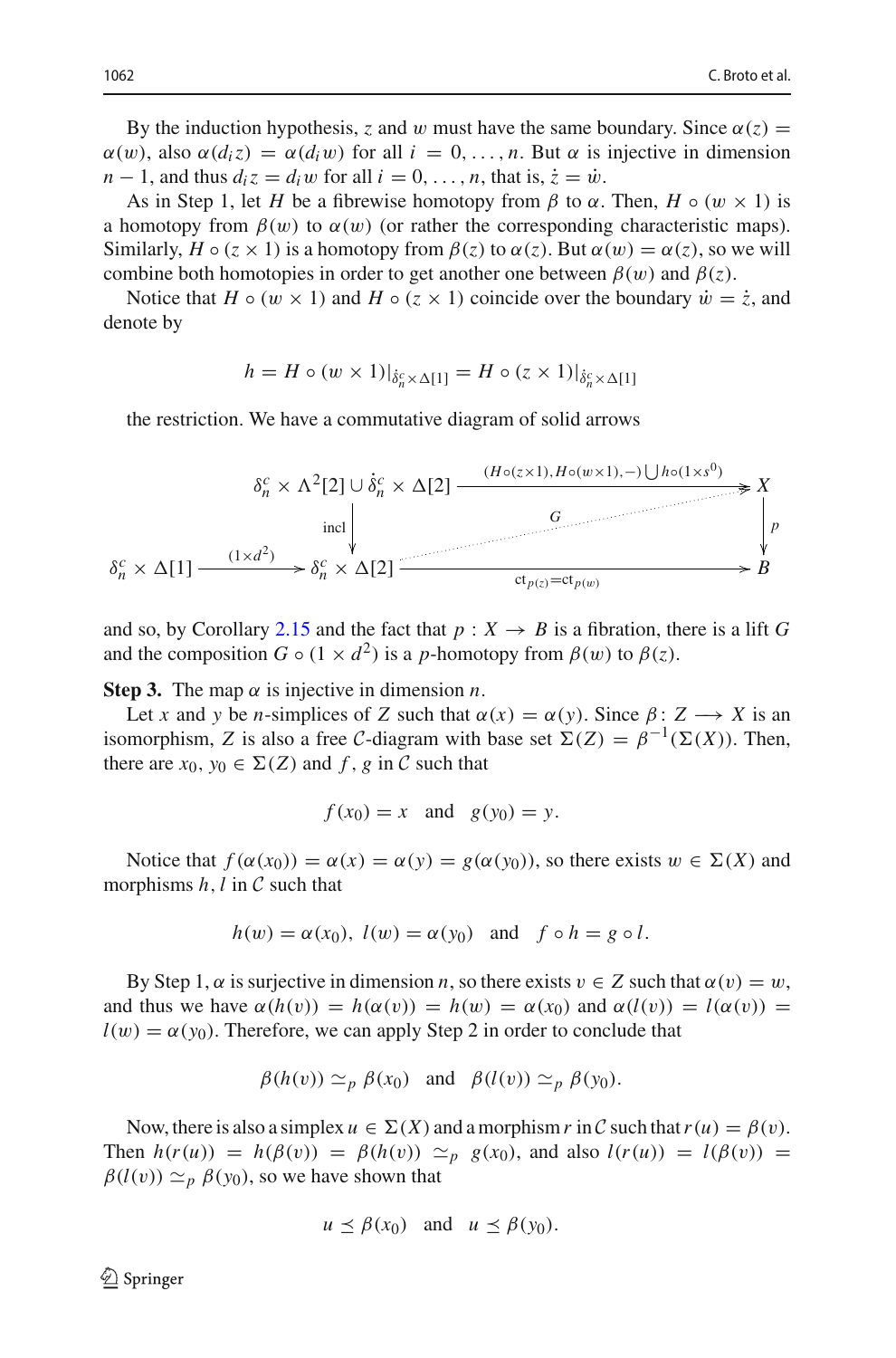However,  $x_0, y_0 \in \Sigma(Z)$ , and hence the three simplices  $u, \beta(x_0), \beta(y_0)$  are in  $\Sigma(X)$ . Since  $p: X \longrightarrow B$  is minimal,  $\beta(x_0) = u = \beta(y_0)$  and  $h \circ r = l \circ r$  must be an endomorphism, and then an automorphism of *C*. Furthermore,  $x_0 = y_0$  since  $\beta$  is isomorphism. Finally, we have  $f \circ (h \circ r) = (f \circ h) \circ r = (g \circ l) \circ r = g \circ (l \circ r)$ , thus  $f = g$ . So we obtain  $x = f(x_0) = g(y_0) = y$ . thus  $f = g$ . So we obtain  $x = f(x_0) = g(y_0) = y$ .

*Remark 3.11* It is not true in general that a minimal fibration in  $S^C$  is minimal objectwise, that is, if  $p: X \longrightarrow B$  is a minimal fibration of *C*-diagrams, then it is not always true that for every object *a* of *C*,  $p_a: X_a \rightarrow B_a$  is a minimal fibration in **S**. The following is an illustrative example. Consider the category  $C = \{a \stackrel{f}{\longrightarrow} b \stackrel{g}{\longleftarrow} c\}$  and a minimal fibration *p* : *X* → *B*, where *X* is a free diagram. In this case  $p_a: X_a \rightarrow B_a$ and  $p_c$ :  $X_c \longrightarrow B_c$  are minimal, but there might exist generators  $z \in X_a$  and  $w \in X_c$ such that  $f(z) \neq g(w)$  and  $f(z) \simeq_{p_b} g(w)$ , so  $p_a: X_a \longrightarrow B_a$  would not be a minimal fibration of simplicial sets.

<span id="page-20-1"></span>**Corollary 3.12** *Any two minimal fibrations over a diagram B that are fibrewise homotopy equivalent, are isomorphic.*

*Proof* Let  $p : X \rightarrow B$  and  $q : Y \rightarrow B$  be minimal fibrations over *B* and let  $\alpha: X \to Y$  and  $\beta: Y \to X$  be fibrewise homotopy inverses. The composition  $\beta \circ \alpha$  is then fibrewise homotopic to the identity map of *X*, and so Proposition [3.10](#page-17-0) implies that  $\beta \circ \alpha$  is an isomorphism. A similar argument shows that  $\alpha \circ \beta$  is also an isomorphism, hence both  $\alpha$  and  $\beta$  are isomorphisms over *B*.

<span id="page-20-0"></span>We end this section with an example showing how Theorem [A](#page-1-0) fails on non-artinian index categories.

*Example 3.13* Write  $N$  for the poset of non-positive integers { $\cdots < n < n + 1 <$  $\cdots < -1 < 0$ . A N-diagram X is a sequence of spaces and maps

$$
\cdots \xrightarrow{f_n} X_n \xrightarrow{f_{n+1}} X_{n+1} \xrightarrow{f_{n+2}} \cdots \xrightarrow{f_{-1}} X_{-1} \xrightarrow{f_0} X_0.
$$

Assume that each  $X_i$  is non-empty, fibrant and connected, and that each  $f_n$  is injective. Then

- (1) *X* is a fibrant and it is a free diagram if and only if each simplex has only a finite number of preimages.
- (2) *X* is never minimal and it does not contain a minimal retract.

In any case *X* is fibrant since each  $X_i$  is a fibrant simplicial set.

Define  $\Sigma$  as the union of the sets  $\Sigma_n$ ,  $n \leq 0$ , where  $\Sigma_n$  is the set of simplices of *X<sub>n</sub>* that do not belong to the image of  $f_n: X_{n-1} \longrightarrow X_n$ . If every simplex has a finite number of preimages in the diagram, then every simplex is the image of an element of  $\Sigma$  by a morphism of the index category; as since each  $f_i$  is injective,  $\Sigma$  is a base and *X* is a free diagram. If for some  $n \leq 0$  there is a simplex  $x \in X_n$  which is in the image of  $f_n \circ \cdots \circ f_m$  for all  $m < n$ , then *X* is not free. If it was free with base  $\Sigma'$ , then there would be a generator  $y \in \Sigma'$  with  $f_n \circ \cdots \circ f_{r+1}(y) = x$ , for  $y \in X_r$ . In this situation we could find a preimage  $x'$  of  $x$  in  $X_{r-1}$ , and hence there would be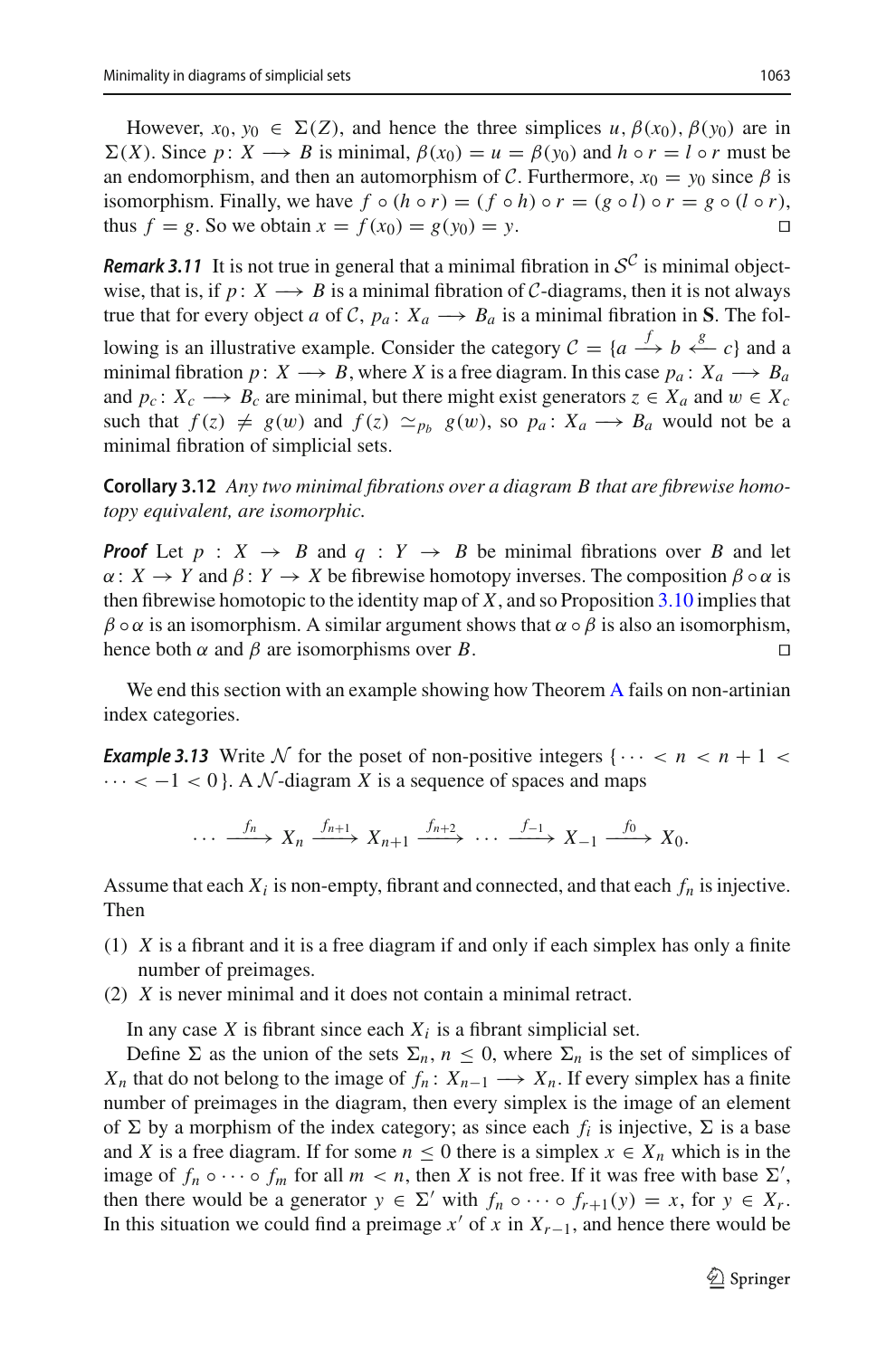another generator  $z \in \Sigma'$ ,  $z \in X_s$  for some  $s > r$  such that  $f_{r-1} \circ \cdots \circ f_{s+1}(z) = x'$ . But, since each  $f_i$  is injective, we would also have  $f_n \circ \cdots \circ f_r \circ \cdots \circ f_{s+1}(z) = x$ and this would contradict uniqueness of generators mapping to a fixed simplex.

Assuming that *X* is free, we show that it cannot be minimal. Suppose on the contrary that it was minimal. A base  $\Sigma$  must contain 0-simplices, so for a certain *n* there exists a 0-simplex x in  $\Sigma_n$ . But since the precedent  $X_i$ ,  $i < n$ , are non-empty, there must be another  $m < n$  and a 0-simplex *y* in  $\Sigma_m$ . Since  $f_n \circ \cdots \circ f_{m+1}(y) \in X_n$ , and  $X_n$  is connected, we have  $y \leq x$  and this would imply  $x = y$ , that contradicts  $m < n$ .

# <span id="page-21-0"></span>**4** *C***-twisted cartesian products and** *C***-fibre bundles**

This section contains the proof of Theorem [B.](#page-1-1) After generalizing the concepts of twisted cartesian product (TCP) and fibre bundle to the category of *C*-diagrams, we show that the classification of *C*-fibre bundles reduces to the classification of principal *G*-fibre bundles, always with constant base *C*-diagram. The theory of minimal fibrations developed in Sect. [3](#page-11-0) applies then to show that the classification of fibrations of  $C$ -diagrams over constant base, where  $C$  is an artinian EI-category, reduces to that of *C*-fibre bundles over *B*.

Recall that a simplicial group *G* is a functor  $G: \Delta^{op} \longrightarrow$  Groups. It can be seen as a sequence of groups  ${G_n}_{n>0}$  together with face and degeneracy operators subject to the same relations [\(1\)](#page-3-1) as simplicial sets. The composition with the underlying functor  $U:$  Groups  $\rightarrow$  Sets gives the underlying simplicial set of a simplicial group.

**Definition 4.1** Let C be a small category. A *left action* of a simplicial group G on a *C*-diagram *F* is a map of *C*-diagrams

$$
t\colon G\times F\longrightarrow F
$$

denoted  $t(g, x) = g \cdot x$ , that satisfies the usual axioms for a group action, namely, for any  $n \geq 0$ ,  $c \in Ob(\mathcal{C})$ ,  $g, h \in G_n$  and  $x \in F_{c,n}, g \cdot (h \cdot x) = (gh) \cdot x$  and  $e_n \cdot x = x$ if  $e_n$  denotes the unit of  $G_n$ .

Given a *C*-diagram *F*, the simplicial group of automorphisms of *F* is the subsimplicial set aut<sub>*C*</sub>(*F*) of map<sub>*C*</sub>(*F*, *F*) which consists of the commutative diagrams



in which the horizontal map is invertible. It clearly becomes a simplicial group that acts on *F* by evaluation:

$$
ev: \operatorname{aut}_{\mathcal{C}}(F) \times F \longrightarrow F.
$$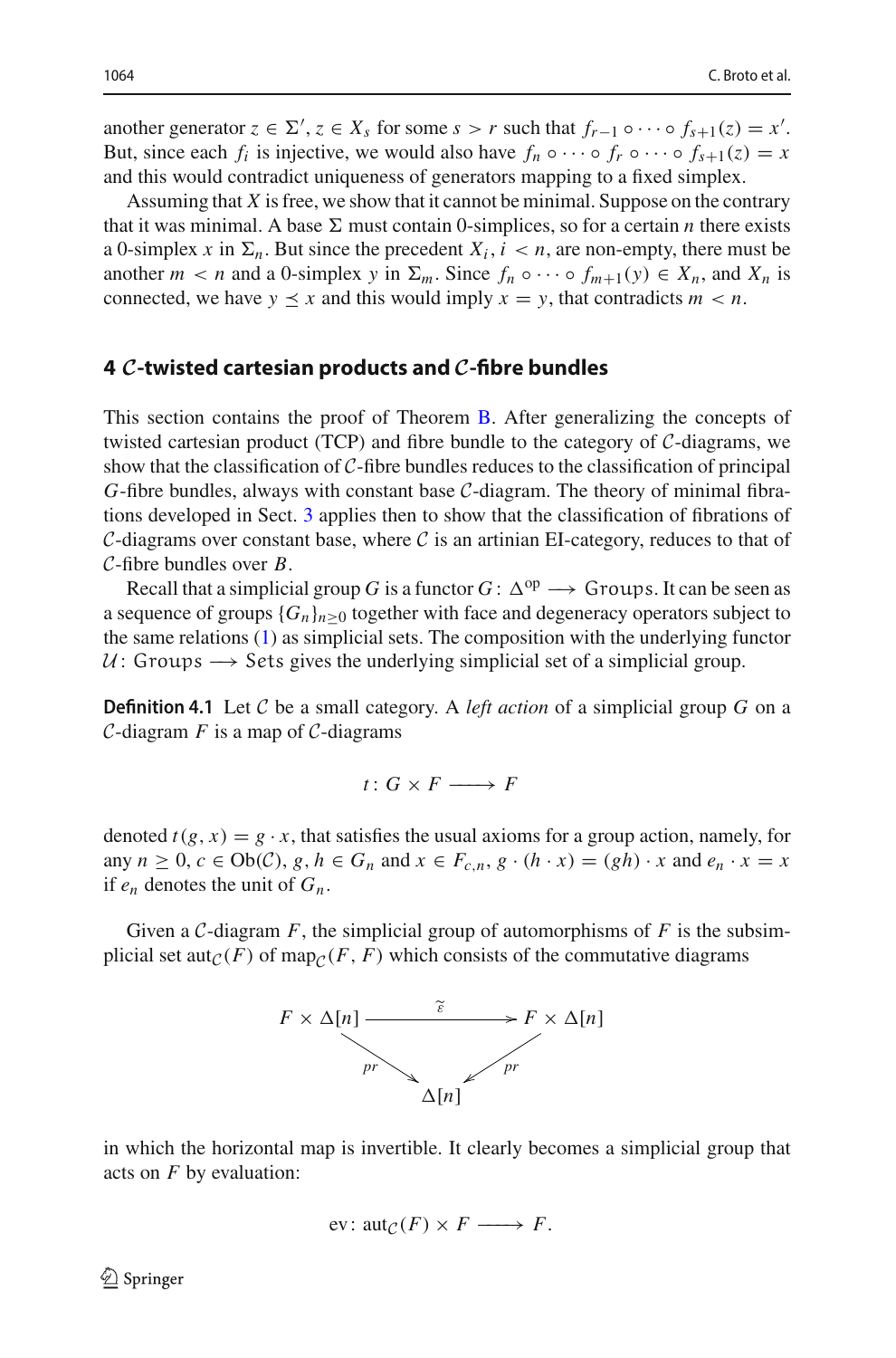Minimality in diagrams of simplicial sets 1065<br>
That is, given  $\widetilde{\epsilon}$  and a simplex  $x: \delta_n^c \longrightarrow F$ ,  $ev(\widetilde{\epsilon}, x) = \varepsilon(x, \iota_n)$ , where  $\varepsilon$  is the Minimality in diagra<br>
That is, given<br>
composite of  $\widetilde{\epsilon}$ composite of  $\tilde{\epsilon}$  and the projection  $F \times \Delta[n] \longrightarrow F$ .

Sometimes we express the action in its adjoint form  $\rho: G \longrightarrow \text{aut}_{\mathcal{C}}(F)$ . Notice that in that way, an element  $g \in G_n$  determines an isomorphism of *C*-diagrams  $\rho(g): F \times \Delta[n] \longrightarrow F \times \Delta[n]$  over  $\Delta[n]$ . Now, given  $g \in G_n$  and  $x \in F_n$  with characteristic maps *g* :  $\Delta[n] \longrightarrow G$  and  $x : \delta_n^c \longrightarrow F$ , the action  $g \cdot x$  is characterized by the composition

$$
\delta_n^c \xrightarrow{d} \Delta[n] \times \delta_n^c \xrightarrow{g \times x} G \times F \xrightarrow{f} F.
$$

The classical notion of twisting function will be crucial in the sequel.

**Definition 4.2** ([\[15](#page-39-9), Sect. 18]) Let *G* be a simplicial group and *B* a simplicial set. Then a *twisting function t* :  $B \to G$  is a collection of functions  $\{t_n : B_n \to G_{n-1}\}_{n>1}$  that satisfy:

$$
d_i t_{n+1}(v) = t_n(d_{i+1}v), \t i \ge 1,s_i t_n(v) = t_{n+1}(s_{i+1}v), \t i \ge 0,d_0 t_{n+1}(v) = [t_n(d_0v)]^{-1} \cdot t_n(d_1v),t_{n+1}(s_0v) = e_n,
$$

for all  $n \geq 1$ .

Now we have the ingredients we needed in order to define *C*-twisted cartesian products:

**Definition 4.3** Let *G* be a simplicial group and *F* a *C*-diagram with a left action of *G*. Let *B* be a simplicial set and  $t: B \rightarrow G$  a twisting function, then the *C-twisted cartesian product*  $B \times_t F$  is the *C*-diagram with simplices

$$
(B \times_t F)_{c,n} = B_n \times F_{c,n}
$$

and structural operators

$$
d_0(b, x) = (d_0(b), t(b) \cdot d_0(x))
$$
  
\n
$$
d_i(b, x) = (d_i b, d_i x), \qquad i \ge 1,
$$
  
\n
$$
s_i(b, x) = (s_i b, s_i x), \qquad i \ge 0,
$$
  
\n
$$
f(b, x) = (b, f(x)).
$$

For short, we will frequently refer to a *C*-twisted cartesian product simply as a *C*-TCP.

Once we have extended the concept of twisted cartesian product, we have to deal with fibre bundles. To develop this notion in the context of *C*-diagrams of spaces we will focus on maps  $p: X \longrightarrow B$  of  $S^C$ , where *B* is a constant diagram to the simplicial set *B*. Under this assumption, the classical concepts about local triviality, atlases and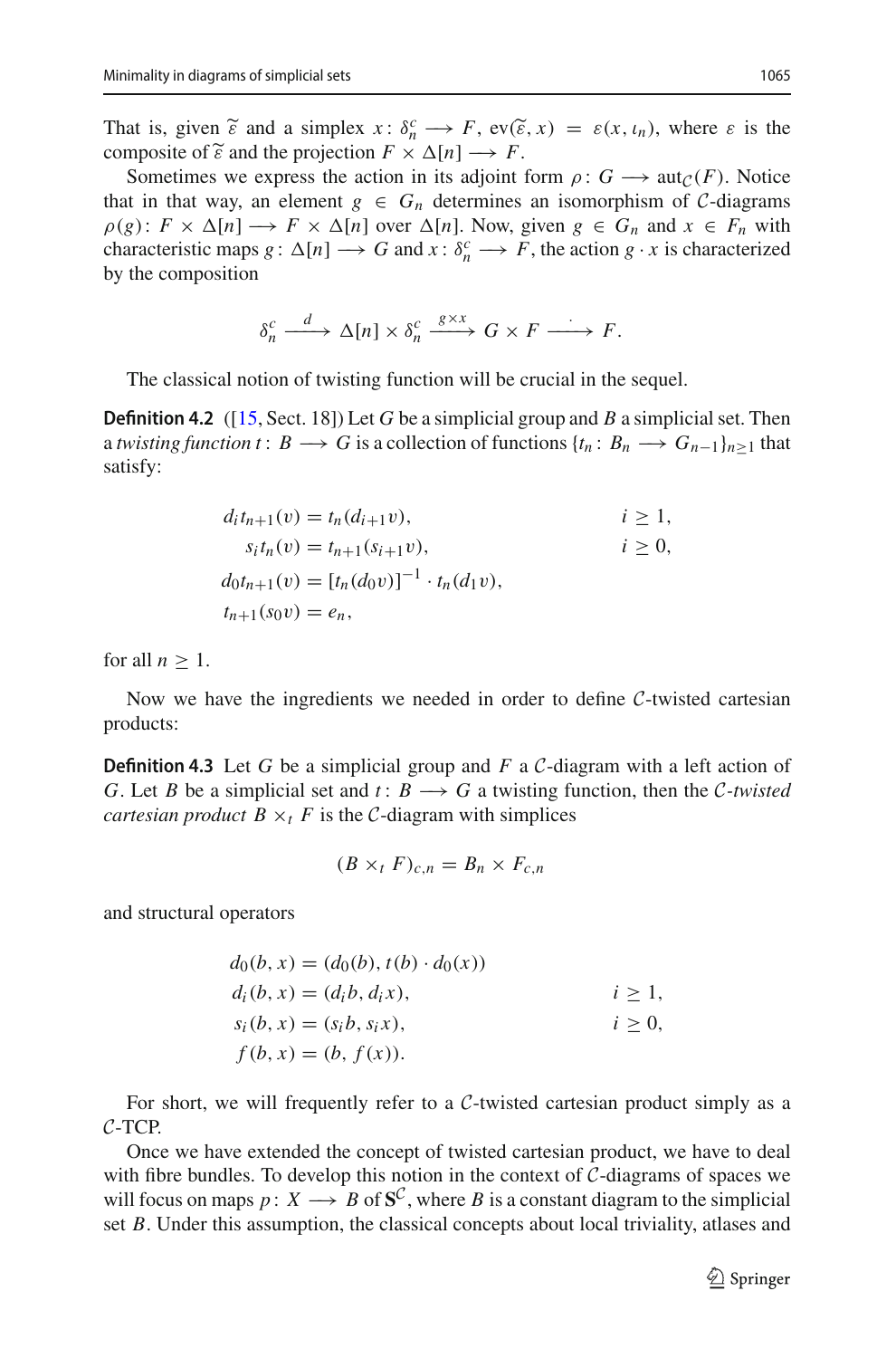structural group (see  $[15, 11.8]$  $[15, 11.8]$ ) are generalized, in such a way that we can recover again the theory of *C*-twisted cartesian products over a constant base space.

**Definition 4.4** Let *F* be a *C*-diagram and *B* a simplicial set. A map  $p: X \rightarrow B$  in  $S^C$ , where *B* is regarded as a constant diagram, will be called a *C-fibre bundle* with fibre *F* if *p* is an epimorphism and for every n-simplex  $v \in B$  there exists an isomorphism of *C*-diagrams,  $\alpha_p(v)$ :  $\Delta[n] \times F \longrightarrow \Delta[n] \times_B X$ , such that the following diagram commutes:

<span id="page-23-0"></span>
$$
\Delta[n] \times F \xrightarrow{\alpha_p(v)} \Delta[n] \times_B X \xrightarrow{\tilde{v}} X
$$
\n
$$
\downarrow \tilde{p}
$$
\n
$$
\Delta[n] \xrightarrow[\text{proj}]{\tilde{p}} \qquad \downarrow \tilde{p}
$$
\n
$$
\Delta[n] \xrightarrow[\text{proj}]{\tilde{p}} B.
$$
\n(5)

A set of isomorphisms { $\alpha_p(v) | v \in B_n$ ,  $n \ge 0$ } making commutative the diagram [\(5\)](#page-23-0) for each simplex v of *B*, is called a *C-atlas* for *p*. A set of isomorphisms { $\alpha_p(v) | v \in B_n$ ,  $n \ge 0$ } making commutative the diagram<br>for each simplex v of *B*, is called a *C*-atlas for *p*.<br>Set also  $\beta_p(v) = \tilde{v} \circ \alpha_p(v)$ . Notice that the elements  $\alpha_p(v)$  are isomorphisms ove

 $\Delta[n]$ , while  $\beta_p(v) \in \text{map}_{\mathcal{C}}(F, X)_n$  are injections such that the diagram

<span id="page-23-1"></span>
$$
\Delta[n] \times F \xrightarrow{\beta_p(v)} X
$$
  
proj  

$$
\Delta[n] \xrightarrow{p} B
$$
  
(6)

is a pullback diagram of *C*-diagrams.

Conversely, given a map  $\beta_p(v)$  making diagram [\(6\)](#page-23-1) commutative and a pullback is a pullback diagram of *C*-diagrams.<br>Conversely, given a map  $\beta_p(v)$  making diagram (6) commutative and a pullback<br>diagram, there is a unique factorization  $\beta_p(v) = \tilde{v} \circ \alpha_p(v)$ , where  $\alpha_p(v)$ :  $\Delta[n] \times$  $F \longrightarrow \Delta[n] \times_B X$  is an isomorphism making [\(5\)](#page-23-0) commutative, since the right hand square of diagram  $(5)$  is a pullback diagram.

It follows that sets of maps  $\{\alpha_p(v)\}$  and  $\{\beta_p(v)\}$  determine each other. When talking about atlases we will choose  $\{\alpha_p(v)\}$  or  $\{\beta_p(v)\}$  depending on the context, without further explanation when there is no possible confusion. It follows that sets of maps  $\{\alpha_p(v)\}$  and  $\{\beta_p(v)\}$  determine each other. When talking out atlases we will choose  $\{\alpha_p(v)\}$  or  $\{\beta_p(v)\}$  depending on the context, without ther explanation when there is no possible confus

versely, if for every  $v \in B_n$  we choose  $(\gamma(v)) \in \text{aut}_{\mathcal{C}}(F)_n$ , then  $\{\alpha_p(v)\gamma(v)\}$  is another atlas.

In the sequel we translate to the context of diagrams some classical notions of Bundle Theory.

**Definition 4.5** In the previous notation, the atlas is *normal* provided  $\beta_p(s_i v)$  =  $s_i \beta_p(v) \in \text{Hom}_{\mathcal{C}}(F, X)_{n+1}$ , for each simplex v of  $B_n, 0 \le i \le n$ . **finition 4.5** In the previous notation, the atlas is *normal* provided  $\beta_p(s_i v) = \beta_p(v) \in \text{Hom}_{\mathcal{C}}(F, X)_{n+1}$ , for each simplex v of  $B_n$ ,  $0 \le i \le n$ .<br>Notice that this equality holds exactly when  $\alpha_p(v) \circ (s^i \times 1) = (\tilde{s}^i$ 

In other words, the top left square of the following diagram commutes: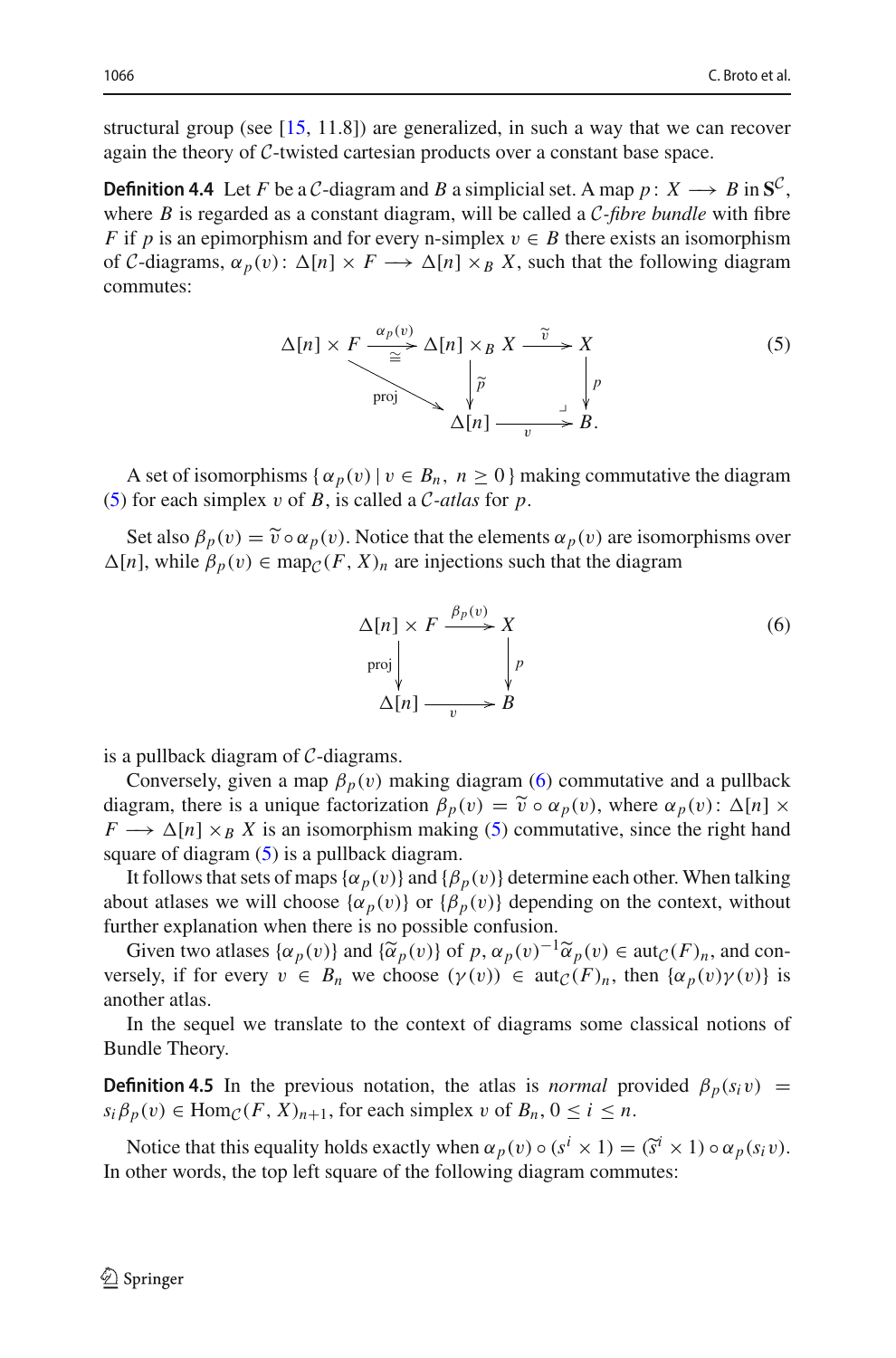

If  $\{\beta_p(v)\}\$ is an atlas, we can always redefine it over the degenerate simplices using the following definition dimensionwise

$$
\begin{cases}\n\beta'_p(s_i v) := s_i \beta_p(v), & v \in B_n, \ 0 \le i \le n, \\
\beta'_p(v) := \beta_p(v), & \text{if } v \text{ is non-degenerate,} \n\end{cases}
$$

so it is shown by induction on *n* that the new atlas  $\{\beta'_p(v)\}$  is well-defined and normal. Indeed, it is clearly well-defined on 0-simplices. Assume that it is well-defined on *n*-simplices and that we have two expressions  $s_i v = s_j v'$  for a degenerate simplex of dimension *n* + 1. It follows that  $v' = s_i d_j(v)$  and then  $s_j \beta_p(v') = s_i \beta_p(v)$ . Thus, upon replacing  $\{\beta_p(v)\}\$  by  $\{\beta'_p(v)\}\$  we can assume that a given atlas is normal. (cf. [\[1,](#page-39-0) pg. 648], [\[5](#page-39-7), 6.5], [\[15](#page-39-9), Sect. 19]).

We turn now our attention to face operators. In general  $\beta_p(d_i v)$  and  $d_i \beta_p(v)$  will differ by an automorphism  $\xi_p^i(v) \in \text{aut}_{\mathcal{C}}(F)_{n-1}$ ,  $d_i \beta_p(v) = \beta_p(d_i v) \circ \xi_p^i(v)$ , as it is shown in the following commutative diagram:



We will refer to  $\{\xi_p^i(v) | v \in B_n, 0 \le i \le n\}$  as the set of *transformation elements* associated to the atlas  $\{\alpha_p(v)\}\)$ . The following notions generalize classical properties of the atlases:

#### **Definition 4.6** ([\[1](#page-39-0), IV.2.4], [\[5](#page-39-7), 6.5], [\[15](#page-39-9), 19.1])

- (1) An atlas  $\{\alpha_p(v)\}\$ is *regular* if for every  $v \in B_n$  and  $1 \le i \le n$ ,  $\xi_p^i(v) = e_{n-1}$ , where  $e_{n-1}$  is the identity element of aut $_{\mathcal{C}}(F)_{n-1}$ .
- (2) Assume that *G* is a subgroup complex of aut<sub>*C*</sub>(*F*). We will say that  $\{\alpha_p(v)\}$  is a *G*-*atlas* if for each simplex  $v$  of  $B$ ,  $\xi_p^i(v) \in G$ . where  $e_{n-1}$  is the identity elem<br>(2) Assume that *G* is a subgroup c<br>*G*-atlas if for each simplex *v* or<br>(3) Two *G*-atlases  $\{\alpha_p(v)\}\$  and  $\{\widetilde{\alpha}\}$ Assume that *G* is a subgrou<br>*G*-*atlas* if for each simplex<br>Two *G*-atlases  $\{\alpha_p(v)\}$  and<br>exists  $\gamma(v) \in G$  such that  $\widetilde{\alpha}$
- (3) Two *G*-atlases  $\{\alpha_p(v)\}\$ and  $\{\tilde{\alpha}_p(v)\}$  are *G-equivalent* if for each  $v \in B$ , there exists  $\gamma(v) \in G$  such that  $\tilde{\alpha}_p(v) = \alpha_p(v)\gamma(v)$ .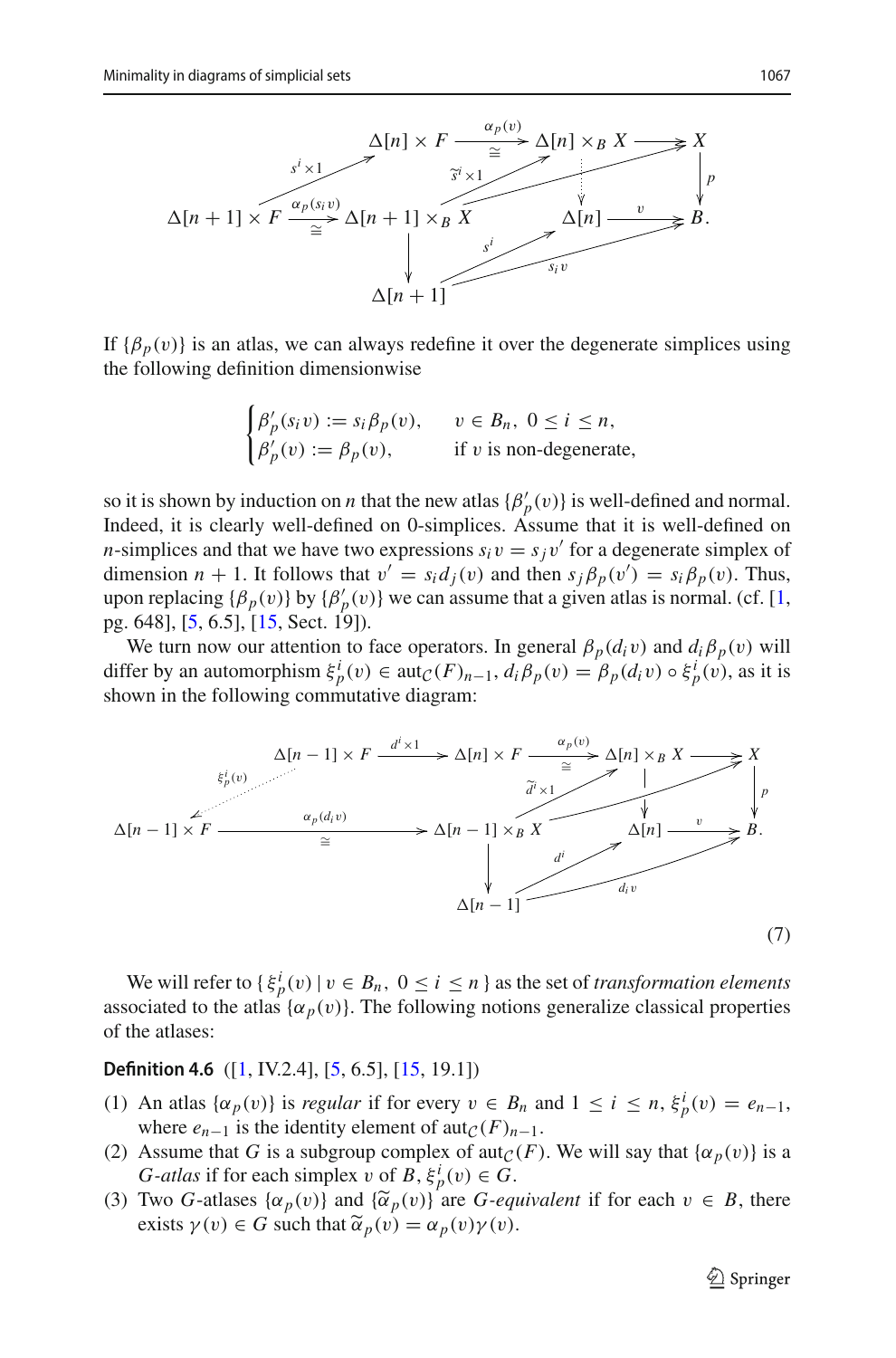Now we can finally define *G*-*C*-fibre bundles:

**Definition 4.7** A *G*-*C-fibre bundle* is a *C*-fibre bundle together with a *G*-equivalence class of *G*-atlases. We call *G* the *structural group* of the *C*-fibre bundle.

Notice that the regularity condition  $\xi_p^i(v) = e_{n-1}$  is equivalent to  $\beta_p(d_i v) =$  $d_i \beta_p(v)$ , for  $i > 0$ .

In order to work with nice atlases in our *G*-*C*-fibre bundles, we need the following statements, that in turn generalize classical results with essentially the same proof.

**Proposition 4.8** ([\[1,](#page-39-0) 2.5], [\[5,](#page-39-7) 6.6], [\[15](#page-39-9), 19.2]) *Every equivalence class of G-atlases contains a regular G-atlas.*

<span id="page-25-3"></span>**Proposition 4.9** ([\[15,](#page-39-9) 19.4]) *The transformation elements*  $\{\xi_p^0(v)\}$  *of a regular G-atlas*  $define\ a\ twisting\ function\ \xi_p^0\colon B\longrightarrow G.$ 

From now on, given any *G*-*C*-bundle we may suppose that we are dealing with regular and normalized atlases. The following definition is a generalization of the concept of *G*-map and *G*-equivalence (cf. [\[15,](#page-39-9) 19.1]) to the context of *G*-*C*-fibre bundles.

**Definition 4.10** If *p* :  $X \rightarrow B$  and  $p'$  :  $X' \rightarrow B$  are *G*-*C*-fibre bundles with fibre *F*, a *G*-*map* from *p* to *p'* is a map of *C*-diagrams  $h: X \rightarrow X'$  such that given *G*atlases  $\{\alpha_p(v)\}\$ ,  $\{\alpha_{p'}(v)\}$  of *p* and *p'*, respectively, there exists  $\gamma(v) \in G_n$  such that



If *h* is a natural isomorphism we will say that *p* and  $p'$  are *G*-equivalent. When  $G = \text{aut}_{\mathcal{C}}(F)$ , an isomorphism  $h: X \longrightarrow X'$  over *B* is automatically an aut $_{\mathcal{C}}(f)$ equivalence. In this case we say that the two *C*- fibre bundles are equivalent, with no further mention of the structural group.

Recall (cf. [\[15](#page-39-9), Sect. 20]) that two twisting functions  $t, t' : B \longrightarrow G$  are *G*equivalent if there is a degree-preserving function  $\gamma : B \longrightarrow G$  such that

$$
t'(v) \cdot d_0 \gamma(v) = \gamma(d_0 v) \cdot t(v), \qquad (8)
$$

$$
d_i \gamma(v) = \gamma(d_i v), \qquad i > 0,
$$
\n(9)

<span id="page-25-2"></span><span id="page-25-1"></span><span id="page-25-0"></span>
$$
s_i \gamma(v) = \gamma(s_i v), \qquad i \ge 0,
$$
 (10)

<span id="page-25-4"></span>and this is an equivalence relation.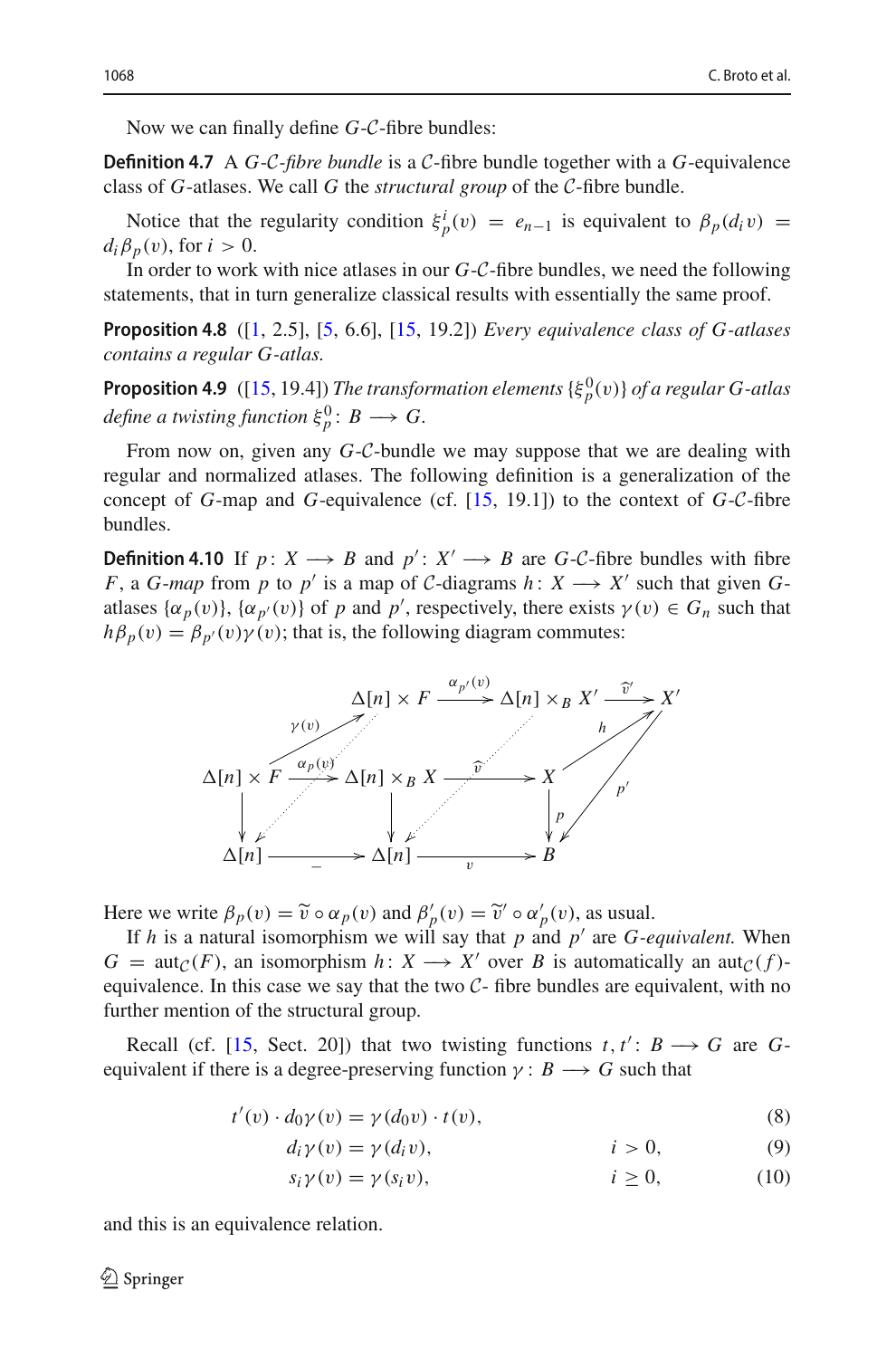**Proposition 4.11** *Two G-C-fibre bundles are G-equivalent if and only if the corresponding twisting functions are G-equivalent.*

*Proof* Let  $p_1: X_1 \longrightarrow B$  and  $p_2: X_2 \longrightarrow B$  be two *G*-*C*-fibre bundles. Choose *G*atlases  $\{\alpha_1(v)\}$  and  $\{\beta_1(v)\}$ , and  $\{\alpha_2(v)\}$  and  $\{\beta_2(v)\}$  for  $p_1$  and  $p_2$  respectively.

If *p*<sub>1</sub> and *p*<sub>2</sub> are *G*-equivalent, then by definition there is a function  $\gamma : B \longrightarrow G$ with  $h \circ \beta_2(v) = \beta_1(v) \circ \gamma(v)$ , for each simplex v of *B*. Then, if  $t_1, t_2$  denote the respective twisting functions, we have  $\beta_i(d_0v) \circ t_i(v) = d_0(\beta_i(v)), i = 1, 2$ . Hence,

$$
\beta_1(d_0v) \circ \gamma(d_0v) \circ t_2(v) = h \circ \beta_2(d_0v) \circ t_2(v)
$$
  
=  $h \circ d_0(\beta_2(v))$   
=  $d_0(h \circ \beta_2(v))$   
=  $d_0(\beta_1(v) \circ \gamma(v))$   
=  $d_0(\beta_1(v)) \circ d_0(\gamma(v)) = \beta_1(d_0v) \circ t_1(v) \circ d_0(\gamma(v)),$ 

and since  $\beta_1(d_0v)$  is injective  $\gamma(d_0v) \circ t_2(v) = t_1(v) \circ d_0(\gamma(v))$ . This is the first condition above  $(8)$  and the other two conditions follow similarly. Therefore,  $t_1$  and *t*<sub>2</sub> are *G*-equivalent.

Reading in reverse, the same argument proves that if  $t_1$  and  $t_2$  are  $G$ -equivalent, then  $p_1$  and  $p_2$  are *G*-equivalent *G-C-fibre bundles.* 

The above notion of *G*-equivalence is translated to the case of *C*-TCP's as follows.

**Definition 4.12** Two *C*-TCP's,  $B \times_t F$  and  $B \times_{t'} F$ , with structural group *G* are *Gisomorphic* if there is a function  $\gamma$ :  $B \longrightarrow G$  such that  $h: B \times_t F \longrightarrow B \times_t F$  defined by  $h(v, x) = (b, \gamma(v)x)$  is an isomorphism of simplicial sets.

<span id="page-26-0"></span>The twisting functions codify, in fact, the notion of *G*-isomorphism between *C*-TCP's:

**Proposition 4.13** *Two C-TCP's B*  $\times_t$  *F and B*  $\times_{t'}$  *F with structural group G are isomorphic over B if and only if the twisting functions t and t' are equivalent.* 

*Proof* It is easily checked that a function  $\gamma : B \longrightarrow G$  satisfies conditions [\(8\)](#page-25-0), [\(9\)](#page-25-1), and [\(10\)](#page-25-2) if and only if *h*:  $B \times_t F \longrightarrow B \times_{t'} F$  defined as  $h(v, x) = (v, \gamma(v)x)$  is simplicial.  $\Box$  simplicial.

<span id="page-26-1"></span>**Proposition 4.14** *Let*  $p: X \rightarrow B$  *be a C-fibre bundle with fibre F and regular G* $atlas \ \{\alpha_p(v)\}\$ . Then the transformation elements  $\{\xi_p^0(v)\}\$  define a C-twisting map  $\xi_p^0$ :  $B_n \longrightarrow G_{n-1}$  and thereby  $B \times_{\xi_p^0} F$  becomes a C-TCP with fibre F and group *G. Furthermore there is an isomorphism*  $h: B \times_{\xi_p^0} F \longrightarrow X$  *of <i>C*-fibre bundles with *group G.*

*Proof* By Proposition [4.9,](#page-25-3)  $\xi_p^0$  is a twisting function. We can now form the *C*-TCP  $B \times_{\xi_p^0} G$  with a projection  $B \times_{\xi_p^0} G \longrightarrow B$  which is indeed a principal *G*-fibre bundle. Then, we obtain a new *C*-fibre bundle as  $B \times_{\xi_p^0} F \cong (B \times_{\xi_p^0} G) \times_G F \longrightarrow B$ . We will now construct a *G*-equivalence *h*:  $B \times_{\xi_p^0} F \longrightarrow X$  over *B*.

 $\mathcal{D}$  Springer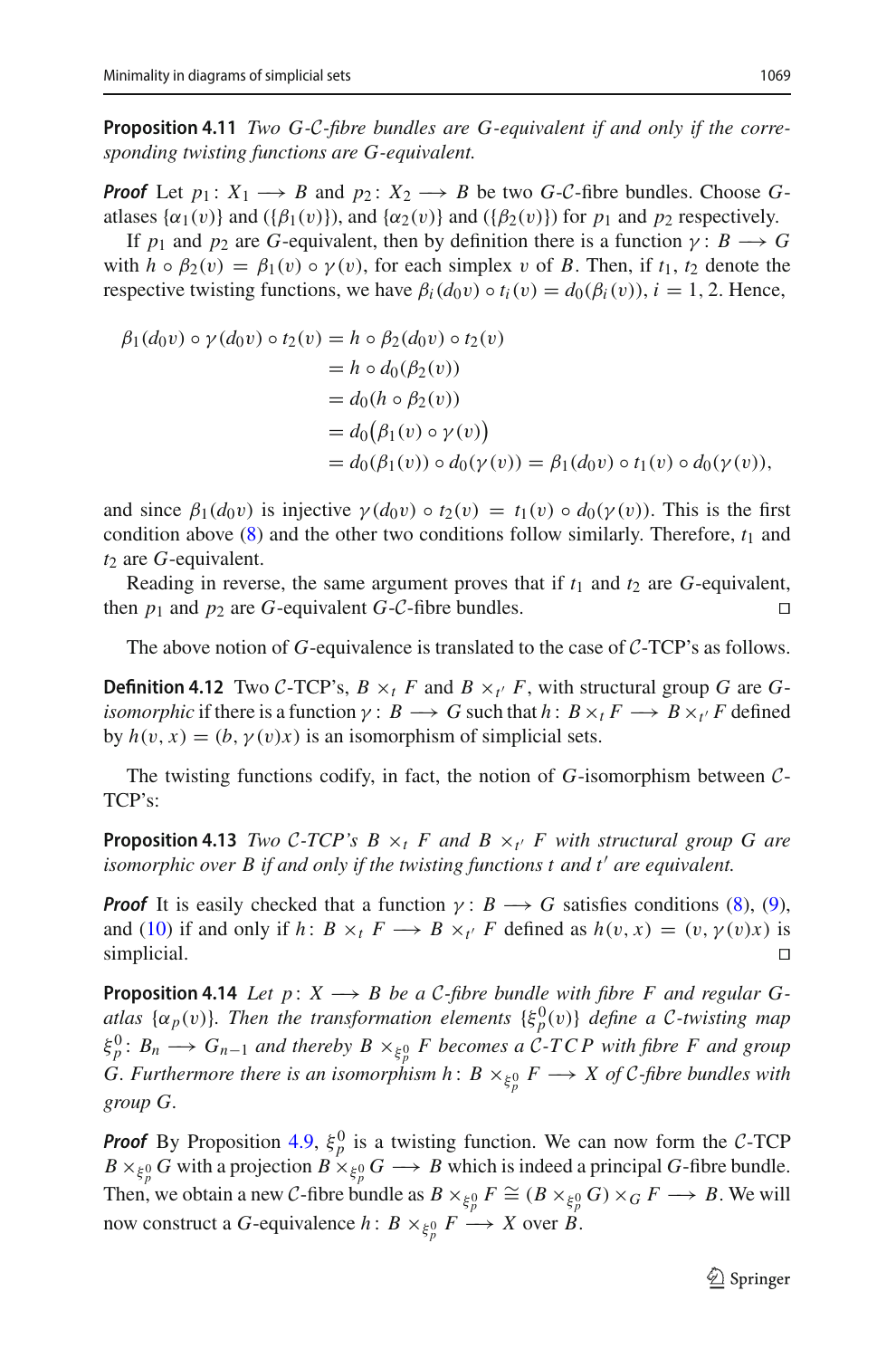For any  $n \geq 0$ ,  $c \in Ob(\mathcal{C})$ ,  $v \in B_n$ , and  $z \in F_{c,n}$ , define  $h_c(v, z) = \beta_{p_c}(v)(u_n, z) \in$  $X_{c,n}$ . By Proposition [4.9,](#page-25-3)  $h_c$  is an isomorphism for every  $c \in \mathcal{C}$ . It remains to show that for every  $f: c \longrightarrow d \in C$  the following square commutes:

$$
B \times_{\xi_{p_c}^0} F_c \xrightarrow{h_c} X_c
$$
  

$$
1 \times F_f \downarrow \qquad \qquad X_f
$$
  

$$
B \times_{\xi_{p_d}^0} F_d \xrightarrow[h_d]{} X_d.
$$

Take an *n*-simplex  $(v, z)$  in  $B \times_{\xi_{p_c}} F_c$  and evaluate it in the above square, that is,  $X_f h_c(v, z) = X_f \beta_{p_c}(v) (i_n, z)$  and  $h_d(1 \times F_f)(v, z) = h_d(v, F_f(z)) =$  $\beta_{p_d}(v)(i_n, F_f(z))$ . Since *p* is a *C*-fibre bundle it looks locally as the diagram (7), which is commutative, and therefore  $X_f \beta_{p_c}(v)(i_n, z) = \beta_{p_d}(v)(1 \times F_f)(i_n, z)$ , where  $\beta_{p_d}(v)(1 \times F_f)(i_n, z) = \beta_{p_d}(v)(i_n, F_f(z)).$ 

<span id="page-27-0"></span>Now we can prove the key correspondence between principal *G*-fibre bundles and *G*-*C*-fibre bundles:

**Theorem 4.15** *Let C be a small category, F a C-diagram, and G a simplicial group* with a left action on F . Given a simplicial set B, there is a bijection of sets  $\overline{\phantom{a}}$ e category, F a C-diagram, and G a simplicial gi

*Isomorphism classes of principal G-fibre bundles over B* −−−−−∼ −−→ <sup>=</sup> *G-equivalence classes of G-C-fibre bundles over B with fibre F*

*which assigns the G-class of G-C-fibre bundles represented by*  $p = \xi \times_G 1$ *:*  $E \times_G$  $F \rightarrow B$  *to the class of a principal G-fibre bundle*  $\xi : E \rightarrow B$ .

*Proof* We first check that  $\Psi$  is well-defined. A principal *G*-fibre bundle  $\xi : E \longrightarrow B$ is locally trivial, hence  $p: E \times_G F \longrightarrow B$  is also locally trivial, and then a *C*-fibre bundle. Furthermore, the transformation elements of ξ belong to *G* and provide a *G*-atlas for *p*, hence *p* is really a *G*-*C*-fibre bundle. Finally, if  $\xi$  and  $\xi'$  are isomorphic principal *G*-fibre bundles, they have the same twisting functions by Proposition [4.11,](#page-25-4) and then Proposition [4.13](#page-26-0) implies that  $p$  and  $p'$  are  $G$ -equivalent.

We state now the surjectivity of  $\Psi$ . Given a *G*-*C*-fibre bundle  $p: X \rightarrow B$ , pick a regular *G*-atlas, so the transformation elements form a *G*-twisting function. This function determines a  $C$ -TCP  $\xi$ :  $B \times_t G \longrightarrow B$ , which is a principal *G*-fibre bundle. Then we should check that  $\Psi([\xi]) = [p]$ , that is, that there is a *G*-equivalence over

*B*:  $(B \times_t G) \times_G F \xrightarrow{\cong} X$ . But this is Proposition [4.14.](#page-26-1)

Finally, let us check that  $\Psi$  is injective. Let  $[\xi_1]$  and  $[\xi_2]$  be two isomorphism classes of principal *G*-fibre bundles such that  $\Psi([\xi_1]) = \Psi([\xi_2])$ . Fix representatives of these isomorphism classes that are *C*-TCP's,  $\xi_i$ :  $B \times_{t_i} G \longrightarrow B$ ,  $i = 1, 2$ , with twisting functions  $t_i: B \longrightarrow G$ ,  $i = 1, 2$ . Then, for  $i = 1, 2, \Psi([\xi_i])$  are represented by the *C*-TCP's  $B \times_{t_i} F \cong (B \times_{t_i} G) \times_G F$ . So,  $\Psi([\xi_1]) = \Psi([\xi_2])$  if and only if  $B \times_{t_i} F$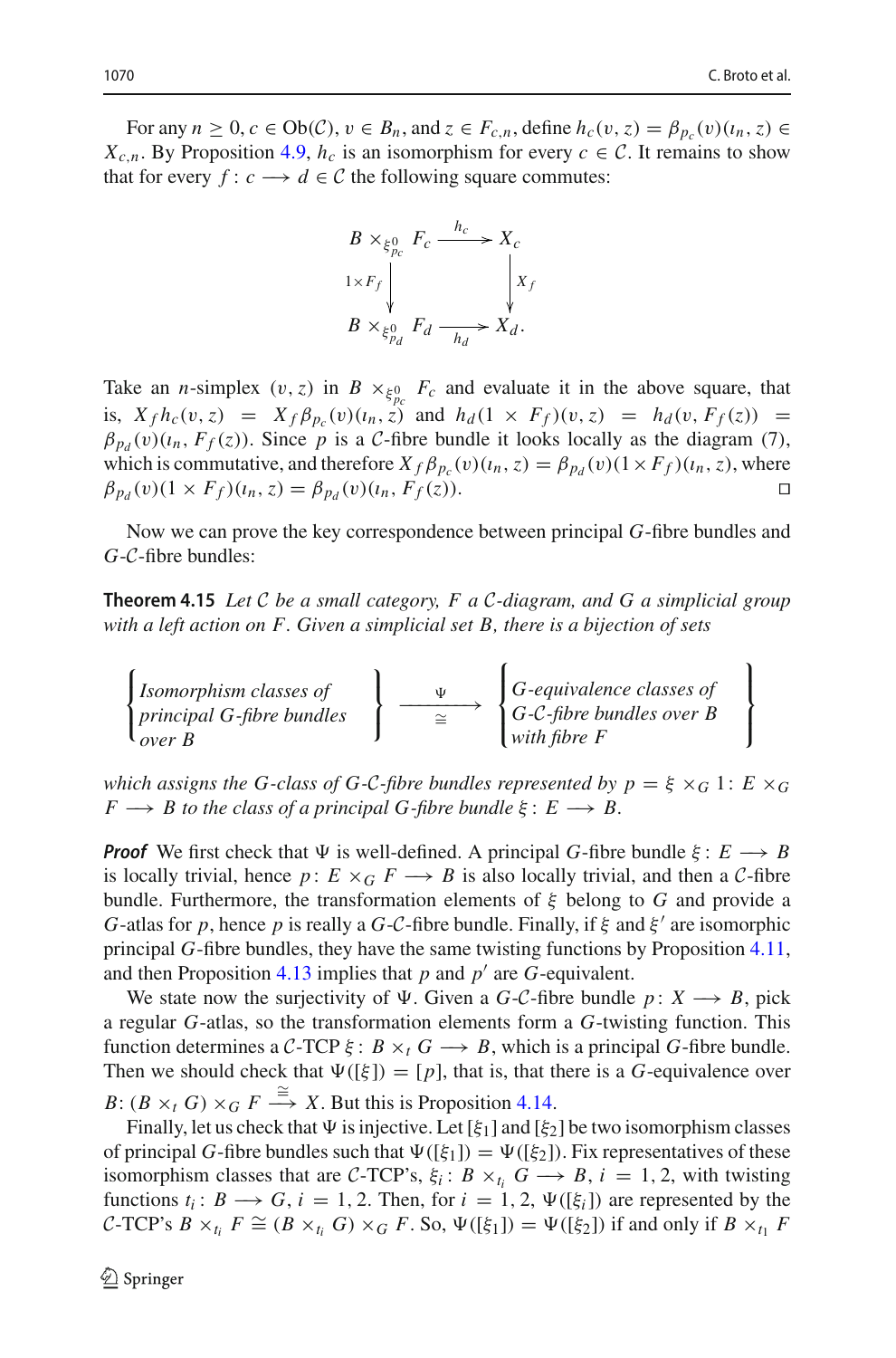and  $B \times_{t_2} F$  are *G*-equivalent. By Proposition [4.13](#page-26-0) this happens if and only if the twisting functions  $t_1$  and  $t_2$  are *G*-equivalent. But Proposition [4.11](#page-25-4) implies that this is equivalent to  $B \times_{t_1} G$  and  $B \times_{t_2} G$  being isomorphic principal *G*-fibre bundles. In particular,  $[\xi_1]=[\xi_2]$ .

*Proof of Theorem [B](#page-1-1)* This is now an immediate consequence of Theorem [4.15](#page-27-0) and the classical classification of isomorphism classes of principal *G*-bundles. 

# <span id="page-28-0"></span>**5 Classification of fibrations**

<span id="page-28-1"></span>We proceed now to the proof of Theorem [C.](#page-2-0) The index category  $C$  will be assumed to be a small artinian *EI*-category.

**Lemma 5.1** *Let*  $C$  *be a small category,*  $\alpha: A \rightarrow B$  *a map in* **S** *and*  $p: X \rightarrow B$  *a minimal fibration in* **S***<sup>C</sup> over the constant C-diagram to B. Then, the pullback fibration*  $\widetilde{p}$ : *A* ×*B X* → *A is also minimal.* 

**Proof** Let  $\Sigma$  be a basis for *X* in the sense of Definition [2.7.](#page-7-0) We will show that  $\Sigma$ <sup>n</sup>  $\{(u, x) \in A \times_B X \mid x \in \Sigma \}$  is a basis for  $A \times_B X$ . Pick an arbitrary element  $(u, x) \in$  $\Sigma^{\perp}$ , so  $u \in A$  and  $x \in \Sigma$ . Since  $\Sigma$  is closed under degeneracy operators, for each  $k, s_k x \in \Sigma$  and then also  $s_k(u, x) = (s_k u, s_k x) \in \Sigma^{\square}$ , thus  $\Sigma^{\square}$  is also closed under degeneracy operators.

Pick now an arbitrary element  $(v, z) \in A \times_B X$ ; now  $z \in X$  and there is a unique morphism *f* of *C* and a unique  $x \in \Sigma$  such that  $f(x) = z$ . Then,  $(v, x) \in A \times_B X$  for  $p(x) = (p \circ f)(x) = p(z) = \alpha(v)$ , so in fact  $(v, x) \in \sum_{n=1}^{\infty}$ , and  $f(v, x) = (v, z)$ . If there were another  $g \in \text{Mor}(\mathcal{C})$  and another  $(w, y) \in \Sigma^{\perp}$  such that  $g(w, y) = (v, z)$ , we would have that  $(w, g(y)) = (v, z) = (v, f(x))$ , so  $w = v$ , and since  $\Sigma$  is a basis<br>for  $X, g = f$  and  $y = x$ . We have proved that  $A \times_B X$  is a free  $C$ -diagram with base<br> $\Sigma^{\top}$ .<br>In order to prove that the fibration  $\tilde{p}: A \times_B X \longrightarrow$ for *X*,  $g = f$  and  $y = x$ . We have proved that  $A \times_B X$  is a free *C*-diagram with base  $\Sigma^{\shortparallel}$ .

In order to prove that the fibration  $\tilde{p}$ :  $A \times_B X \longrightarrow A$  is minimal it remain to show that given two elements of a given base for  $A \times_B X$ , if one precedes the other then they coincide. Assume that  $(v, z)$  and  $(w, x)$  are elements of  $\Sigma^{\perp}$  and suppose that  $(w, x) \preceq (v, z)$ . Then there exists a map  $f \in C$  such that  $f(w, x) \simeq_p (v, z)$ , so  $w = v$  since *p*-homotopic simplices are in the same fibre. We also have that  $x \simeq_p z$ , but from minimality of *p* it must hold that  $x = z$ , that is,  $(v, z) = (w, x)$ .

The proof of the following lemma is analogous to that of Lemma 10.6 in Chapter I of  $[10]$ . In the case of  $S^C$  the lifting properties used in this proof can be obtained using Proposition [2.14](#page-11-2) and Axiom M4 (see Definition [2.11\)](#page-9-0). This result will help to establish a connection between the theory of minimal fibrations and the theory of *C*-fibre bundles.

<span id="page-28-2"></span>**Lemma 5.2** *Let C be a small category,*  $\alpha_0, \alpha_1: A \rightarrow B$  *homotopic maps in*  $S^C$  *and let*  $p: X \longrightarrow B$  *be a fibration in*  $S^{\tilde{C}}$ *. Then the induced fibrations*  $p_{\alpha_0}: A \times_B^{\alpha_0} X \longrightarrow A$ *and*  $p_{\alpha_1}$ :  $A \times_B^{\alpha_1} X \longrightarrow A$  are fibrewise homotopy equivalent.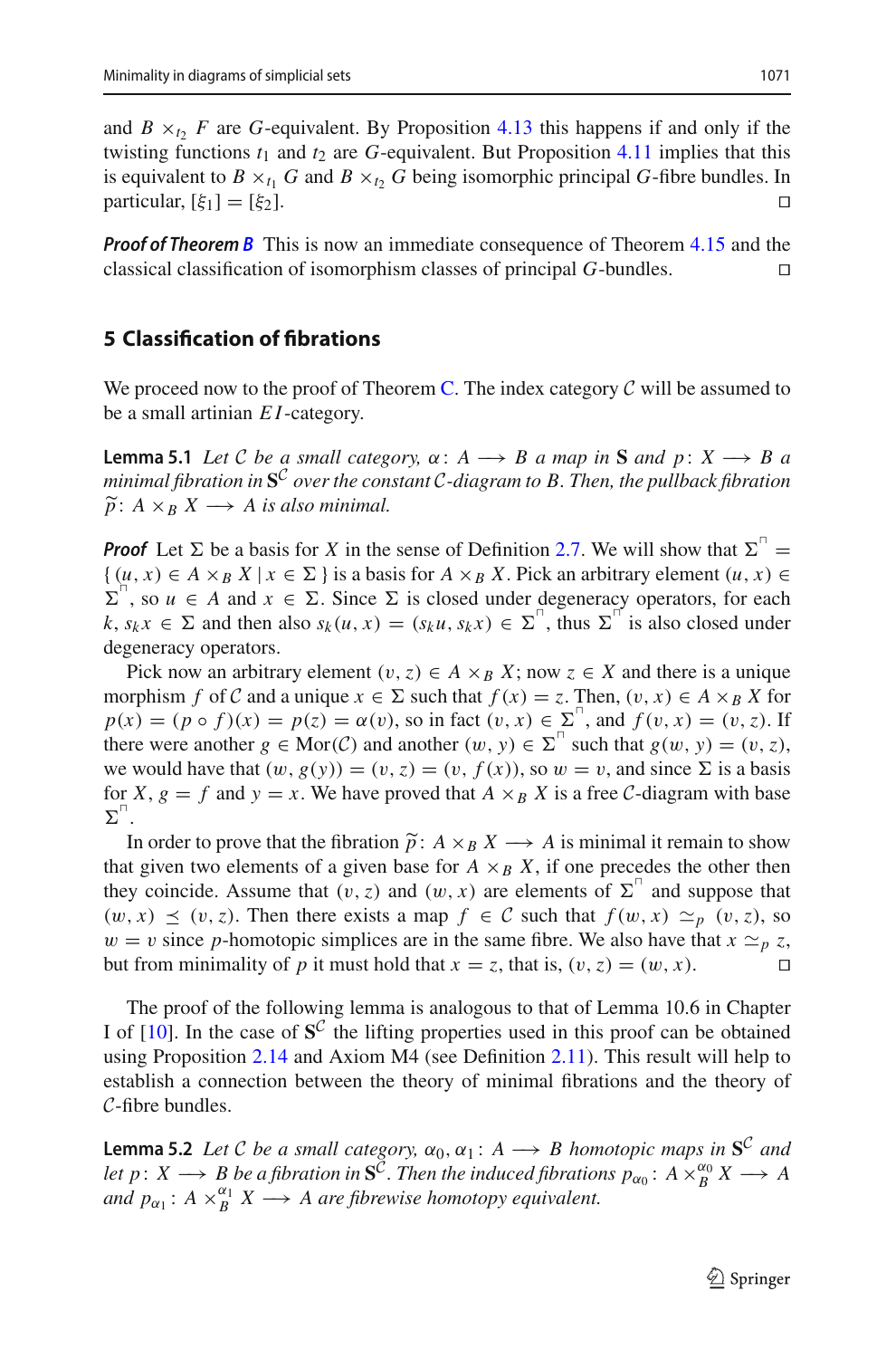**Definition 5.3** The fibre  $F_b$  of a *C*-fibration  $p: X \longrightarrow B$  over a vertex  $b \in B$  is defined by the pullback diagram



We will say that the fibre of the fibration *p* :  $X \rightarrow B$  is weakly equivalent to the *C*diagram *F* if for every vertex  $b \in B$ , the fibre  $F_b$  over *b* is weakly homotopy equivalent to *F*.

<span id="page-29-0"></span>**Definition 5.4** Two fibrations *p* : *X*  $\rightarrow$  *B* and *p* : *X*  $\rightarrow$  *B* in S<sup>*C*</sup> are said to be weakly homotopy equivalent if there exists a finite zig-zag

<span id="page-29-1"></span>
$$
X \xrightarrow{\simeq} X_1 \xleftarrow{\simeq} X_2 \xrightarrow{\simeq} \dots \xleftarrow{\simeq} X_n \xrightarrow{\simeq} X'
$$
\n
$$
\downarrow p
$$
\n
$$
\downarrow p_1
$$
\n
$$
\downarrow p_2
$$
\n
$$
\downarrow p_n
$$
\n
$$
\downarrow p'
$$
\n
$$
\downarrow p'
$$
\n
$$
\downarrow p'
$$
\n
$$
\downarrow p'
$$
\n
$$
\downarrow p'
$$
\n
$$
\downarrow p'
$$
\n
$$
\downarrow p'
$$
\n
$$
\downarrow p'
$$
\n
$$
\downarrow p'
$$
\n
$$
\downarrow p'
$$
\n
$$
\downarrow p'
$$
\n
$$
\downarrow p'
$$
\n
$$
\downarrow p'
$$
\n
$$
\downarrow p'
$$
\n
$$
\downarrow p'
$$
\n
$$
\downarrow p'
$$
\n
$$
\downarrow p'
$$
\n
$$
\downarrow p'
$$
\n
$$
\downarrow p'
$$
\n
$$
\downarrow p'
$$
\n
$$
\downarrow p'
$$
\n
$$
\downarrow p'
$$
\n
$$
\downarrow p'
$$
\n
$$
\downarrow p'
$$
\n
$$
\downarrow p'
$$
\n
$$
\downarrow p'
$$
\n
$$
\downarrow p'
$$
\n
$$
\downarrow p'
$$
\n
$$
\downarrow p'
$$
\n
$$
\downarrow p'
$$
\n
$$
\downarrow p'
$$
\n
$$
\downarrow p'
$$
\n
$$
\downarrow p'
$$
\n
$$
\downarrow p'
$$
\n
$$
\downarrow p'
$$
\n
$$
\downarrow p'
$$
\n
$$
\downarrow p'
$$
\n
$$
\downarrow p'
$$
\n
$$
\downarrow p'
$$
\n
$$
\downarrow p'
$$
\n
$$
\downarrow p'
$$
\n
$$
\downarrow p'
$$
\n
$$
\downarrow p'
$$
\n
$$
\downarrow p'
$$
\n
$$
\downarrow p'
$$
\n
$$
\downarrow p'
$$
\n
$$
\downarrow p'
$$
\n
$$
\downarrow p'
$$
\n
$$
\downarrow p'
$$
\n
$$
\down
$$

of weak equivalences over *B* that joins *p* with  $p'$  through fibrations of  $S^C$ .

In the situation of the above definition, for a vertex *b* of *B*, we obtain a corresponding zig-zag of weak homotopy equivalences between the respective fibres

<span id="page-29-2"></span>
$$
F_b \xrightarrow{\simeq} (F_1)_b \xleftarrow{\simeq} (F_2)_b \xrightarrow{\simeq} \cdots \xleftarrow{\simeq} (F_n)_b \xrightarrow{\simeq} F'_b \tag{12}
$$

*Remark 5.5* Note that we would obtain an equivalent definition to [5.4](#page-29-0) if we did not require the maps  $p_i: X_i \longrightarrow B$ ,  $i = 1, \ldots, n$  to be fibrations. Indeed, if  $p_n$ is not a fibration, we can factor it as a trivial cofibration followed by a fibration  $X_n \xrightarrow{l} X'_n$  $\stackrel{p'_n}{\longrightarrow} B$ , by axioms M5 (cf. Definition [2.12\)](#page-10-0) and then axiom M4 would provide liftings  $X_{n-1} \xrightarrow{\simeq} X'_n \xrightarrow{\simeq} X'$ , making the diagram

$$
X_{n-1} \xleftarrow{\simeq} X'_n \xrightarrow{\simeq} X'
$$
\n
$$
\downarrow p'_n
$$
\n
$$
B \xrightarrow{\qquad \qquad} B \xrightarrow{\simeq} B
$$
\n
$$
(13)
$$

commutative, with  $p'_n$  a fibration. Similarly for the other maps  $p_i$ .

<span id="page-29-3"></span>**Lemma 5.6** *If*  $p: X \rightarrow B$  *is a minimal C-fibration, the fibre*  $F_b$  *over a vertex b*  $\in B$ *is a minimal C-diagram. Moreover,*

(a) If  $b'$  is another vertex of  $B$  in the same connected component as  $b$ , then  $F_b$  and *Fb are isomorphic.*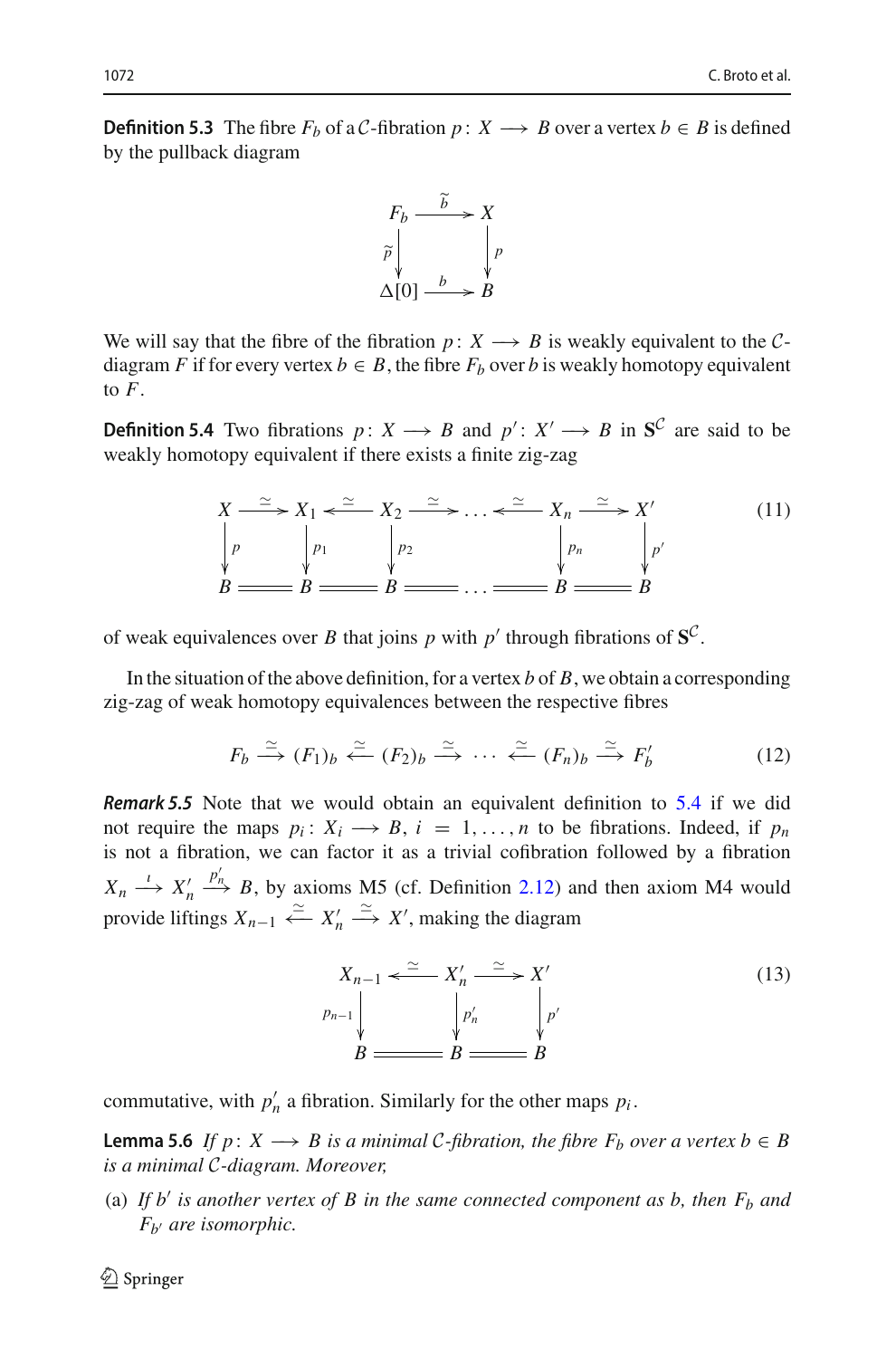(b) *If the fibrations in the sequence of weak equivalences* [\(11\)](#page-29-1) *are minimal, then the maps in the sequence* [\(12\)](#page-29-2) *are isomorphisms.*

# *Proof*  $F_b$  is minimal by Lemma [5.1.](#page-28-1)

Then, (a) follows because if *b* and *b'* are the two vertices of an edge of *B*, Lemma [5.2](#page-28-2) implies that the pullback of  $p$  along the inclusion of this edge in  $B$  provides a homotopy equivalence between  $F_b$  and  $F_{b'}$ . Now, Corollary [3.12](#page-20-1) implies that the map is indeed an isomorphism. In general there will be a sequence of edges joining *b* and *b* , and we only need to apply this same argument repeatedly along these lines.

Finally, (b) follows by similar arguments.

<span id="page-30-1"></span>**Corollary 5.7** *Let B be a connected simplicial set. If*  $p: X \rightarrow B$  *is a minimal fibration in* **S<sup>***C***</sup>** *over the constant diagram B, then p is a C-fibre bundle over B with fibre* $F \cong F_b$ *for any vertex*  $b \in B$ *.* 

**Proof** Since  $\Delta[n]$  is contractible, the result follows from Lemma [5.1,](#page-28-1) Corollary [3.12](#page-20-1) and Lemma 5.2. and Lemma [5.2.](#page-28-2) 

**Definition 5.8** A minimal cofibrant-fibrant replacement for *F* is a *C*-diagram  $MF$ , weakly equivalent to  $F$ , which is a minimal  $C$ -diagram in the sense of Definition [3.3.](#page-12-1)

<span id="page-30-2"></span>**Proposition 5.9** *Let C be a small artinian E I -category.*

(a) *Each C-diagram F admits a minimal cofibrant-fibrant replacement. If F is a fibrant C-diagram, there is a choice of a minimal cofibrant-fibrant replacement M F for which there is a weak equivalence*

$$
\kappa: MF \xrightarrow{\simeq_w} F. \tag{14}
$$

(b) *If B is a connected simplicial set, any fibration of C-diagrams p* : *X* −→ *B over the constant diagram B with fibre weakly homotopy equivalent to a C-diagram F* is weakly homotopy equivalent to a minimal fibration  $\hat{p}$ :  $MX \rightarrow B$  with fibres *if B is a connected simplicial set, any fibration of C-diagrams p: X → B over the constant diagram B with fibre weakly homotopy equivalent to a C-diagram F is weakly homotopy equivalent to a minimal fibration*  $\widehat{p$ *isomorphic to M F, a minimal cofibrant-fibrant replacement of F.*

*Proof* **(b)** We build a diagram of fibrations

<span id="page-30-0"></span>
$$
X \leftarrow \cong QX \leftarrow \cong MX
$$
  
\n
$$
P \downarrow \qquad P' \downarrow \qquad \qquad \downarrow \widehat{P}
$$
  
\n
$$
B \equiv B \equiv B
$$
  
\n(15)

by first applying Quillen's small objects argument to the *C*-diagram *X*, thus obtaining a trivial fibration  $QX \longrightarrow X$  with  $QX$  a free *C*-diagram (see Remark [2.13\)](#page-11-3). The map  $p' : QX \longrightarrow B$ , making the square in the left of the above diagram commutative, is then defined as the composition of two fibrations and it is therefore a fibration. By a trivial fibration  $QX \longrightarrow X$  with  $QX$  a free  $C$ -diagram (see Remark 2.13). The map  $p' : QX \longrightarrow B$ , making the square in the left of the above diagram commutative, is then defined as the composition of two fibrations and it i is a minimal fibration.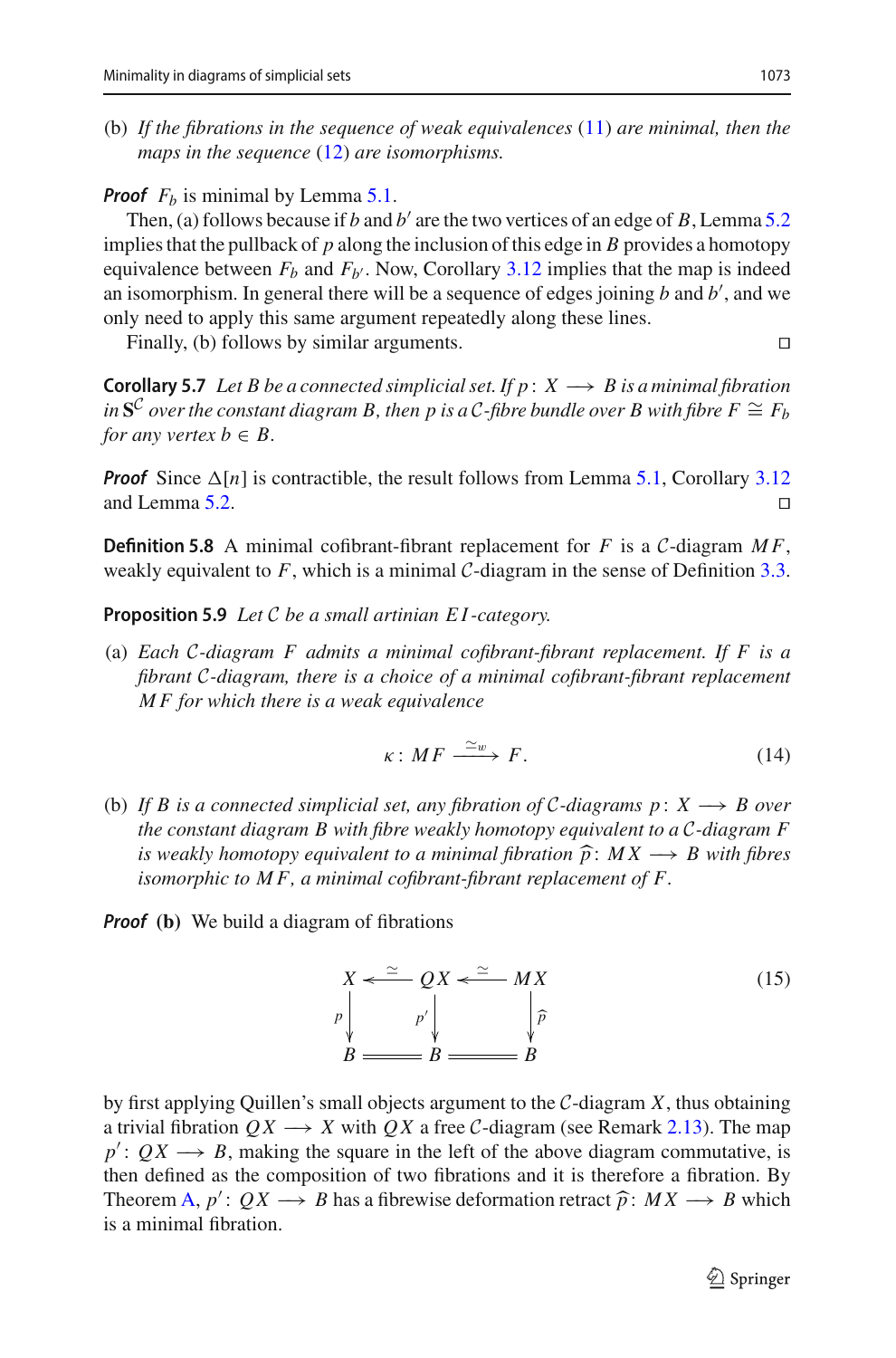By Lemma [5.6\(](#page-29-3)a) the fibres over the different vertices of *B* are isomorphic. We can 1074<br>By Lemma 5.6(a) the fibres over the different vertices of *B* set *M F* = (*MX*)<sub>*b*</sub>, the fibre of  $\hat{p}$  over a chosen vertex *b* ∈ *B*.

By pulling back the fibrations of [\(15\)](#page-30-0) along the inclusion of the vertex *b*, we get a map between the fibres of *p* and of  $\hat{p}$  which is a weak homotopy equivalence *X<sub>b</sub>* ←  $(MX)_b$ . By assumption  $X_b \simeq_w F$  are weak homotopy equivalent. *MF* =  $(MX)_b$  is a minimal cofibrant-fibrant *C*-diagram, hence a minimal cofibrant-fibrant replacement for *F*.

**(a)** This follows now from (b) with  $B = *$  a point and  $X = F$ . If *F* is a fibrant *C*-diagram, then [\(15\)](#page-30-0) provides the map  $\kappa : MF \stackrel{\simeq w}{\longrightarrow} F$ .

If *F* is not fibrant, then we take first a fibrant approximation  $F \longrightarrow F$ , and then apply the above construction to  $\widehat{F}$  and get  $F \stackrel{\simeq}{\longrightarrow} \widehat{F} \stackrel{\simeq}{\longleftarrow} M \widehat{F}$ . 

<span id="page-31-1"></span>**Proposition 5.10** *Let C be a small artinian E I -category.*

- (a) *Two minimal cofibrant-fibrant replacements for a C-diagram F are isomorphic.*
- (b) *Two weakly homotopy equivalent minimal fibrations of C-diagrams over a constant diagram B are isomorphic.*

*Proof* **(b)** Assume that *p* :  $M \rightarrow B$  and  $p' : M' \rightarrow B$  are minimal fibrations of *C*-diagrams. If they are weakly homotopy equivalent, then there is a finite zig-zag of weak equivalences of fibrations

<span id="page-31-0"></span>

Upon replacing  $X_i$  by  $OX_i$ ,  $i = 1, ..., n-1$  (see Remark [2.13\)](#page-11-3) we can assume that all of the  $X_i$ 's are cofibrant  $C$ -diagrams.  $M$ , and  $M'$  are also cofibrant since the fibrations *,*  $*p'*$  *are minimal.* 

Whitehead theorem for model categories implies that these are indeed homotopy equivalences. We will only sketch some small changes to the classical proof (cf. [\[10,](#page-39-8) [12\]](#page-39-1)) that in our situation avoids the model category structure of  $S^C \downarrow B$ .

We can assume that each of the maps in the top horizontal line of diagram [\(16\)](#page-31-0) is either a trivial cofibration or a trivial fibration. Otherwise, factor a weak equivalence  $X_i \longrightarrow X_{i\pm 1}$  into a cofibration followed by a trivial fibration  $X_i \longrightarrow Z \longrightarrow X_{i\pm 1}$  over *B*. It turns out that  $X_i \longrightarrow Z$  is actually a trivial cofibration and  $Z \longrightarrow B$  is a fibration with *Z* a cofibrant *C*-diagram.

Assume that one of the maps  $f: X_i \longrightarrow X_{i+1}$  is a trivial cofibration. In this case, we obtain a left inverse *g* of *f* over *B* as a dotted lift in the following solid diagram

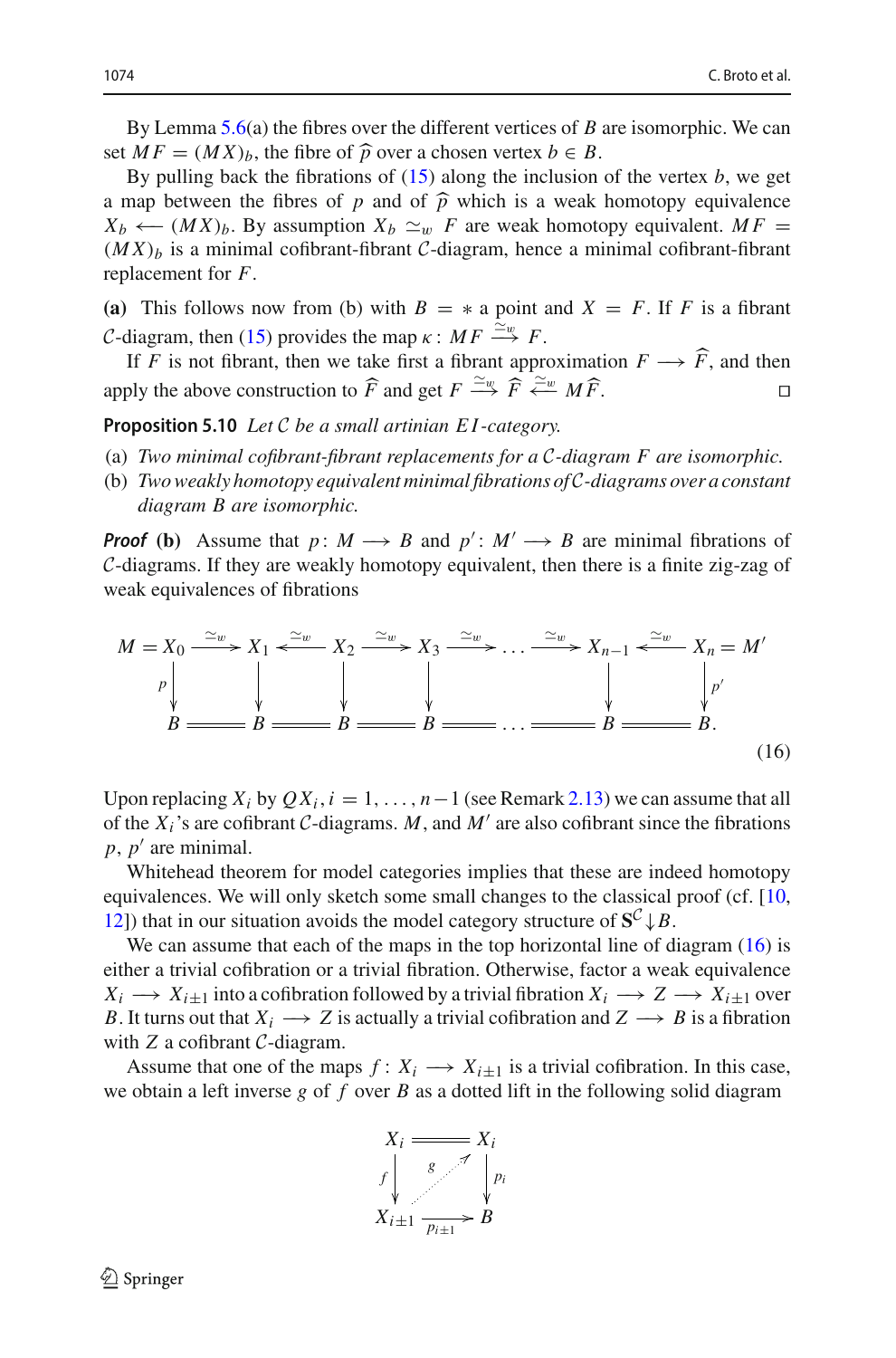A homotopy *h* over *B* between  $g \circ f$  and  $Id_{X_i}$  is provided by the dotted lift in the following solid diagram



where the left vertical map is a trivial cofibration by Proposition [2.14.](#page-11-2)

A similar argument shows that if  $f: X_i \longrightarrow X_{\pm 1}$  is a trivial fibration, then it is a homotopy equivalence over *B*. Since each of the maps  $p_i: X_i \longrightarrow B$  is a fibration, the composition of the fibrewise homotopy equivalences of diagram [\(16\)](#page-31-0) is a fibrewise homotopy equivalence  $M \rightarrow M'$  over *B*. Now, the result follows by Corollary [3.12.](#page-20-1)

**(a)** This follows now from (b), taking *B* = ∗ and *M* = *F*.

By Corollary [5.7,](#page-30-1) and assuming that *B* is connected, a minimal fibration  $\hat{p}$ :  $MX \rightarrow B$  with fibres isomorphic to  $MF$ , like the one obtained in Proposi-tion [5.9\(](#page-30-2)b), is indeed a fibre bundle with fibre  $MF$  and structural group aut<sub>*C*</sub>(*MF*), by default. We will describe the homotopy type of  $\text{aut}_{\mathcal{C}}(MF)$  in terms of the original *F*, assuming that *F* is fibrant. This is based on work of Dwyer and Kan on function complexes [\[6\]](#page-39-2). We will need to introduce now the notion of twisted arrow category.

**Definition 5.11** Let *C* be a small category. The *twisted arrow category* a*C* of *C* is the category whose objects are the morphisms  $f: a \rightarrow b$  of C, and morphisms from *f* :  $a \rightarrow b$  to  $f' : a' \rightarrow b'$  the pairs of morphisms  $(\alpha, \beta)$ , where  $\alpha \in \text{Mor}_{\mathcal{C}}(a', a)$ ,  $\beta \in \text{Mor}_{\mathcal{C}}(b, b')$ , and the diagram



commutes in *C*.

Following [\[6](#page-39-2)], if *X*, *Y* are *C*-diagrams, we define a diagram of function complexes, indexed by the twisted arrow category a*C*,

 $map_{\alpha}(X, Y) : \alpha \mathcal{C} \longrightarrow S$ 

that maps an object  $f: a \longrightarrow b$  to map( $X(a), Y(b)$ ) and a morphism ( $\alpha, \beta$ ) from f to *f*' to the map  $\alpha^{\sharp} \beta_{\sharp}$ : map(*X*(*a*), *Y*(*b*)) → map(*X*(*a*'), *Y*(*b*')) induced by right and left composition.

Naturality of these function complex diagrams is easily checked. A map of *C*diagrams  $\theta: X' \longrightarrow X$  induce a map of a*C*-diagrams  $\theta^*$ : map<sub>a</sub> $(X, Y) \longrightarrow$  map<sub>a</sub>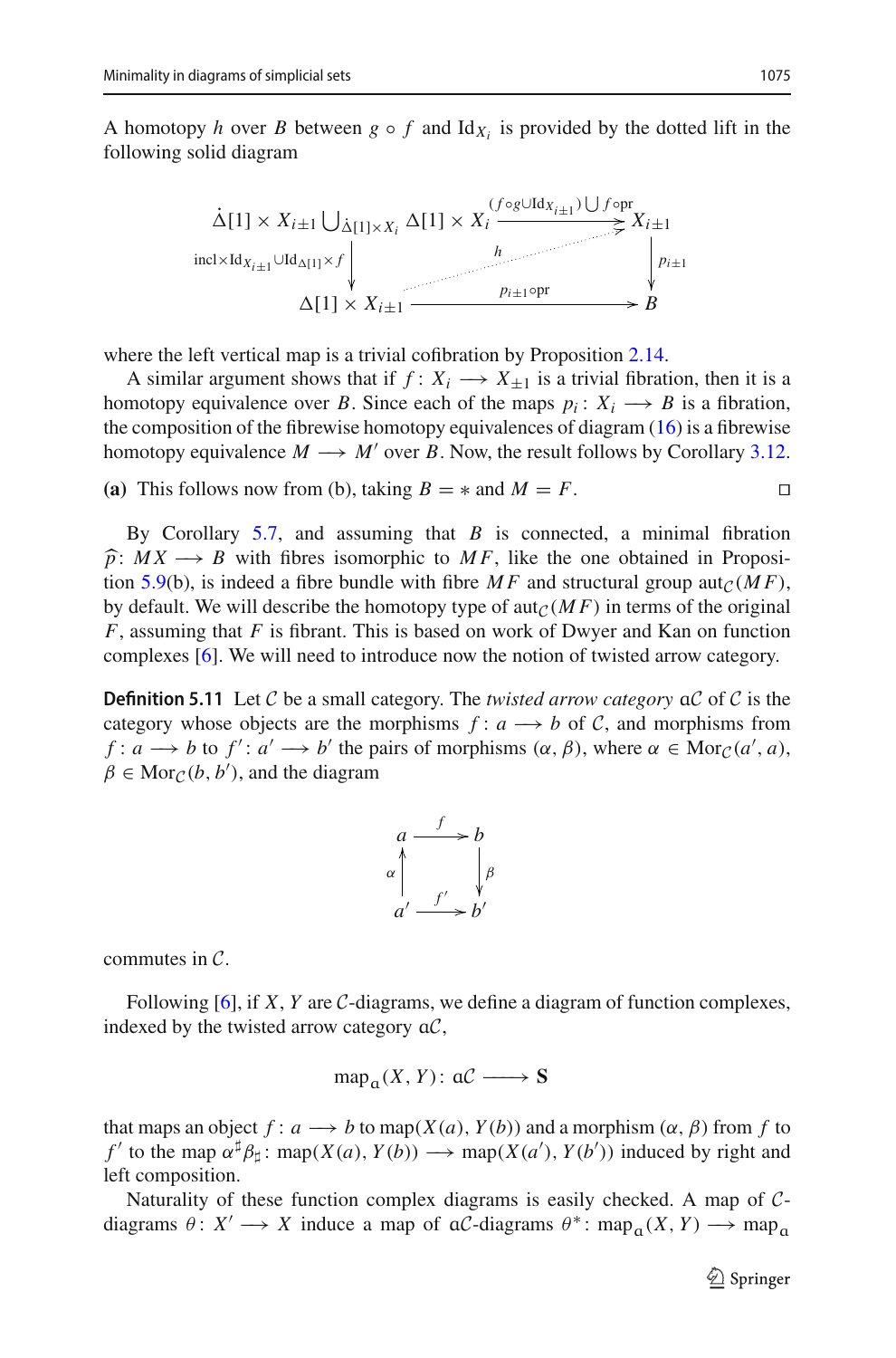$(X', Y)$ , which for each  $\varphi \in \text{map}(X(a), Y(b))$  is defined over every object  $f : a \longrightarrow b$ of a*C*, by the precomposition  $\theta_f^*(\varphi) = \varphi \circ \theta(a)$ . Similarly, a map of *C*-diagrams  $\theta: Y \longrightarrow Y'$  induce a map of a*C*-diagrams  $\theta_*: \text{map}_{\alpha}(X, Y) \longrightarrow \text{map}_{\alpha}(X, Y')$ , by postcomposition. It follows that the function complex diagram is a bifunctor

<span id="page-33-2"></span>
$$
map_{\alpha}(-,-): (\mathbf{S}^{\mathcal{C}})^{\text{op}} \times \mathbf{S}^{\mathcal{C}} \longrightarrow \mathbf{S}^{\alpha \mathcal{C}}.
$$
 (17)

One clearly has an isomorphism map $\mathcal{C}(X, Y) \cong \varprojlim_{\alpha \mathcal{C}} \text{map}_{\alpha}(X, Y)$  and a natural map

<span id="page-33-0"></span>
$$
\lim_{\substack{\to \\ \alpha C}} \operatorname{map}_{\alpha}(X, Y) \xrightarrow{\simeq} \underline{\operatorname{holim}} \operatorname{map}_{\alpha}(X, Y) \tag{18}
$$

which according to [\[6,](#page-39-2) Theorem 3.3] is a weak homotopy equivalence. Recall that the inverse limit  $\lim_{\substack{a \text{ of } X}} \max_{y \in A} a(X, Y)$  can be defined as the function complex<br>map  $\lim_{\substack{a \text{ of } X}} a(X, Y)$  where  $\ast$  stands for a constant functor with value a single map<sub>a</sub> $C(*, map_{\alpha}(X, Y))$ , where  $*$  stands for a constant functor with value a single point. Likewise,

<span id="page-33-1"></span>
$$
\underbrace{\text{holim}}_{\mathfrak{a}\mathcal{C}} \text{map}_{\mathfrak{a}}(X, Y) = \text{map}_{\mathfrak{a}\mathcal{C}}(E(\mathfrak{a}\mathcal{C}), \text{map}_{\mathfrak{a}}(X, Y)),\tag{19}
$$

where  $E(aC)$  is the cofibrant replacement of  $*$  in the model category  $S^{aC}$ , which for each object *f* of  $\alpha C$ ,  $E(\alpha C)(f)$  is defined as the nerve of the overcategory  $\alpha C \downarrow f$ .  $E(aC)$  is indeed a free  $aC$ -diagram. The map in [\(18\)](#page-33-0) is then induced by the natural projection  $E(\mathfrak{a}\mathcal{C}) \longrightarrow *$ .

<span id="page-33-3"></span>**Lemma 5.12** *Let C be a small category and X and Y C-diagrams. Assume that Y is fibrant, then*

(a) map<sub> $\alpha$ </sub> $(X, Y)$  *is a fibrant*  $\alpha$ *C-diagram, and* 

(b) holim<sub> $\alpha$ </sub><sup>*c*</sup> map<sub>a</sub>(*X*, *Y*) *is a Kan complex.* 

*Proof* Since *Y* is fibrant, for each  $c \in C$ ,  $Y(c)$  is a Kan complex. Then, for each object  $f: a \rightarrow b$  in the arrow category, map<sub>a</sub> $(X, Y)(f) = \text{map}(X(a), Y(b))$  is also a Kan complex (cf. [\[15,](#page-39-9) I.6.9]), so map<sub> $\alpha$ </sub>(*X*, *Y*) is a fibrant  $\alpha$ *C*-diagram. Using the description of the homotopy inverse limit in Eq. [\(19\)](#page-33-1), (b) follows essentially from axiom M7 in Definition [2.12](#page-10-0) (see also [\[10](#page-39-8), II.3.2], [\[12,](#page-39-1) 9.3.1]), since  $E(aC)$  is cofibrant and map  $(X, Y)$  is fibrant. and map<sub>a</sub> $(X, Y)$  is fibrant.

For each object  $f: a \rightarrow b$  of aC,  $E(aC)(f)$  has a canonical base point, the vertex For each object  $f : a \longrightarrow b$  of act,  $E(\mathbf{a}C)(f)$  has a canonical base point, the vertex  $v_f$  corresponding to the terminal object of the overcategory  $\mathbf{a}C \downarrow f$ . Evaluating at the vertices  $v_{\text{Id}_a}$ ,  $a \in Ob(C)$ , we obtai vertices  $v_{Id_a}$ ,  $a \in Ob(\mathcal{C})$ , we obtain a map

$$
\underset{\alpha C}{\text{holim}} \operatorname{map}_{\alpha}(X, Y) \xrightarrow{\text{ev}_{\text{Id}}} \prod_{a \in \alpha C} \operatorname{map}(X(a), Y(a)) \tag{20}
$$

 $\textcircled{2}$  Springer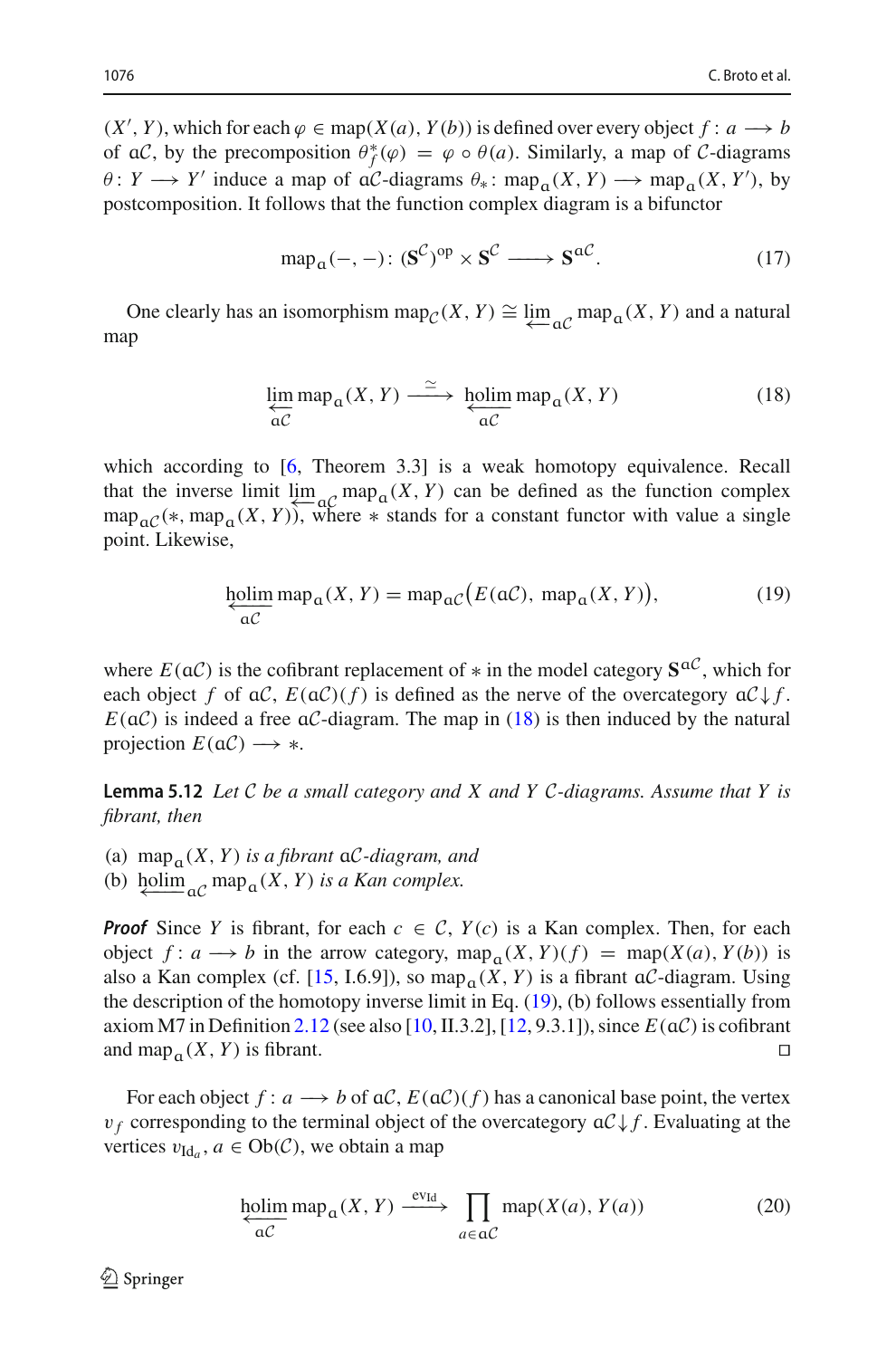such that the composition

Minimality in diagrams of simplicial sets  
such that the composition  

$$
\operatorname{map}_{\mathcal{C}}(X, Y) \cong \varprojlim_{\alpha \mathcal{C}} \operatorname{map}_{\alpha}(X, Y) \longrightarrow \varprojlim_{\alpha \mathcal{C}} \operatorname{map}_{\alpha}(X, Y) \longrightarrow \prod_{a \in \alpha \mathcal{C}} \operatorname{map}(X(a), Y(a))
$$
(21)

maps a natural transformation  $\eta: X \to Y$  to the sequence { η*<sup>a</sup>* : *X*(*a*) −→ *Y* (*a*)}*a*∈Ob(a*C*) of the natural maps defined for the different objects of *C*. This will help to identify the connected components of holim  ${}_{\alpha}C$  map ${}_{\alpha}(X, Y)$  that correspond to invertible maps in map ${}_{\alpha}(X, Y)$  as stated in the following definition. correspond to invertible maps in map<sub> $C(X, Y)$ </sub>, as stated in the following definition.

<span id="page-34-2"></span>**Definition 5.13** Let *X* be a fibrant *C*-diagram. We define the space haut<sub>*C*</sub>(*X*) of C. This will help to identify the connected components of holim  ${}_{\alpha}C$  map  ${}_{\alpha}(X, Y)$  that correspond to invertible maps in map<sub>C</sub>(*X*, *Y*), as stated in the following definition.<br>**Definition 5.13** Let *X* be a fibran holim  ${}_{\alpha}C$  map  $(X, X)$  consisting of the connected components of the vertices  $\omega$ <br>of bolim map  $(X, Y)$  such that the evaluations  $e_{X_1}(\omega) = \chi(\omega) \chi(\omega)$ of holim<sub>p</sub> map<sub>a</sub>(*X*, *Y*) such that the evaluations  $ev_{Id}(\omega) = \{\omega_a : X(a) \rightarrow$  $Y(a)$   $\Big|_{a \in Ob(C)}$  are weak equivalences. In case *X* is not fibrant, we define haut $C(X) \stackrel{\text{def}}{=}$ holim<sub>ac</sub> map<sub>a</sub>(*X*, *X*) consisting of the connect<br>of  $\underline{\text{bolim}}_{\alpha C} \text{map}_{\alpha}(X, Y)$  such that the evaluation<br> $Y(a)$ <sub> $a \in Ob(C)$ </sub> are weak equivalences. In case *X* is<br>haut<sub>C</sub>( $\hat{X}$ ), where  $\hat{X}$  is a fibrant replacement

<span id="page-34-3"></span>**Proposition 5.14** *If X is a fibrant C-diagram, then* haut $_C(X)$  *is a loop space with classifying space Bhaut* $c(X) \simeq \overline{W}$ aut $c(MX)$ , where MX is a minimal cofibrant*fibrant replacement for X.*

*Proof* Notice first that according to Proposition [5.10\(](#page-31-1)a), the conclusion of the proposition does not depend on the choice of *M X*. Furthermore, we can fix a model for *M X* together with weak homotopy equivalence  $\kappa$  :  $MX \stackrel{\simeq}{\longrightarrow} X$  (cf. Proposition [5.9\(](#page-30-2)a)).

We need to prove that the space of loops  $\Omega(\overline{W}_{\text{aut}_C}(MX))$  is homotopy equivalent to haut<sub>*C*</sub>(*X*), so it will be enough to show a homotopy equivalence aut<sub>*C*</sub>(*MX*)  $\simeq$ haut<sub> $C(X)$ </sub>.

Observe that by [\[6,](#page-39-2) Theorem 3.3], there is a sequence of homotopy equivalences

<span id="page-34-1"></span>
$$
\operatorname{map}_{\mathcal{C}}(MX, MX) \xrightarrow{\cong} \varprojlim_{\alpha \mathcal{C}} \operatorname{map}_{\alpha}(MX,MX) \xrightarrow{\cong} \varprojlim_{\alpha \mathcal{C}} \operatorname{map}_{\alpha}(MX,MX).
$$
\n(22)

Since  $\kappa : MX\longrightarrow X$  is a weak equivalence of C-diagrams, for each object c of C, the map  $\kappa_c$ :  $(MX)(c) \longrightarrow X(c)$  is a weak equivalence of simplicial sets. By naturality of map<sub>a</sub> [\(17\)](#page-33-2),  $\kappa$  induces maps of a*C*-diagrams

<span id="page-34-0"></span>
$$
\operatorname{map}_{\alpha}(X, X) \xrightarrow{\kappa^*} \operatorname{map}_{\alpha}(MX, X) \xleftarrow{\kappa_*} \operatorname{map}_{\alpha}(MX, MX). \tag{23}
$$

By assumption *X* is fibrant and so is *M X*, hence by Lemma [5.12,](#page-33-3) all three a*C*-diagrams in the above Eq. [\(23\)](#page-34-0) are fibrant. Furthermore the maps  $\kappa^*$  and  $\kappa_*$  are weak equivalences in  $S^{aC}$ . In fact, for each object *f* : *a*  $\rightarrow$  *b* of  $aC$ , the natural map brant and so is *M X*, hence by Learntherm and so is *M X*, hence by Learntherm and the maps ach object  $f: a \longrightarrow b$  of a $C$ , the  $\frac{a}{a}: \text{map}(X(a), X(b)) \longrightarrow \text{map}(A)$ 

$$
\kappa_f^* \stackrel{\text{def}}{=} \kappa_a^{\sharp} \colon \text{map}\big(X(a), X(b)\big) \longrightarrow \text{map}\big((MX)(a), X(b)\big),
$$

 $\mathcal{D}$  Springer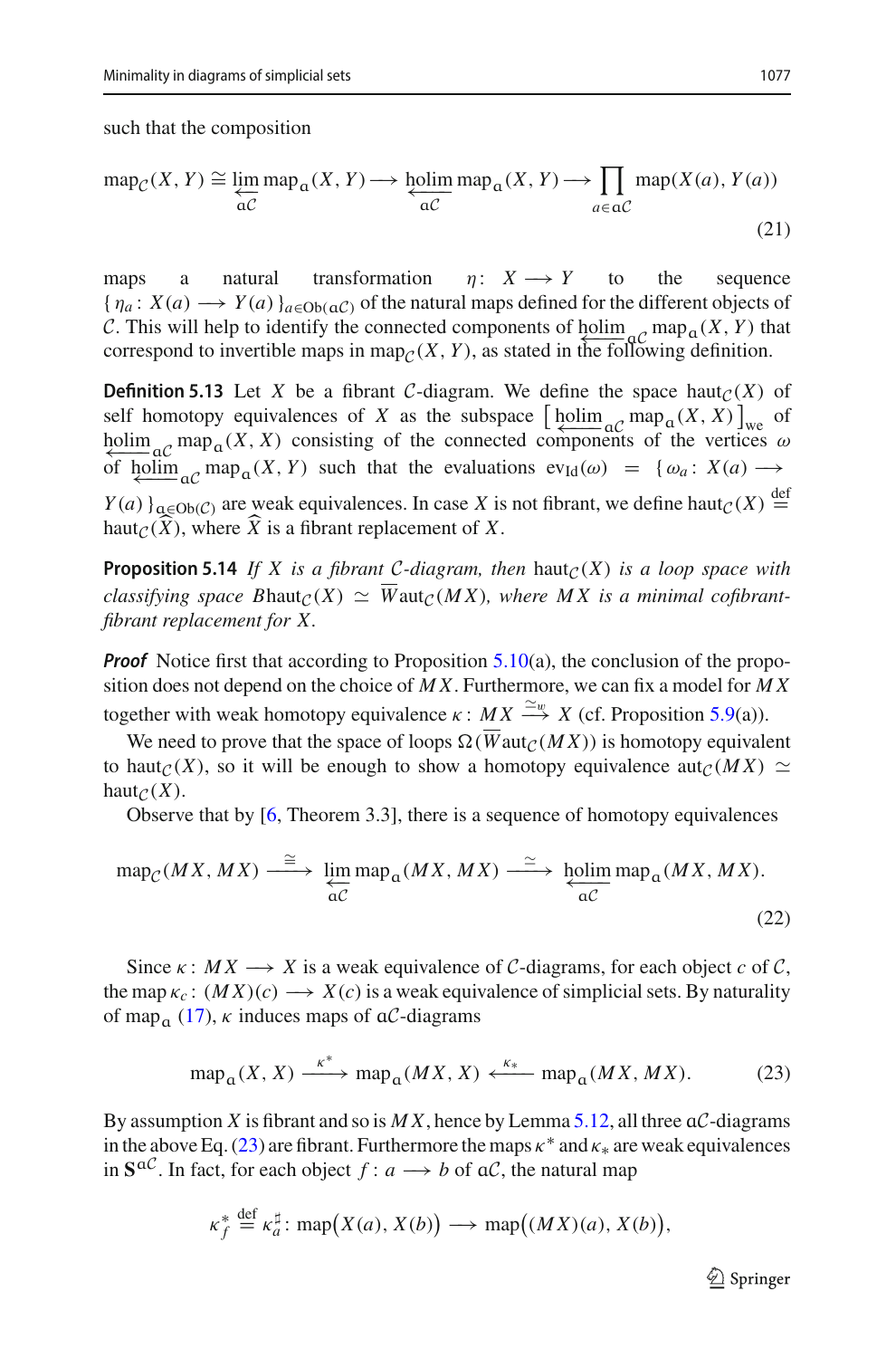is given by precomposition with the map  $\kappa_a: (MX)(a) \longrightarrow X(a)$  which is a weak equivalence of simplicial sets and  $X(b)$  is a Kan complex; therefore we obtain that  $\kappa_f^* = \kappa_a^{\sharp}$  is a weak equivalence (cf. [\[15](#page-39-9), I.6.9]). A similar argument applies to  $\kappa_*$ .

Now, Bousfield-Kan homotopy lemma [\[4,](#page-39-15) XI.5.6] applies to show that the induced maps

<span id="page-35-0"></span>
$$
\underbrace{\underset{\alpha C}{\text{holim map}} \text{map}_{\alpha}(X, X) \xrightarrow{\text{holim } \alpha c} \overset{\kappa^*}{\longleftrightarrow} \underset{\alpha C}{\text{holim map}} \text{map}_{\alpha}(MX, X) \xleftarrow{\text{holim } \alpha c} \overset{\kappa_*}{\longleftrightarrow} }_{\alpha C}
$$
\n(24)

are weak homotopy equivalences. In other words, this follows from  $[12, 9.3.3(1)]$  $[12, 9.3.3(1)]$ , by our description of homotopy inverse limit in Equation [\(19\)](#page-33-1) and because the diagram  $E(aC)$  is cofibrant in the simplicial model category of  $aC$ -diagrams.

The weak equivalences of equations [\(22\)](#page-34-1) and [\(24\)](#page-35-0) combine to provide the following zig-zag diagram

<span id="page-35-1"></span>
$$
\operatorname{map}_{\mathcal{C}}(MX, MX) \longrightarrow \underset{\alpha\mathcal{C}}{\text{holim}} \operatorname{map}_{\alpha}(MX,X) \longleftarrow \underset{\alpha\mathcal{C}}{\text{holim}} \operatorname{map}_{\alpha}(X,X). (25)
$$

Since the above maps are weak equivalences between Kan complexes, they are also homotopy equivalences (cf.  $[10, II, 1.10]$  $[10, II, 1.10]$ ) and we have already obtained a homotopy equivalence map<sub>*C*</sub>(*MX*, *MX*)  $\simeq$  <u>holim</u><sub>q</sub>*C* map<sub>*a*</sub>(*X*, *X*). It only remains to show that the connected components of map<sub>*a*</sub>(*MX*) that consist of isomorphisms correthe connected components of map<sub>*C*</sub>( $M\ddot{X}$ ,  $M\ddot{X}$ ) that consist of isomorphisms correspond to those of haut $\mathcal{C}(X)$  in holim  $\mathcal{C}(\mathcal{C})$  map  $\mathcal{C}(X, X)$ , as defined in [5.13,](#page-34-2) through the maps in  $(25)$ .

Choose a vertex  $\eta \in \text{aut}_{\mathcal{C}}(MX) \subseteq \text{map}_{\mathcal{C}}(MX, MX)$ , that is, a natural isomorphism  $\eta: MX\longrightarrow MX$  of C-diagrams. The image of  $\eta$  along the left map in maps in [\(25\)](#page-35-1),<br>
Choose a vertex  $\eta \in \text{aut}_C(MX) \subseteq \text{map}_C(MX, MX)$ , that is, a natural isomorphism  $\eta: MX \to MX$  of C-diagrams. The image of  $\eta$  along the left map in diagram (25), will be a vertex  $\tilde{\eta} \in \text{holim}_{\text{ad}}C \text{map}_{\text{ad}}(MX$ Choose a vertex  $\eta$  ∈ aut<sub>C</sub>(*MX*) ⊆ r<br>morphism  $\eta$ : *MX* → *MX* of *C*-diagrams<br>diagram (25), will be a vertex  $\tilde{\eta}$  ∈ holim<br>{ $\tilde{\eta}_a$ : (*MX*)(*a*) → *X*(*a*) }<sub>α∈Ob(*C*) where  $\tilde{\eta}_a$ </sub>  $\{\tilde{\eta}_a\colon (MX)(a) \longrightarrow X(a)\}_{a \in Ob(\mathcal{C})}$  where  $\tilde{\eta}_a$  is the composition

$$
MX(a) \xrightarrow{\eta_a} MX(a) \xrightarrow{f_a} X(a),
$$

 $MX(a) \stackrel{\eta_a}{\longrightarrow} MX(a) \stackrel{\overline{f_a}}{\longrightarrow}X(a)$ ,<br>which is clearly a homotopy equivalence. Now, let  $\omega$  be a vertex of holim  ${}_{\alpha}C$  map<sub> $\alpha$ </sub> $(X, X)$ <br>mapping to the same connected component as  $\tilde{\eta}$  along the right map of diagram ( mapping to the same connected component as  $\tilde{\eta}$  along the right map of diagram [\(25\)](#page-35-1). It follows that if  $ev_{Id}(\sigma) = \{ \omega_a : X(a) \longrightarrow X(a) \}_{a \in Ob(\mathcal{C})}$ , there is a diagram

<span id="page-35-2"></span>
$$
(MX)(a) \xrightarrow{\eta_a} (MX)(a)
$$
\n
$$
\downarrow f_a
$$
\n
$$
X(a) \xrightarrow{\omega_a} X(a),
$$
\n(26)

for each object  $a \in \mathcal{C}$ , that commute up to homotopy. It follows that each  $\omega_a$  is a weak homotopy equivalence, and  $\omega$  is a vertex of haut $\chi$ (*X*) by Definition [5.13.](#page-34-2)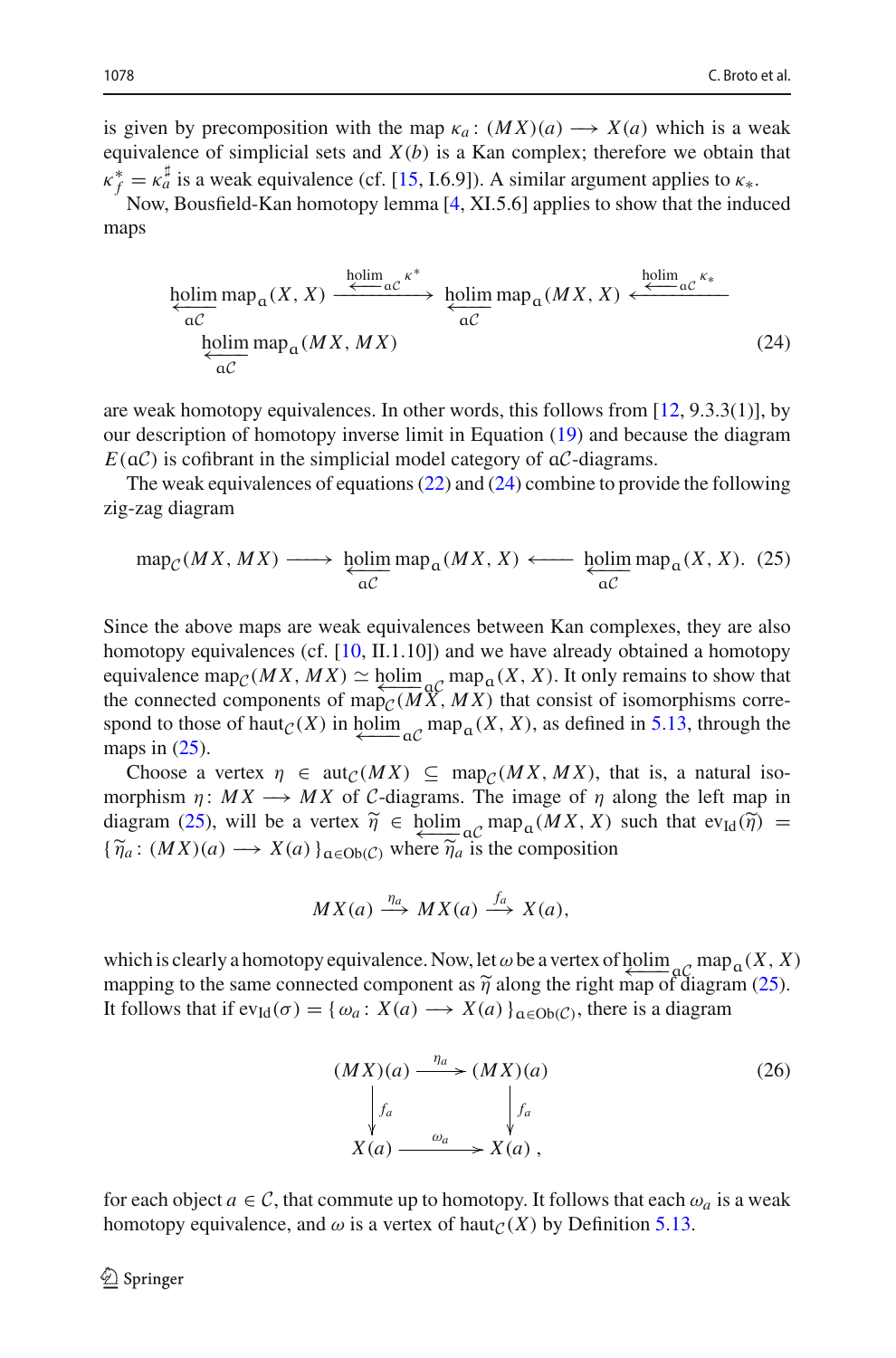Conversely, choose a 0-simplex  $\omega$  of haut $C(X) \subseteq \text{holim}_{\alpha} C \text{ map}_{\alpha}(X, X)$  and write  $ev_{Id}(\omega) = {\omega_a : X(a) \longrightarrow X(a)}_{a \in Ob(C)}$ , where each  $\omega_a$  is a weak homotopy equivalence. Observe that  $\omega$  determines a connected component in holim  $\alpha$ <sup>*C*</sup> map<sub>a</sub>(*X*, *X*). Choose a vertex  $\eta$  in the corresponding connected component of map<sub>*C*</sub>(*MX*, *MX*), via the homotopy equivalences [\(25\)](#page-35-1). We obtain a homotopy commutative diagram like [\(26\)](#page-35-2), above, and conclude that  $\eta_a: (MX)(a) \longrightarrow (MX)(a)$  is a weak homotopy equivalence for each object *a* of *C*. Hence  $\eta: MX\longrightarrow MX$  is a weak equivalence of *C*-diagrams. Since *MX* is cofibrant-fibrant, by Whitehead's Theorem  $\eta_a$  is a homotopy equivalence. But *MX* is also a minimal *C*-diagram, hence  $\eta$  is indeed an isomorphism<br>by Corollary 3.12. Thus *n* is really a vertex of aut  $\alpha$ (*MX*) by Corollary [3.12.](#page-20-1) Thus  $\eta$  is really a vertex of aut<sub> $C(MX)$ </sub>.

*Proof of Theorem* [C](#page-2-0) We are assuming that *C* is a small artinian *EI*-category, *B* a connected simplicial set, and  $F$  an arbitrary  $C$ -diagram. Let  $MF$  be a minimal cofibrant-fibrant replacement for *F*.

Since *MF* is minimal, a *C*-fibre bundle over *B* with fibre  $MF$ ,  $\xi$ :  $E \rightarrow$  *B*, is indeed a minimal fibration. For each object *c* of *C*,  $(MF)(c)$  is a Kan complex and  $\xi(c)$ :  $E(c) \rightarrow B$  is a fibre bundle with fibre  $(MF)(c)$ , hence a fibration (cf. [\[1\]](#page-39-0)). Thus,  $\xi: E \longrightarrow B$  is a fibration of *C*-diagrams.

That  $\xi$  is minimal follows from Proposition [3.9.](#page-16-0) If  $\xi|_D : D \longrightarrow B$  is a strong fibrewise deformation retract of  $\xi$ , then for each simplex  $\sigma$  of B, the pullback along the inclusion of the simplex  $\sigma : \Delta[n] \longrightarrow B$  produces a retraction



Moreover, since *MF* is minimal, pr:  $\Delta[n] \times MF \longrightarrow \Delta[n]$  is a minimal fibration by Lemma [5.1.](#page-28-1) Then, Proposition [3.9](#page-16-0) implies that incl:  $D_{\sigma} \longrightarrow \Delta[n] \times MF$  is an isomorphism, and therefore incl:  $D \rightarrow E$  is an isomorphism. Now, Proposition [3.9](#page-16-0) implies that  $\xi: E \longrightarrow B$  is minimal.

Thes that  $\xi$ .  $E \rightarrow B$  is imminated.<br>Now we can define the correspondence

$$
\left\{\text{Equivalence classes of }\mathcal{C}\text{-fiber}\\ \text{bundles over }B \text{ with fibre } MF\right\} \xrightarrow{\begin{array}{c} \\ \text{if} \\ \text{if} \\ \text{if} \\ \text{if} \\ \text{if} \\ \text{if} \\ \text{if} \\ \text{if} \\ \text{if} \\ \text{if} \\ \text{if} \\ \text{if} \\ \text{if} \\ \text{if} \\ \text{if} \\ \text{if} \\ \text{if} \\ \text{if} \\ \text{if} \\ \text{if} \\ \text{if} \\ \text{if} \\ \text{if} \\ \text{if} \\ \text{if} \\ \text{if} \\ \text{if} \\ \text{if} \\ \text{if} \\ \text{if} \\ \text{if} \\ \text{if} \\ \text{if} \\ \text{if} \\ \text{if} \\ \text{if} \\ \text{if} \\ \text{if} \\ \text{if} \\ \text{if} \\ \text{if} \\ \text{if} \\ \text{if} \\ \text{if} \\ \text{if} \\ \text{if} \\ \text{if} \\ \text{if} \\ \text{if} \\ \text{if} \\ \text{if} \\ \text{if} \\ \text{if} \\ \text{if} \\ \text{if} \\ \text{if} \\ \text{if} \\ \text{if} \\ \text{if} \\ \text{if} \\ \text{if} \\ \text{if} \\ \text{if} \\ \text{if} \\ \text{if} \\ \text{if} \\ \text{if} \\ \text{if} \\ \text{if} \\ \text{if} \\ \text{if} \\ \text{if} \\ \text{if} \\ \text{if} \\ \text{if} \\ \text{if} \\ \text{if} \\ \text{if} \\ \text{if} \\ \text{if} \\ \text{if} \\ \text{if} \\ \text{if} \\ \text{if} \\ \text{if} \\ \text{if} \\ \text{if} \\ \text{if} \\ \text{if} \\ \text{if} \\ \text{if} \\ \text{if} \\ \text{if} \\ \text{if} \\ \text{if} \\ \text{if} \\ \text{if} \\ \text{if} \\ \text{if} \\ \text{if} \\ \text{if} \\ \text{if} \\ \text{if} \\ \text{if} \\ \text{if} \\ \text{if} \\ \text{if} \\ \text{if} \\ \text{if} \\ \text{if} \\ \text{if} \\ \text{if} \\ \text{if} \\ \text{if} \\ \text{if} \\ \text{if} \\ \text{if} \\ \text{if} \\ \text
$$

by assigning to the class of *C*-fibre bundle  $\xi : E \longrightarrow B$  the weak homotopy class of the same map as a fibration of *C*-diagrams with fibre  $MF \simeq_{w} F$ .

Proposition [5.9\(](#page-30-2)b) together with Corollary [5.7](#page-30-1) imply that *J* is surjective while Proposition [5.10\(](#page-31-1)b) implies that it is injective. Then, the result follows from Theorem [B](#page-1-1) and Proposition [5.14.](#page-34-3)

**Acknowledgements** C. Broto acknowledges financial support from the Spanish Ministry of Economy through the "María de Maeztu" Programme for Units of Excellence in R&D (MDM-2014-0445) and FEDER-MINECO Grant MTM2016-80439-P and from the Generalitat de Catalunya through AGAUR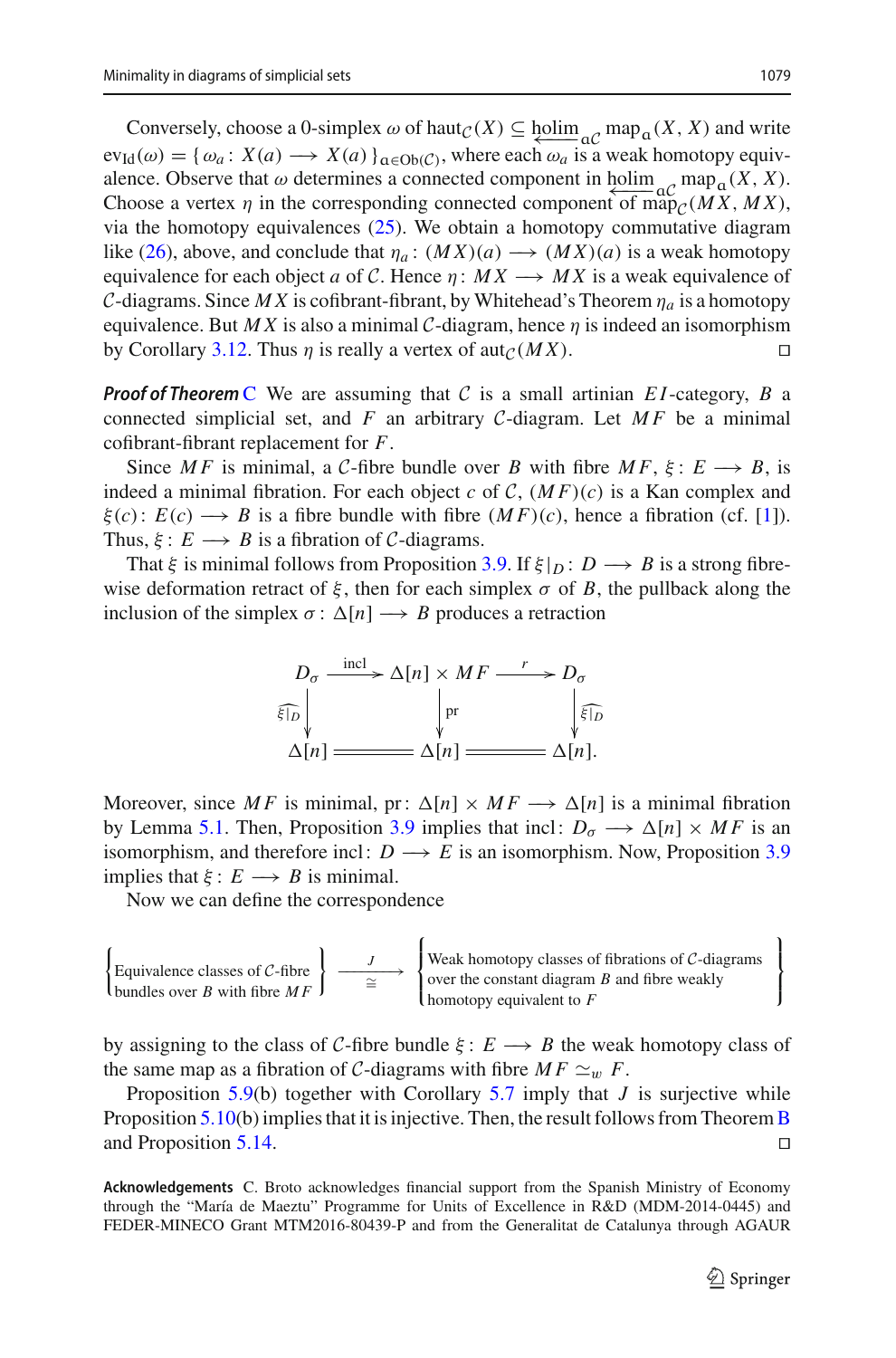Grant 2017SGR1725. C. Giraldo is partially supported by FEDER-MINECO Grant MTM2016-80439-P and AGAUR Grant 2017SGR1725. They also thank the Institute of Mathematics of the University of Seville and the Department of Mathematics of the Universitat Autònoma de Barcelona for their kind hospitality hosting joint meetings of them.

### **Appendix A: Preordered sets**

Let *A* be a set and ' $\prec$ ' a preorder relation over *A* (i.e.,  $\prec$  is reflexive and transitive). For this set we need to find a subset  $A'$  of  $A$  satisfying the conditions:

**R1:** For all  $w$  ∈ *A* there exists  $x$  ∈ *A'* with  $x$   $\prec w$ .

**R2:** *A'* is minimal among subsets satisfying R1.

There is a simple example which shows that *A'* does not always exist: consider an infinite sequence of sets and maps

$$
\cdots \longrightarrow A_n \xrightarrow{f_n} \cdots \longrightarrow A_1 \xrightarrow{f_1} A_0
$$

with nonempty inverse limit. Let us define the relation  $\leq$  over the disjoint union  $\dots \longrightarrow A_n \xrightarrow{f_n} \dots \longrightarrow A_1 \xrightarrow{f_1} A_0$ <br> *with nonempty inverse limit.* Let us define the relation ' $\leq$ ' over the disjoint union *A* =  $\prod_{i\geq 0} A_i$  as follows: given *a* ∈ *A<sub>j</sub>* and *a'* ∈ *A<sub>k</sub>* we say that *a*  $\leq a'$  i exists a map  $f: A_j \longrightarrow A_k$  such that  $f(a) = a'$ . In this case there is no subset  $A' \subseteq A$  satisfying both conditions R1 and R2. In fact, any element in the inverse limit provides an infinite sequence  $a_0 \ge a_1 \ge \cdots \ge a_i \ge \ldots$ , in *A*, with  $a_i \in A_i$ , which does not stabilize.

We can reformulate this problem by defining an order relation over a convenient quotient of *A*, that is, over the preordered set  $(A, \preceq)$  we define the following relation: given *x*,  $w \in A$  we say that  $x \sim w$  if  $x \leq w$  and  $w \leq x$ . Note that '∼' is an equivalence relation over *A*. Now, we define an partial order relation over *A*/∼. Given classes  $[x]$ ,  $[w] \in A/\sim$  we set

$$
[x] \le [w] \quad \text{if} \quad x \le w.
$$

With this new relation the couple  $(A/\sim, \leq)$  is a partially ordered set, and then the existence of a subset  $A'$  satisfying the above required conditions depends on the existence of minimal elements in every maximal chain of *A*/∼.

Let *C* be a small category and let *X* :  $C \rightarrow$  Sets be a functor. We will say that *X* is a diagram of sets and equivalence relations if for every object *c* of *C* there is an equivalence relation  $\sim_c$  defined over  $X_c$ , and is natural in the sense that for every *f* : *c* → *d* in *C*, if  $x \sim_c x'$  then  $X_f(x) \sim_d X_f(x')$ . *X* is a diagram of sets and equivalence relations if for every object *c* of *C* there is an equivalence relation  $\sim_c$  defined over *X<sub>c</sub>*, and is natural in the sense that for every  $f: c \rightarrow d$  in *C*, if  $x \sim_c x'$  then  $X$ 

Under these circumstances we can define a new induced relation  $\leq$  over the disjoint there exists a morphism  $f: c \rightarrow d$  in C such that  $X_f(x) \sim_d w$ . Now, the pair  $(A, \preceq)$ is a preordered set.

**Proposition A.1** *Let*  $C$  *be an artinian EI-category. If*  $X: C \rightarrow$  Sets *is a diagram of sets and equivalence relations, then the set*  $A = \prod_{c \in Ob(C)} X_c$  *equipped with the c be an artinian EI*-category. *If*  $X: C \longrightarrow$  Sets is a diagram of sets and equivalence relations, then the set  $A = \prod_{c \in Ob(C)} X_c$  equipped induced preorder relation  $\prec$  defined above contains a subset A' satisfying the condi*tions R1 and R2.*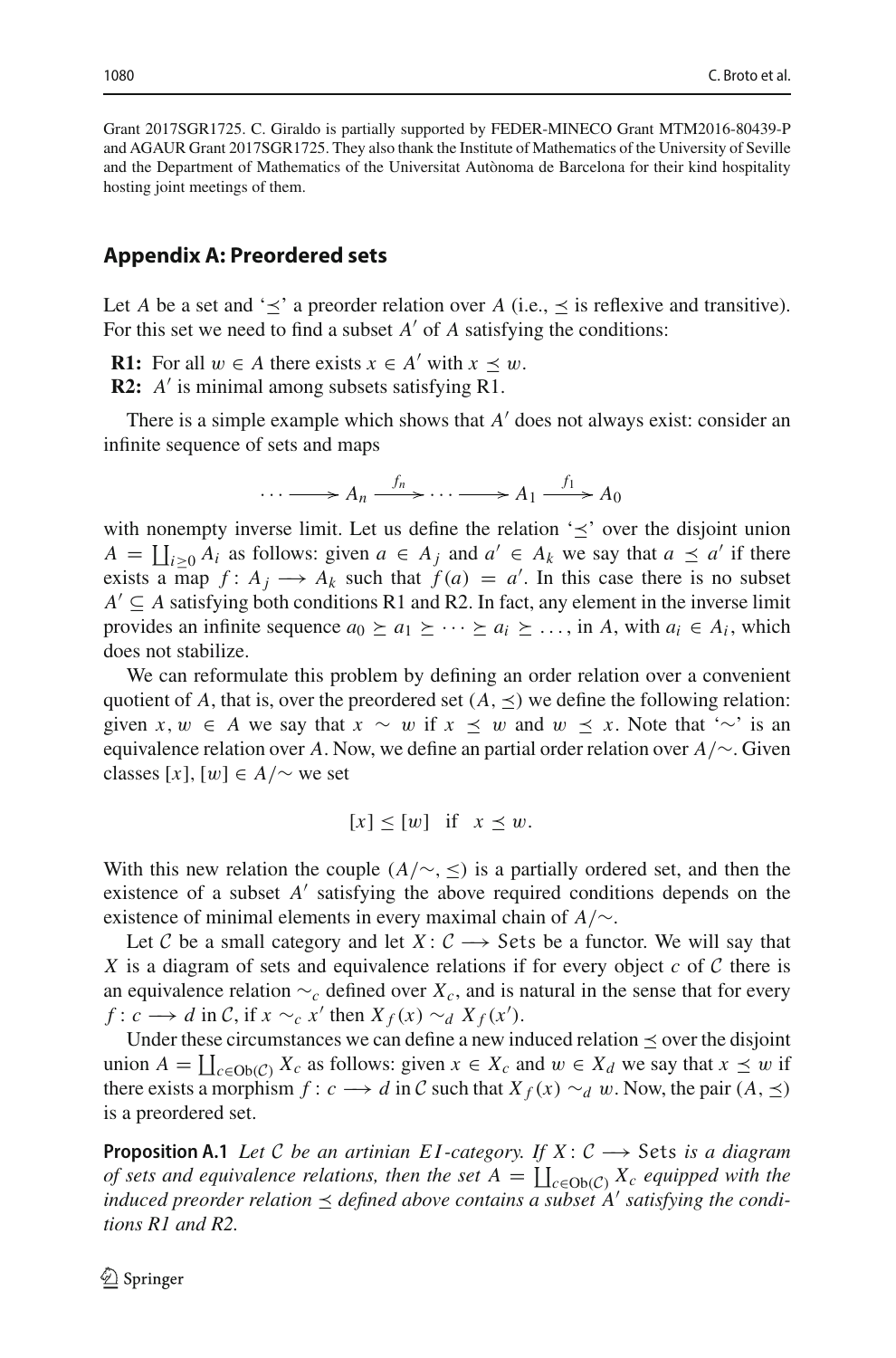*Proof* Define an equivalence relation  $\sim$  on *A* by setting  $x \sim x'$  if both  $x \leq x'$  and *x'*  $\leq$  *x*. Write [*x*] for the class of *x* in *A*/∼. Now, define a partial order relation on *A*/∼ by setting [*x*]≤[*y*] if *x y*. Consider the set of all maximal chains of *A*/∼: divalence relation ∼ on *A* by setting  $x \sim y$ <br>or the class of *x* in  $A/\sim$ . Now, define a par<br> $\leq [y]$  if  $x \leq y$ . Consider the set of all maxim<br> $\mathcal{F} = \{ C \subseteq A/\sim | C \text{ is a maximal chain } \}.$ 

Take an arbitrary maximal chain  $C = \{[x_i]\}_{i \in I}$  in  $A/\sim$  with  $x_i \in X_{c_i}, c_i \in Ob(\mathcal{C}),$ for each  $i \in I$ . The classes  $[c_i]$  of these objects  $c_i, i \in I$ , form a chain in  $\mathcal{C}/\sim$ , so it stabilizes since  $C$  is artinian (see Definition [3.5\)](#page-13-0). In fact, given two of these objects *c<sub>i</sub>* and *c<sub>j</sub>*, we have elements  $x_i$  ∈  $X_{c_i}$  and  $x_j$  ∈  $X_{c_j}$  with  $[x_i]$ ,  $[x_j]$  ∈ *C*, thus either [ $x_i$ ] ≤ [ $x_j$ ] in which case there is a morphism *f* :  $c_i$  →  $c_j$  in  $C$  and [ $c_i$ ] ≤ [ $c_j$ ], or  $[x_i] \leq [x_i]$  in which case  $[c_i] \leq [c_i]$ .

There is a representative  $c_0 \in ObC$  of the minimal element  $[c_0]$  in the chain of classes of objects such that there is an element  $x_0 \in X_{c_0}$  with  $[x_0] \in C$ . It turns out that  $[x_0]$  is minimal in *C*. Assume  $[z] \in C$  and  $[z] \leq [x_0]$ , then  $z \in X_d$  for some object *d* of *C* and there is a morphism  $f: d \rightarrow c_0$  in *C* such that  $X(f)(z) \simeq_{c_0} x_0$ . Then, [*d*] belongs to the chain of objects and  $[d] \leq [c_0]$ , hence  $[d] = [c_0]$  since  $[c_0]$ is minimal. That is, we also have  $[c_0] \leq [d]$ , so there is a morphism  $g : c_0 \longrightarrow d$ . Since C is an *EI*-category, the composition  $\varphi = g \circ f$  is an automorphism of d. Upon replacing *g* with  $\varphi^{-1} \circ g$  we can assume that *g* ∘ *f* = Id<sub>*d*</sub>. It follows that  $z = X(g)(X(f)(z)) \simeq_d X(g)(x_0)$ , so  $x_0 \leq z$  and  $[x_0] \leq [z]$ . Hence  $[z] = [x_0]$ .<br>Consider now the set *M* of minimal elements of the  $z = X(g)(X(f)(z)) \simeq_d X(g)(x_0)$ , so  $x_0 \leq z$  and  $[x_0] \leq [z]$ . Hence  $[z] = [x_0]$ . parallellacing *g* with  $\varphi^{-1} \circ g$  we can assume that  $g \circ f = \text{Id}_d$ . It foll  $g(x) = g(x) \propto x$   $f(x) \propto x$   $f(x) \propto x$   $f(x) \propto x$  and  $[x] \propto [z]$ . Hence  $[z] = [z]$  ider now the set *M* of minimal elements of the chains in *F*, that

Consider now the set *M* of minimal elements of the chains in  $F$ , that is

$$
M = \{ [x] \in A/\sim \mid \text{ there is } C \in \mathcal{F} \text{ such that } [x] \text{ in minimal in } C \}
$$

By the Axiom of Choice, there is a subset  $A'$  that contains one and only one representative in each of the classes that form the set *M*.

We will show that *M* satisfies conditions R1 and R2. Fix  $w \in A$ , so that [w] belongs to a maximal chain  $C \subseteq A/\sim$ . Then, there is  $x \in A'$  such that [x] is minimal in C. It follows that  $[x] \leq [w]$ , thus  $x \leq w$ . This proves R1.

Assume that there is another subset *B*,  $B \subseteq A' \subseteq A$  satisfying R1. Fix an element  $w \in A'$ . There must be an element  $x \in B$ ,  $x \leq w$ , since *B* satisfies R1. Hence  $[x] \leq [w]$ . By definition of *A'*, there is a maximal chain *C* in *A*/∼ such that  $[w]$  is minimal in *C*. Then  $D = \{ [x] \} \cup C$  is also a chain and it contains *C*, hence it must be *C*, so [*x*] ∈ *C*. Therefore [*x*] = [*w*], but *x* ∈ *B* ⊂ *A*<sup> $\prime$ </sup>, so both *x* and *w* are in *A*<sup> $\prime$ </sup>, and actually  $x = w$ . This proves that  $A' ⊂ B$  and hence that  $A'$  satisfies R2.  $□$ 

*Remark A.2* Notice that the choice of the subset *A* in Proposition [A.1](#page-28-1) could be refined by choosing elements satisfying further properties. Let  $P: A \rightarrow \{0, 1\}$  be a function defined on *A* and, using the same notation as in the proof of the proposition, set Notice<br>g eleme<br>*A* and,<br> $\widehat{x}$ ] = {

$$
\widehat{[x]} = \begin{cases} [x], & \text{if } P(y) = 1 \text{ for all } y \in [x], \\ \{y \in [x] \mid P(y) = 0\}, & \text{otherwise.} \end{cases}
$$

for each class [*x*] of *A*/∼ which is minimal in a chain in (*A*/∼, ≤). Then, by choosing an element in each of the sets  $[x]$  we obtain a refined subset  $A'$  that satisfies R1, R2, and for each  $x \in A'$ ,  $P(x) = 0$  if and only if there is  $y \in [x]$  with  $P(y) = 0$ .